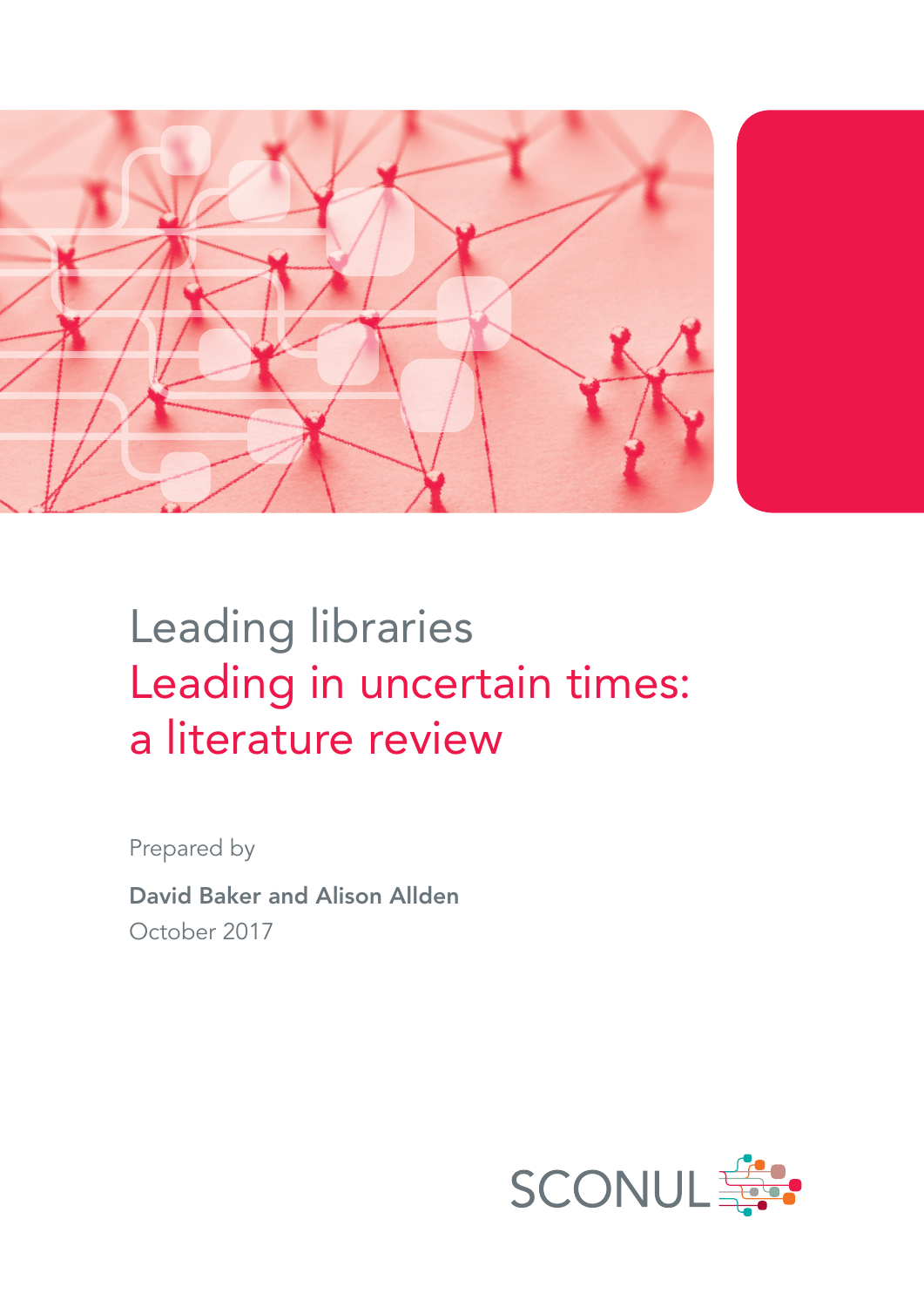© 2017 SCONUL

Published: October 2017



This work is licensed under a Creative Commons Attribution 4.0 International License.

Suggested citation: Baker, D and Allden, A (2017) Leading libraries: Leading in uncertain times: a literature review, London: SCONUL

<https://www.sconul.ac.uk/publication/leading-in-uncertain-times-a-literature-review>

Contact the author:

SCONUL 94 Euston Street London NW1 2HA

info@sconul.ac.uk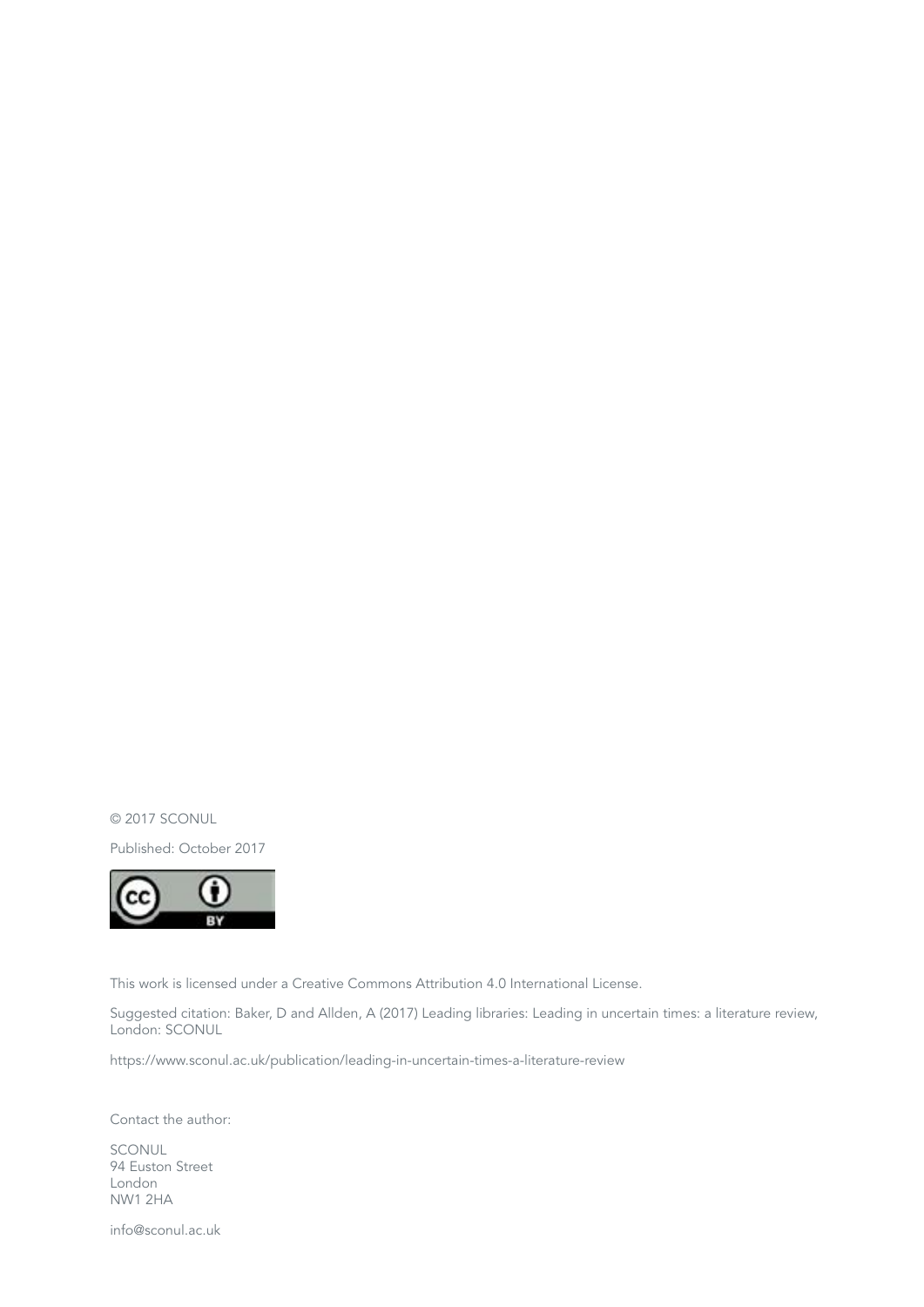# **Contents**

| Foreword              |                                                               | $\overline{4}$ |
|-----------------------|---------------------------------------------------------------|----------------|
| Authors' introduction |                                                               | 6              |
| Part I                | Key titles                                                    | 8              |
| Part II               | Key themes                                                    | 9              |
|                       | 1. Personal leadership                                        | 9              |
|                       | 2. Change management                                          | 11             |
|                       | 3. Broader organisation                                       | 15             |
|                       | 4. Personal development                                       | 19             |
|                       | 5. Sector knowledge                                           | 21             |
|                       | Part III Librarians and leadership: an annotated bibliography | 27             |

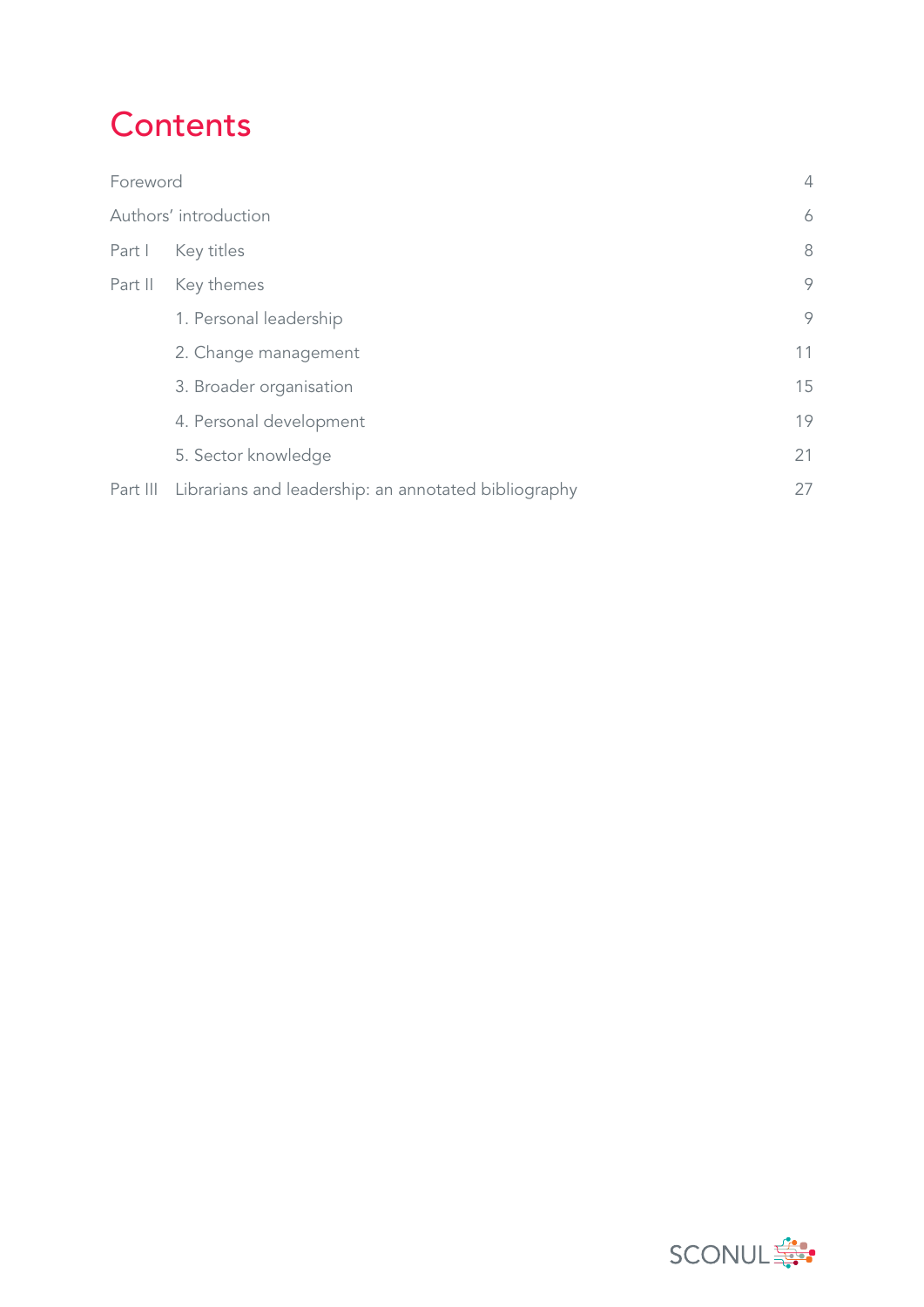# Foreword

In 2016 SCONUL established a Leadership Task and Finish Group to develop a range of initiatives to enhance the collective leadership capacity across SCONUL and to support individuals and groups of staff in member institutions in their leadership development.

At an early stage of this project we identified the value of an approach that supports reflections on leadership and assists academic library directors in gaining personal reach and strategic influence within their organisations and to guide the planning of their leadership development. The work is underpinned by various pieces of research including this literature review on leading in uncertain times and an investigation into the perspectives of executivelevel leadership in UK Universities reported in, 'The view from above'. The work was scoped by a subgroup led by Jane Savidge (University of Southampton), and Roisin Gwyer (University of Portsmouth), and assisted by Michelle Anderson (University of Hull), and Jan Conway (University of the Creative Arts). This focused on two main research questions:

- What strategies can library leaders employ to 'lead in uncertain times'? i.e. which approaches to leadership are needed in the context of continuous and rapid organisation, legislative, and technological change?
- What are the views of university senior leaders about academic library leadership and culture?

SCONUL commissioned consultants Professor David Baker and Alison Allden OBE to conduct this research which is published by SCONUL in two separate reports<sup>1</sup>. A further, related report which explores the international perspective contains a digest of a small sample of interviews with directors who have experience of working at leadership level in the UK and abroad<sup>2</sup>.

This report comprises the literature review carried out by the consultants. The result is a comprehensive and thorough resource for established library leaders within the SCONUL community and a useful tool to guide the reading and personal development of new and aspiring academic library leaders.



<sup>1</sup> Baker, D., & Allden, A. (2017). Leading libraries: The view from above. Baker, D., & Allden, A. (2017). Leading libraries: Leading in uncertain times: a literature review

<sup>2</sup> Baker, D., & Allden, A. (2017). Leading libraries: The view from beyond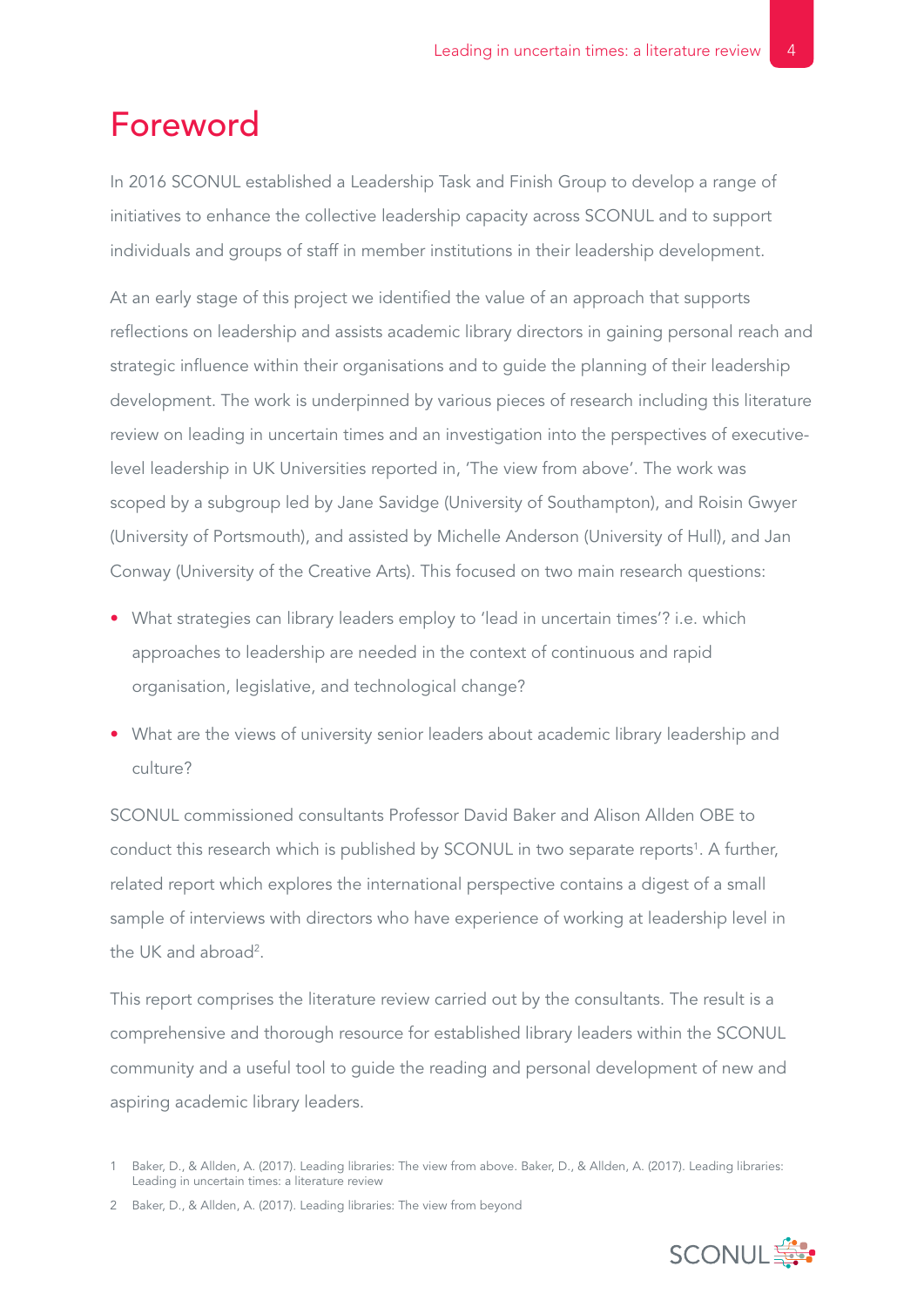The review is structured so that there are different ways to draw on it as a resource, for example by theme. While the annotated bibliography in itself is interesting reading, a useful starting point might be the 'top ten' or key readings identified. Where applicable, the review includes reading suggested by the executive level leaders who were interviewed as part of the research. Many of these leaders stressed the importance of keeping informed and up to date with key developments in the sector. The literature review collates a range of essential sources of this type of sector knowledge, including relevant organisations and mission groups, publications, and the trends reports that are deemed to be requisite reading in the area.

We are grateful to David Baker and Alison Allden for their thorough and systematic approach to the literature review and their commitment overall to the research project.

I would like also to acknowledge the support from Ann Rossiter, Executive Director of SCONUL, the SCONUL Board, and the work of the members of the Leadership Task and Finish Group, in particular Jane Savidge and Roisin Gwyer, in shaping and directing the project.

#### Alison Baud

Director of Library & Learning Services, Bath Spa University Chair, SCONUL Leadership Task and Finish Group 2016–17 October 2017

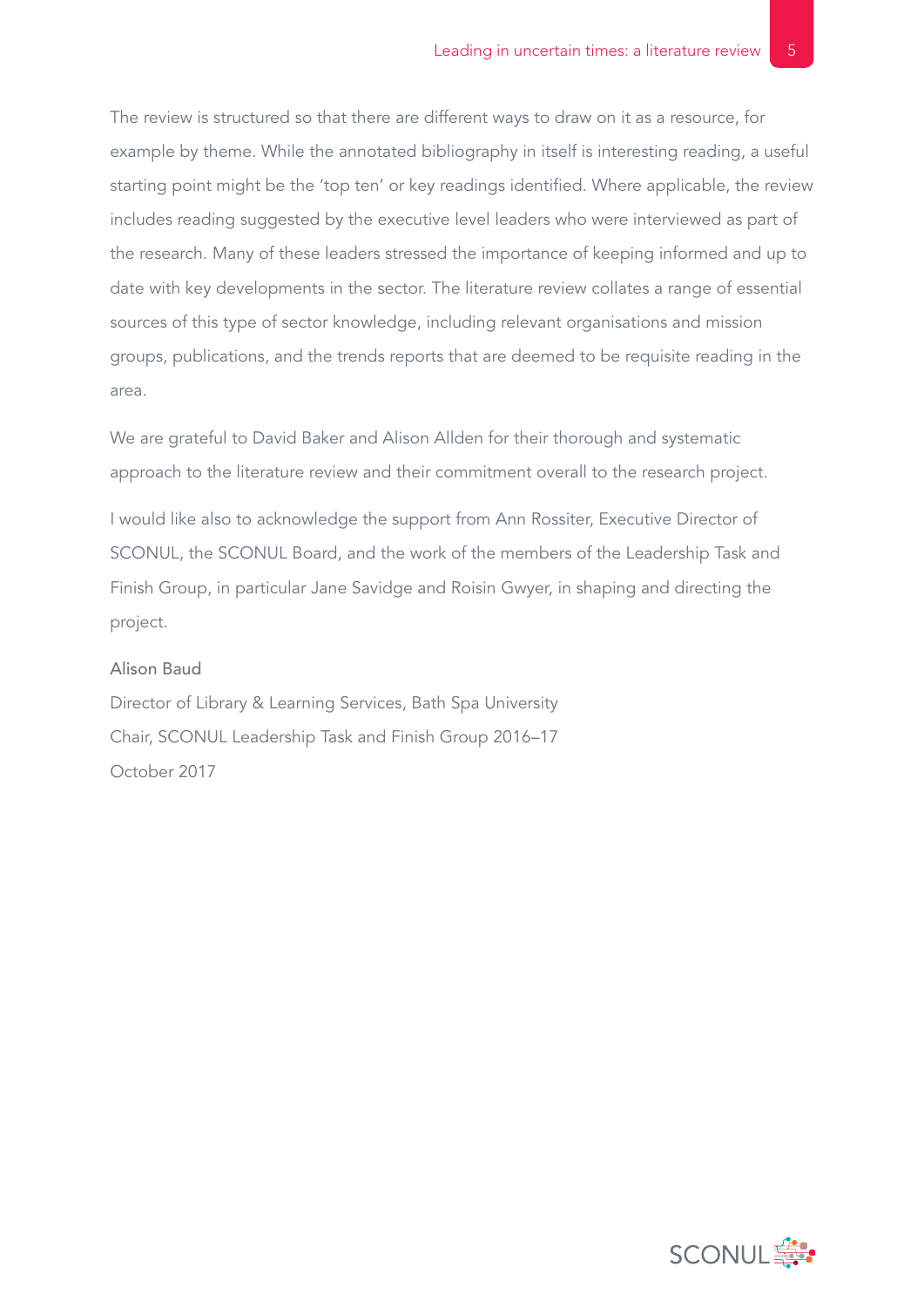# Authors' introduction

### 1. Introduction

 This literature review has been carried out by David Baker and Alison Allden as part of the consultancy work commissioned and overseen by the Leadership Task and Finish Group. The strand of work aims:

 to identify practical approaches found useful by existing HE library leaders in positioning the academic library for maximum strategic impact within their specific institutions and to support agility in the face of change. This think-piece is intended to provide a body of evidence and a theoretical basis for reflection.

### 2. Approach

 The literature searching took as its starting point the two research questions (see below), the example entries for the bibliography suggested by Leadership Task and Finish Group (LFTG) members, and Roisin Gwyer's paper<sup>3</sup>. Given that much of the relevant literature has already been analysed and synthesised by David Baker in his recent work in the field, especially in relation to strategies for 'leading in uncertain times', his recent published outputs were also analysed at an early stage in the searching process<sup>4</sup>.

 A broad range of information sources from a wide variety of sectors was covered, alongside the focus on higher education in general and academic librarianship in particular. Specific organisations' outputs were surveyed and included: the Chartered Institute of Library and Information Professionals (CILIP), the Chartered Management Institute (CMI), Jisc, the Leadership Foundation for Higher Education, and SCONUL. While the emphasis is on literature produced within the last ten years, older sources have been included where deemed significant. The literature review has been 'road tested' at several points to ensure maximum value and clarity.

<sup>4</sup> See, for example: Baker, D., and Evans, W. Innovation (Advances in Library Administration and Organisation, 35). Bradford: Emerald, 2016. The End of Wisdom. Oxford: Chandos, 2017. Digital Information Strategies: from Applications and Content to Libraries and People. Oxford: Chandos, 2015. Handbook of Digital Library Economics. Oxford: Chandos, 2013. Trends, Discovery and People in the Digital Age. Oxford: Chandos, 2013. Libraries and Society: Role, Social Responsibility and Future Challenges. Oxford: Chandos, 2010. Digital Library Economics. Oxford: Chandos, 2009



<sup>3</sup> Gwyer, R. (2010). Leading in difficult times: what can we learn from the literature? Available from [http://dx.doi.](http://dx.doi.org/10.1080/13614571003712321 52) [org/10.1080/13614571003712321](http://dx.doi.org/10.1080/13614571003712321 52)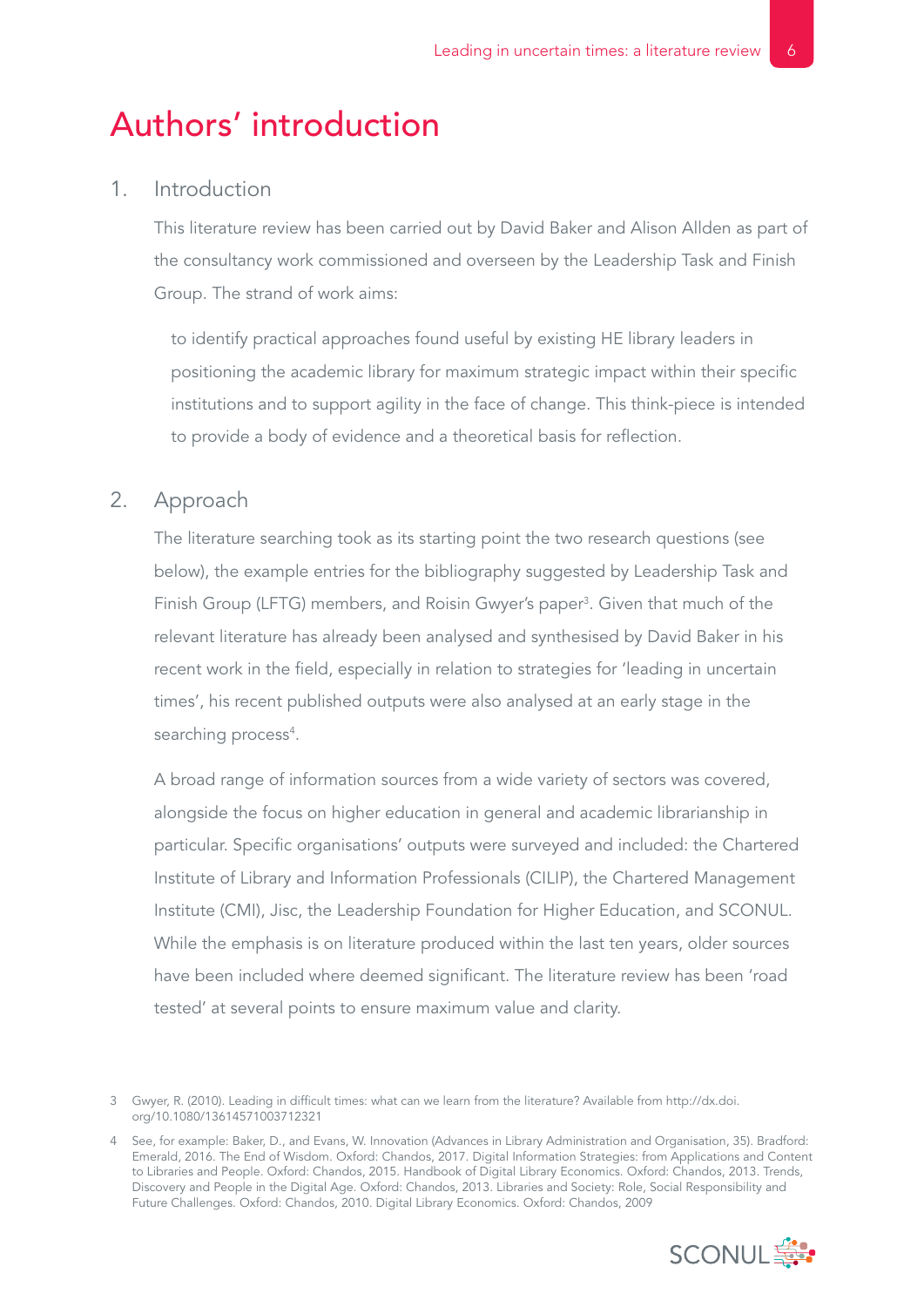### 3. The themes

The literature review aims to address two distinct research questions:

 What strategies can library leaders employ to 'lead in uncertain times'? i.e. effective approaches to leadership in the context of continuous and rapid organisational, legislative, and technological change.

 What views do university senior leaders hold or express about academic library leadership and culture, i.e. what is the view of the library and its strategic position from those at university senior leadership level – the 'view from above'?

 We have organised the results of the literature searches into four broad categories: personal leadership; change management; broader organisation; and personal development. Material in each of these sections is subdivided into key areas, as informed by the analysis of interviews with strategic leaders conducted as part of a related piece of research for SCONUL 'Leading libraries: The view from above'<sup>5</sup> and by discussions with subgroup members. There is inevitably some overlap between the sections and sub-sections. The fifth section – sector knowledge – gives details of the various sources recommended by the strategic leaders interviewed as part of the associated research.

### 4. Organisation of the Literature Review

 The first part of the review is a 'top ten' list of key titles chosen from the literature review by the Task Group members. The second part of the review provides themed lists of the literature identified. The third part contains the annotated entries, in alphabetical order.

### 5. Acknowledgements

 In producing this review, we are grateful to Roisin Gwyer and Jane Savidge, subgroup members for their feedback and advice; also to all who suggested material for the review, including those interviewed for the second part of the think-piece and colleagues who provided many suggestions for additions and improvements.

#### David Baker and Alison Allden, May 2017

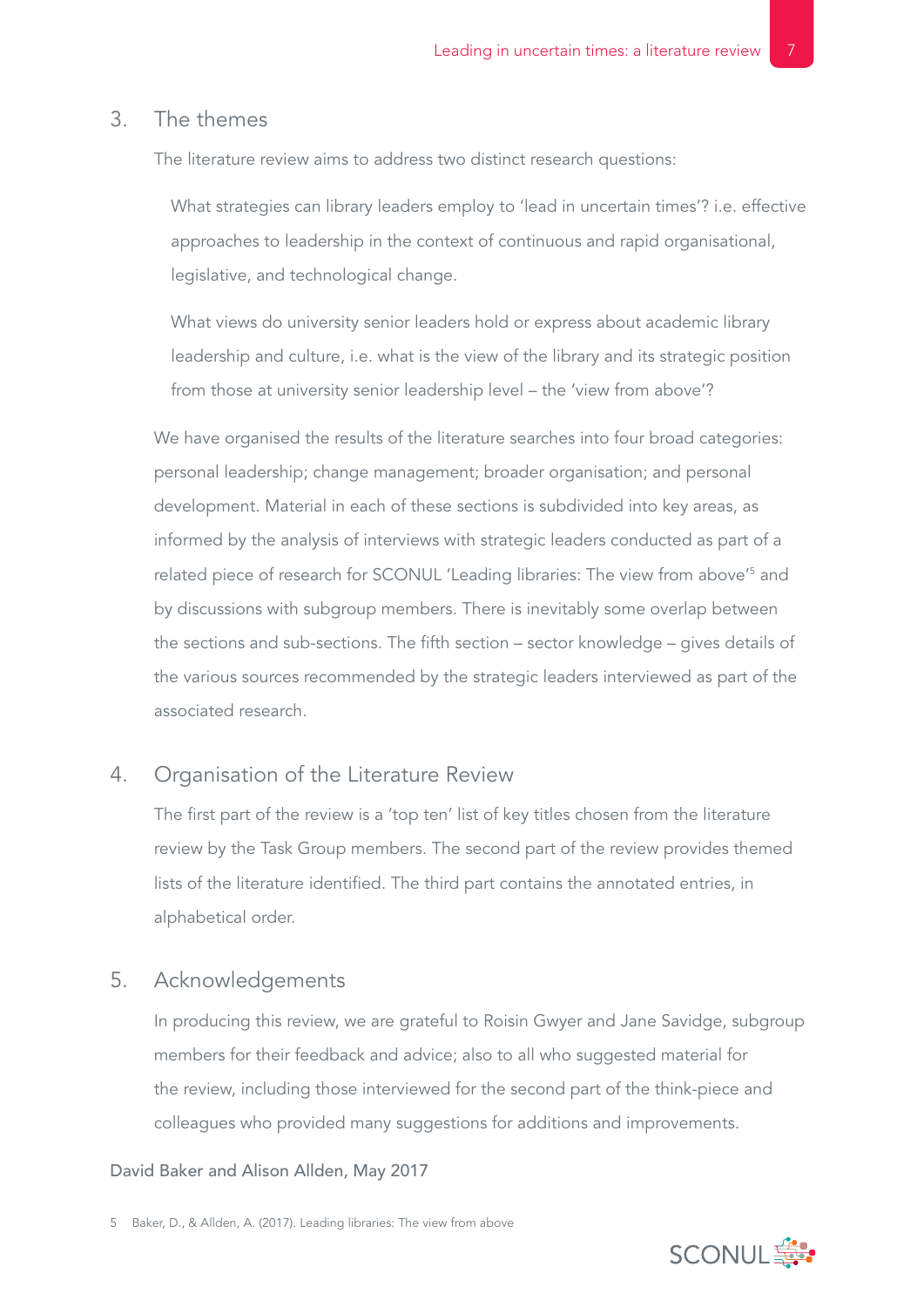# Part I: Key titles

*N.B. The titles are hyperlinked to Part III, the Annotated bibliography*

Within the Review, the Steering Group identified the following titles as essential reading:

[Adams Becker, S., Cummins, M., Davis, A., Freeman, A., Hall Giesinger, C., &](#page-26-0)  [Ananthanarayanan, V. \(2017\). NMC Horizon Report: 2017 Higher Education Edition](#page-26-0)

[Baker, D. \(2017\). The End of Wisdom? The Future of Libraries in a Digital](#page-29-0) Age

[Brennan, J., Broek, S., et al. \(2014\). Study on Innovation in Higher Education: Final Report.](#page-30-0)  [European Commission Directorate for Education and Training Study on Innovation in Higher](#page-30-0)  **[Education](#page-30-0)** 

[Garmer, A. \(2016\). Libraries in the Exponential Age: Moving from the Edge of Innovation to](#page-34-0)  [the Center of Community](#page-34-0)

[Germano, M. \(2011\). Library Leadership that Creates and Sustains Innovation](#page-35-0)

Hendrix, D. [\(2013\). Emotional Intelligence and the Winds of Change in Academic Libraries](#page-38-0)

[Lewis, D. W. \(2016\). Reimagining the Academic Library](#page-40-0)

[McCaffrey, P. \(2010\). The Higher Education Manager's Handbook: Effective Leadership and](#page-43-0)  [Management in Universities and Colleges](#page-43-0)

[Nayar, V. \(2010\). Employees First, Customers Second](#page-44-0)

[Roberts, S., & Rowley, J. \(2008\). Leadership: The Challenge for the Information Profession](#page-46-0)

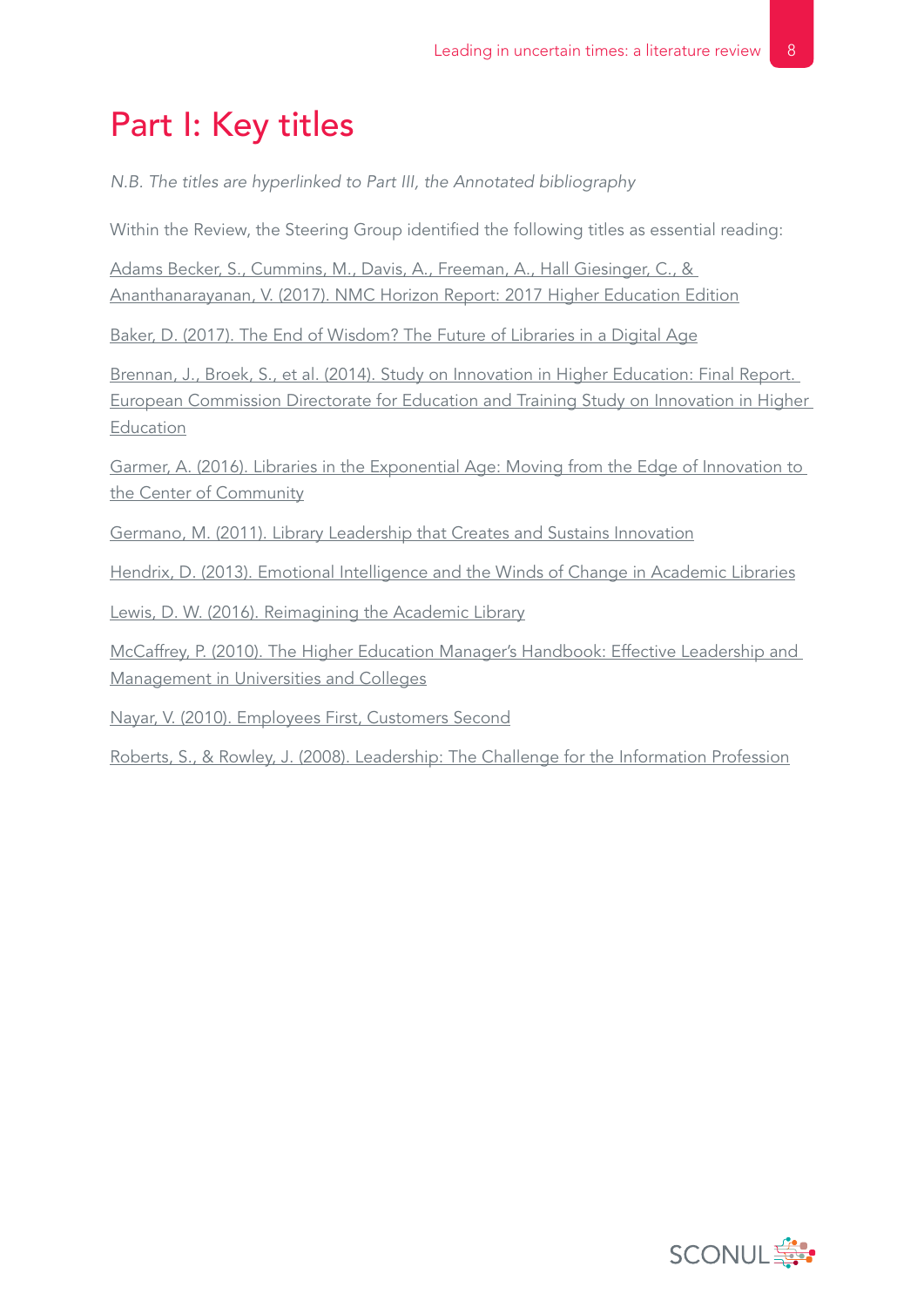# Part II: Key themes

*N.B. The titles in Sections 1-4 are hyperlinked to Part III, the Annotated bibliography*

1. Personal leadership

### **Advocacy**

[Alire, C. A. \(2005\). Advocating to Advance Academic Libraries](#page-27-0)

[LIANZA. \(2015\). The Future of Libraries Summit Report](#page-41-0)

[Munn, R. \(1968\). The Bottomless Pit, or the Academic Library as Viewed from](#page-43-0) [the Administration Building](#page-43-0)

[SCONUL. \(2016\). Leadership Challenges. Some Views from Those in the Hot Seat](#page-46-0)

### Experimentation, success, failure, risk-taking

[Baker, D. \(2016\). Making Sure Things Can Never Be the Same Again: Innovation](#page-28-0)  in [Library and Information Services](#page-28-0)

[Baker, D. \(2017\). The End of Wisdom? The Future of Libraries in a Digital](#page-29-0) Age

[Jantz, R.C. \(2011\). Innovation in Academic Libraries: An Analysis of University](#page-39-0)  [Librarians' Perspectives](#page-39-0)

[Matthews, S. \(2012\). Top Ten Traits of Great Library Leaders](#page-42-0)

[Shattock, M. \(2010\). Managing Successful Universities \(2nd edn\)](#page-47-0)

#### Leadership

[Arnold, J., Nickel, L., & Williams, L. \(2008\). Creating the Next Generation of Library](#page-27-0)  [Leaders](#page-27-0)

[Baker, D. \(2017\). The End of Wisdom? The Future of Libraries in a Digital](#page-29-0) Age

[Castiglione, J. \(2006\). Organizational Learning and Transformational Leadership in the](#page-31-0)  [Library Environment](#page-31-0)

[Darnell, et al. \(2008\). Leadership in Uncertain Times: Federal Librarians Envision Use of](#page-33-0)  [Physical Space Through 2020](#page-33-0)

[Dewey, B.I. \(2014\). Leading the Library by Leading the Campus: A Dean's Perspective](#page-33-0)

[Germano, M. \(2011\). Library Leadership that Creates and Sustains Innovation](#page-35-0)

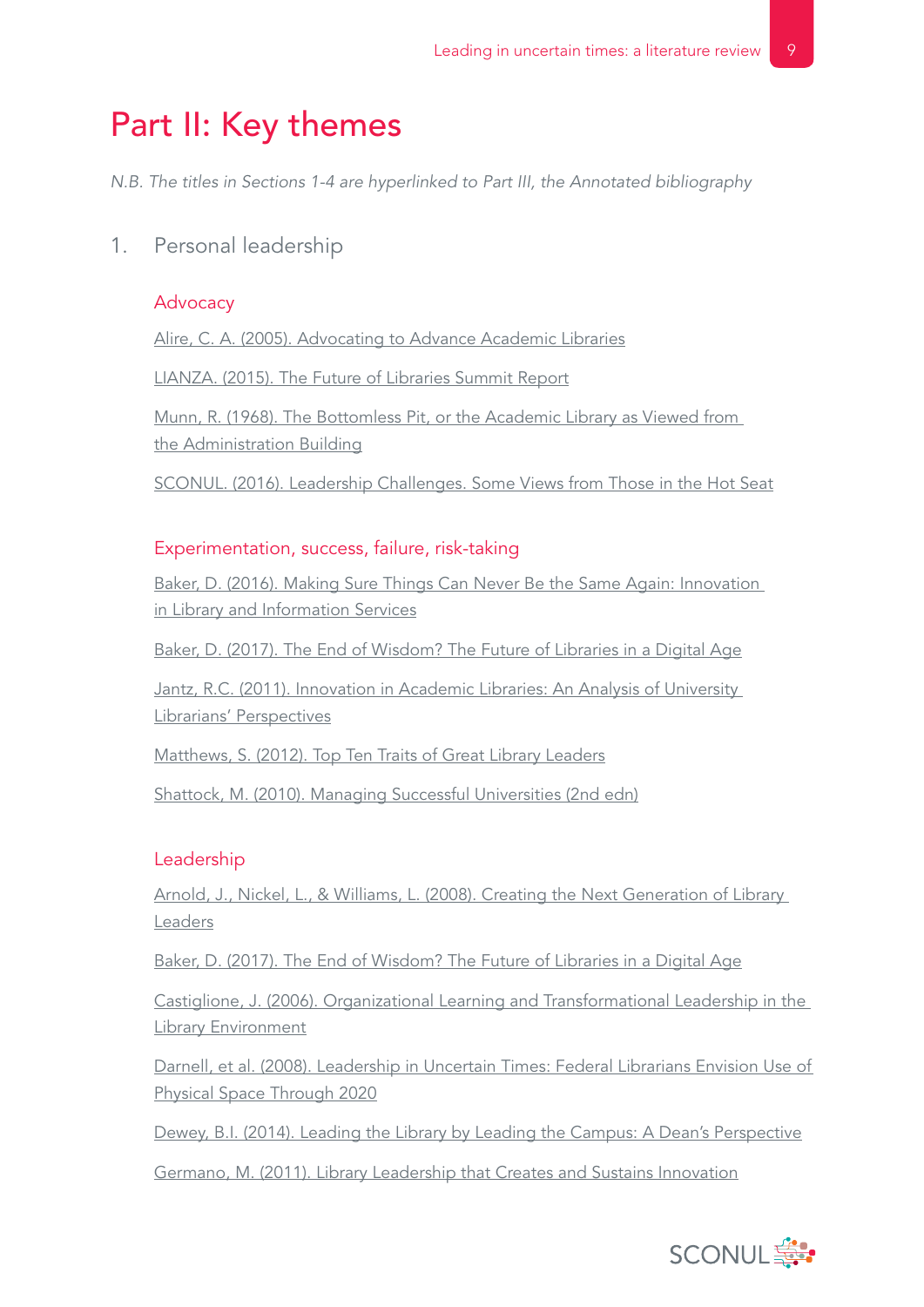[Goulding, A., Walton, G., & Stephens, D. \(2012\). The Importance of Political and](#page-36-0)  [Strategic Skills for UK Library Leaders](#page-36-0)

[Jameson, G. \(2012\). Leadership Values, Trust and Negative Capability: Managing the](#page-39-0)  [Uncertainties of Future English Higher Education](#page-39-0)

[LIANZA. \(2015\). The Future of Libraries Summit Report](#page-41-0)

[Massey, T. \(2009\). Managing Change and People in Libraries](#page-41-0)

[Matthews, S. \(2012\). Top Ten Traits of Great Library Leaders](#page-42-0)

[SCONUL. \(2016\). Leadership Challenges. Some Views from Those in the Hot Seat](#page-46-0)

[Shepstone, C. & Currie, L. \(2008\). Transforming the Academic Library: Creating an](#page-47-0)  [Organizational Culture that Fosters Staff Success](#page-47-0)

[Staines, l. \(2008\). Towards an Assessment of Strategic Credibility in Academic Libraries](#page-48-0)

[Veaner, A. \(1990\). Academic Librarianship in a Transformational Age: Program, Politics,](#page-48-0)  [and Personnel](#page-48-0)

#### People management

[Alire, C. A. \(2005\). Advocating to Advance Academic Libraries](#page-27-0)

[Goulding, A., Walton, G. & Stephens, D. \(2012\). The Importance of Political and](#page-36-0)  [Strategic Skills for UK Library Leaders](#page-36-0)

[Massey, T. \(2009\). Managing Change and People in Libraries](#page-41-0)

[Matthews, S. \(2012\). Top Ten Traits of Great Library Leaders](#page-42-0)

Ptolomey, J. (2007). [Transformational or Transactional?](#page-45-0)

[Research Libraries UK. \(2012\). Re-skilling for Research](#page-45-0)

[Shepstone, C. & Currie, L. \(2008\). Transforming the Academic Library: Creating an](#page-47-0)  [Organizational Culture that Fosters Staff Success](#page-47-0)

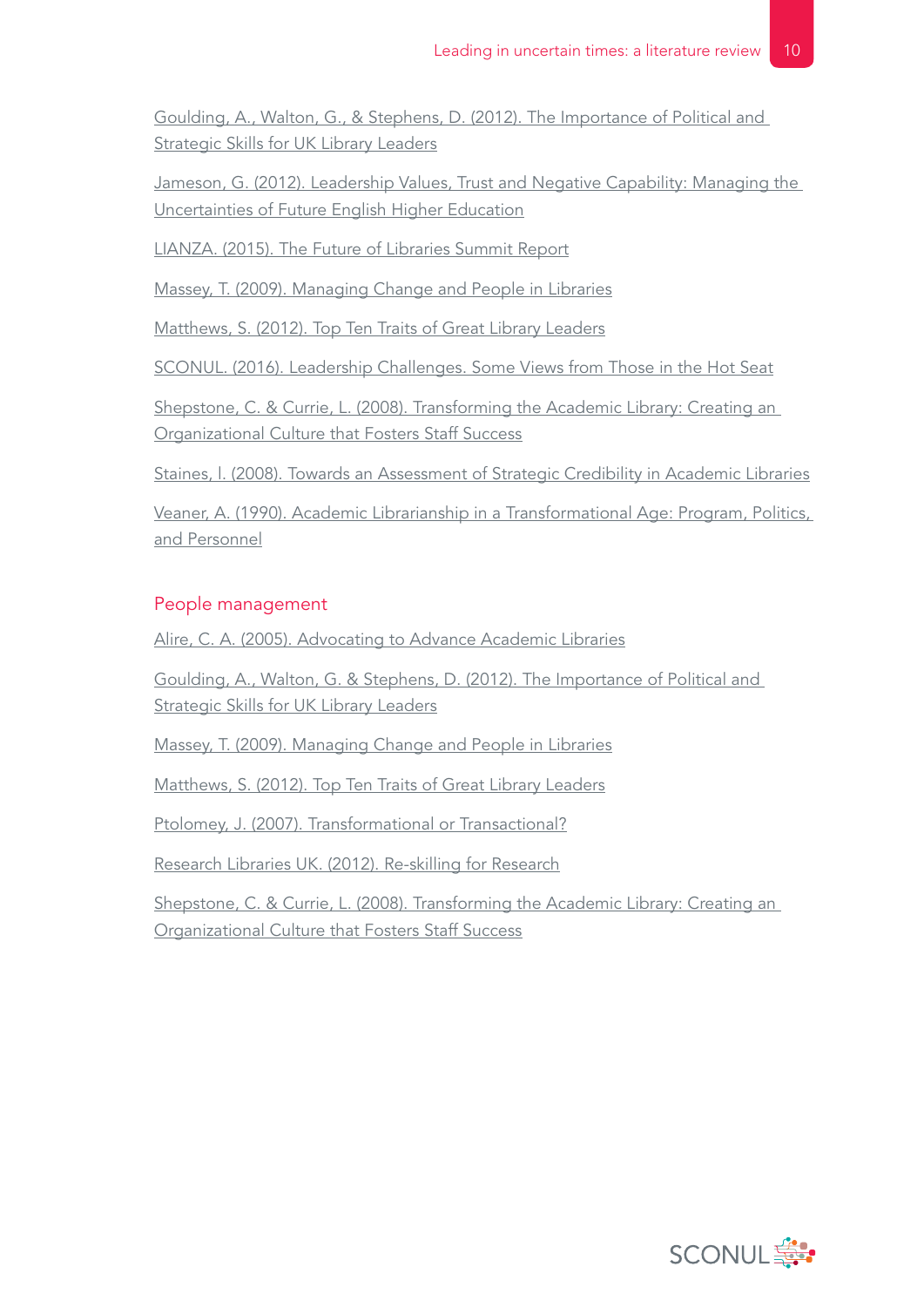### 2. Change management

### Managing change

[Crawley-Low, J. \(2013\). The Impact of Leadership Development on the Organizational](#page-32-0)  [Culture of a Canadian Academic Library](#page-32-0)

[Germano, M. \(2011\). Library Leadership that Creates and Sustains Innovation](#page-35-0)

[Goulding, A., Walton, G. & Stephens, D. \(2012\). The Importance of Political and](#page-36-0)  [Strategic Skills for UK Library Leaders](#page-36-0)

[Gwyer, R. \(2010\). Leading in Difficult Times: What Can We Learn from the Literature?](#page-38-0)

Hendrix, D. (2013). Emotional Intelligence and the Winds of Change in Academic [Libraries](#page-38-0)

[Jantz, R.C. \(2011\). Innovation in Academic Libraries: An Analysis of University](#page-39-0)  [Librarians' Perspectives](#page-39-0)

[Lewis, D.W. \(2016\). Reimagining the Academic Library](#page-40-0)

[LIANZA. \(2015\). The Future of Libraries Summit Report](#page-41-0)

[Massey, T. \(2009\). Managing Change and People in Libraries](#page-41-0)

[McCaffrey, P. \(2010\). The Higher Education Manager's Handbook: Effective Leadership](#page-43-0)  [and Management in Universities and Colleges](#page-43-0)

[Partridge, H., Lee, J. & Munro, C. \(2010\). Becoming "Librarian 2.0": The Skills,](#page-45-0)  [Knowledge and Attributes Required by Library and Information Science Professionals](#page-45-0)  [in a Web 2.0 World \(and Beyond\)](#page-45-0)

Ptolomey, J. (2007). [Transformational or Transactional?](#page-45-0)

[Roberts, S., & Rowley, J. \(2008\). Leadership: The Challenge for the Information](#page-46-0)  [Profession](#page-46-0)

### Communication

[Alire, C.A. \(2005\). Advocating to Advance Academic Libraries](#page-27-0)

[Brantley, P. \(2008\). Architectures for Collaboration: Rules and Expectations of Digital](#page-30-0)  [Libraries](#page-30-0)

[McCaffrey, P. \(2010\). The Higher Education Manager's Handbook: Effective Leadership](#page-43-0)  [and Management in Universities and Colleges](#page-43-0)

[Nayar, V. \(2010\). Employees First, Customers Second](#page-44-0)

[Research Libraries UK. \(2012\). Re-skilling for Research](#page-45-0)

[Staines, l. \(2008\). Towards an Assessment of Strategic Credibility in Academic Libraries](#page-48-0)

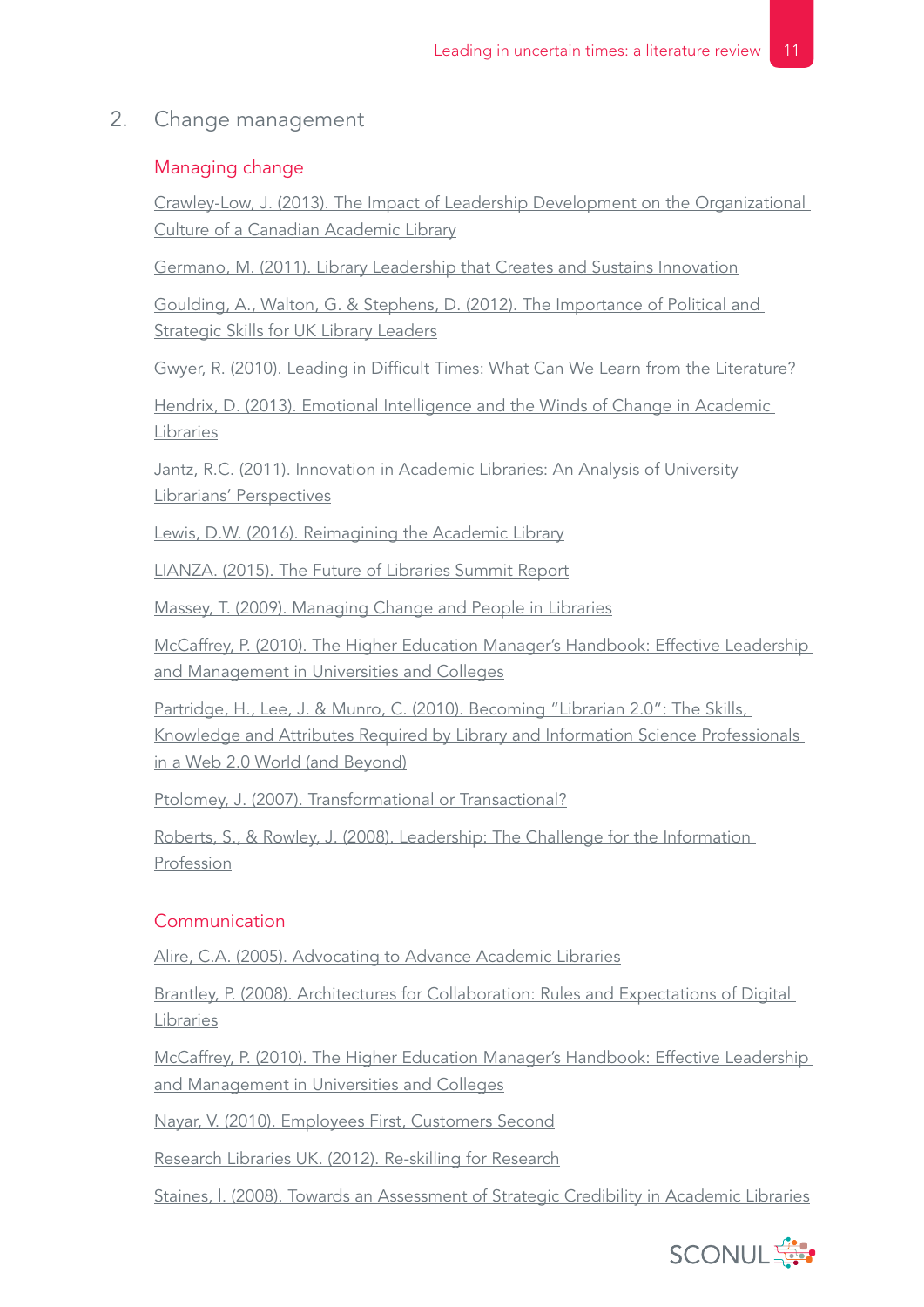### Digital learning

[Adams Becker, S., Cummins, M., Davis, A., Freeman, A., Hall Giesinger, C., &](#page-26-0)  [Ananthanarayanan, V. \(2017\). NMC Horizon Report: 2017 Higher Education Edition](#page-26-0)

[Baker, D. \(2017\). The End of Wisdom? The Future of Libraries in a Digital](#page-29-0) Age

[Bradwell, P. \(2009\). The Edgeless University: Technology and Higher Education](#page-29-0)  [Institutions. Demos Report](#page-29-0)

[Brantley, P. \(2008\). Architectures for Collaboration: Rules and Expectations of Digital](#page-30-0)  [Libraries](#page-30-0)

[Brennan, J., Broek, S., et al. \(2014\). Study on Innovation in Higher Education: Final](#page-30-0)  [Report. European Commission Directorate for Education and Training Study on](#page-30-0)  [Innovation in Higher Education](#page-30-0)

[Garmer, A. \(2016\). Libraries in the Exponential Age: Moving from the Edge of](#page-34-0)  [Innovation to the Center of Community](#page-34-0)

[Law, D. \(2017\). Capacity and Capability: How Can Library and Information Services](#page-40-0)  [Make Sure They Succeed?](#page-40-0)

### Environment

Alire, C. & Evans, G. [\(2010\). Academic Librarianship](#page-27-0)

[Baker, D. \(2017\). The End of Wisdom? The Future of Libraries in a Digital](#page-29-0) Age

[Bradwell, P. \(2009\). The Edgeless University: Technology and Higher Education](#page-29-0)  [Institutions. Demos Report](#page-29-0)

[Brennan, J., Broek, S., et al. \(2014\). Study on Innovation in Higher Education: Final](#page-30-0)  [Report. European Commission Directorate for Education and Training Study on](#page-30-0)  [Innovation in Higher Education](#page-30-0)

[Brundy, C. \(2015\). Academic Libraries and Innovation: A Literature Review](#page-31-0)

[Crawley-Low, J. \(2013\). The Impact of Leadership Development on the Organizational](#page-32-0)  [Culture of a Canadian Academic Library](#page-32-0)

[Germano, M. \(2011\). Library Leadership that Creates and Sustains Innovation](#page-35-0)

Jameson, G. (2012). Leadership Values, Trust and Negative Capability: Managing the [Uncertainties of Future English Higher Education](#page-39-0)

[Law, D. \(2017\). Capacity and Capability: How Can Library and Information Services](#page-40-0)  [Make Sure They Succeed?](#page-40-0)

[Lewis, D. W. \(2016\). Reimagining the Academic Library](#page-40-0)

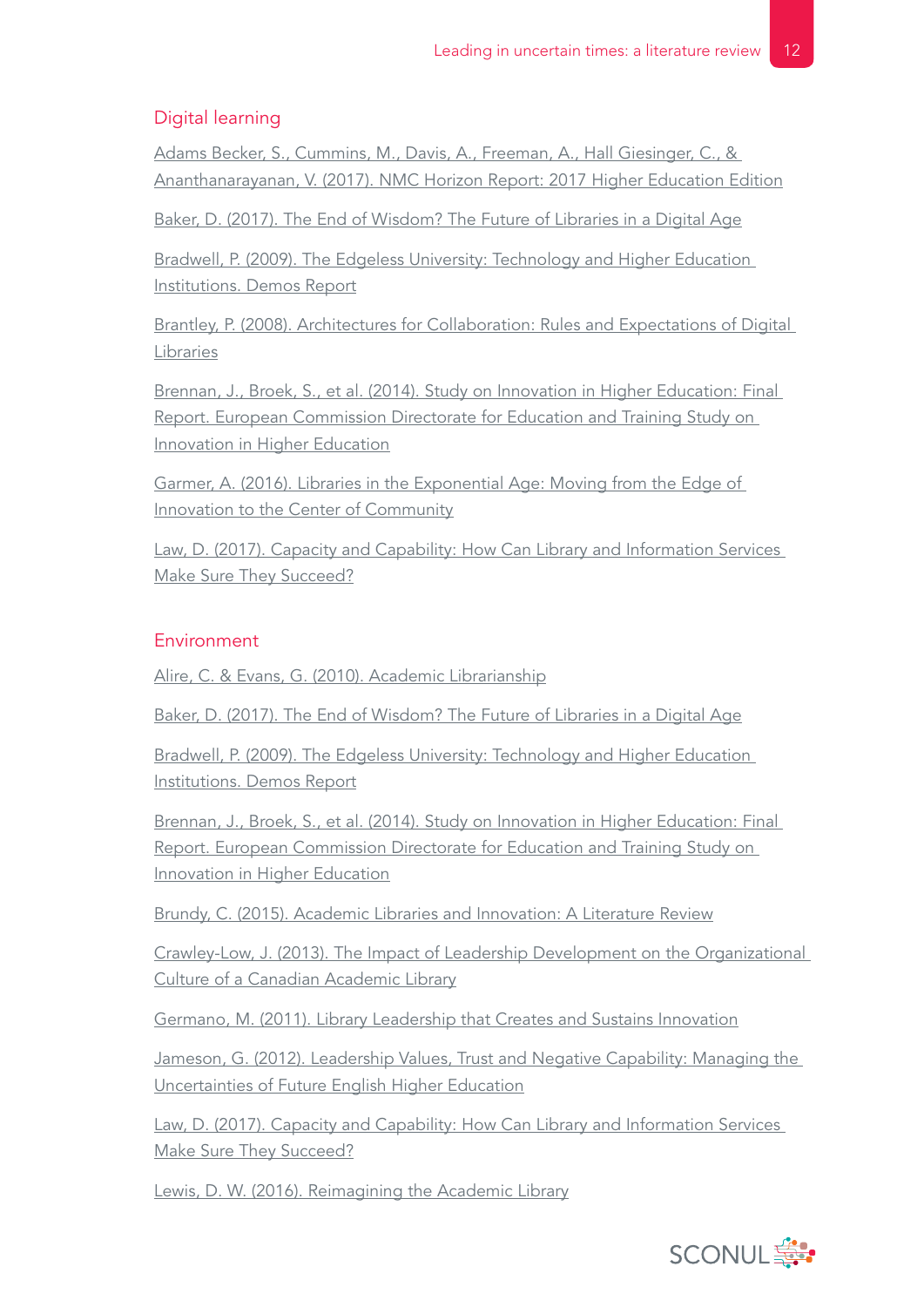[McCaffrey, P. \(2010\). The Higher Education Manager's Handbook: Effective Leadership](#page-43-0)  [and Management in Universities and Colleges](#page-43-0)

Ptolomey, J. (2007). [Transformational or Transactional?](#page-45-0)

[Shattock, M. \(2010\). Managing Successful Universities \(2nd edn\)](#page-47-0)

[Shepstone, C. & Currie, L. \(2008\). Transforming the Academic Library: Creating an](#page-47-0)  [Organizational Culture that Fosters Staff Success](#page-47-0)

[Veaner, A. \(1990\). Academic Librarianship in a Transformational Age: Program, Politics,](#page-48-0)  [and Personnel](#page-48-0)

#### Innovation

[Baker, D. \(2016\). Making Sure Things Can Never Be the Same Again: Innovation](#page-28-0)  in [Library and Information Services](#page-28-0)

[Baker, D. \(2017\). The End of Wisdom? The Future of Libraries in a Digital](#page-29-0) Age

[Bitter-Rijpkema, M.E., Verjans, S., & Bruijnzeels, R. \(2012\). The Library School:](#page-29-0)  [Empowering the Sustainable Innovation Capacity of New Librarians](#page-29-0)

[Bradwell, P. \(2009\). The Edgeless University: Technology and Higher Education](#page-29-0)  [Institutions. Demos Report](#page-29-0)

[Brantley, P. \(2008\). Architectures for Collaboration: Rules and Expectations of Digital](#page-37-0)  [Libraries](#page-37-0)

[Brennan, J., Broek, S., et al. \(2014\). Study on Innovation in Higher Education: Final](#page-30-0)  [Report. European Commission Directorate for Education and Training Study on](#page-30-0)  [Innovation in Higher Education](#page-30-0)

[Brundy, C. \(2015\). Academic Libraries and Innovation: A Literature Review](#page-31-0)

[DCMS. \(2010\). The Modernisation Review of Public Libraries: a Policy Statement](#page-33-0)

[Garmer, A. \(2016\). Libraries in the Exponential Age: Moving from the Edge of](#page-34-0)  [Innovation to the Center of Community](#page-34-0)

[Germano, M. \(2011\). Library Leadership that Creates and Sustains Innovation](#page-35-0)

[Jantz, R.C. \(2011\). Innovation in Academic Libraries: An Analysis of University](#page-39-0)  [Librarians' Perspectives](#page-39-0)

[Lewis, D. W. \(2016\). Reimagining the Academic Library](#page-40-0)

[Parry, J. \(2008\). Librarians Do Fly: Strategies for Staying Aloft](#page-44-0)

Partridge, H., Lee, J., & Munro, C. (2010). Becoming "Librarian 2.0": The Skills, [Knowledge and Attributes Required by Library and Information Science Professionals](#page-45-0)  [in a Web 2.0 World \(and Beyond\)](#page-45-0)

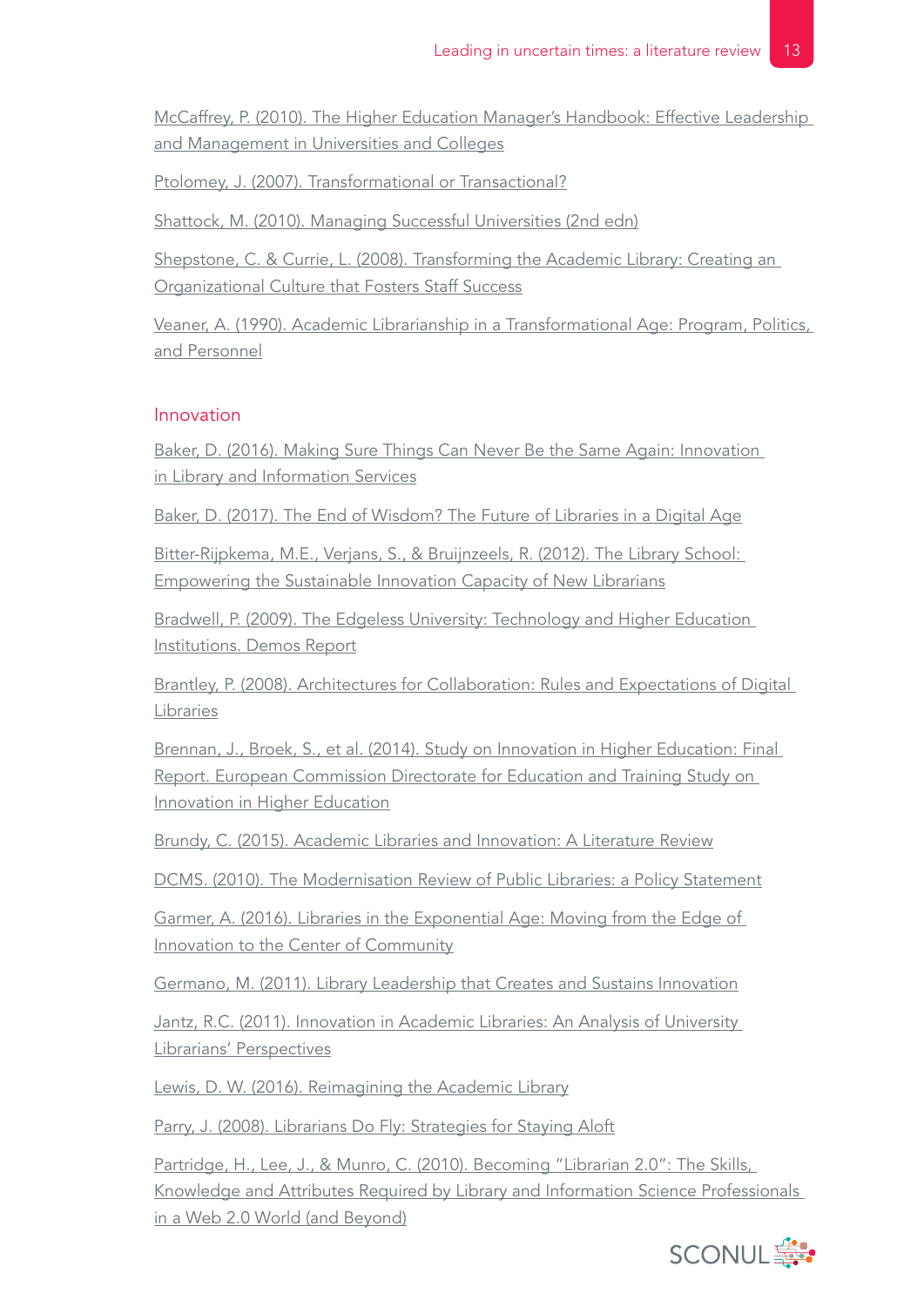### Libraries – transition

[Baker, D. \(2016\). Making Sure Things Can Never Be the Same Again: Innovation](#page-28-0)  in [Library and Information Services](#page-28-0)

[Baker, D. \(2017\). The End of Wisdom? The Future of Libraries in a Digital](#page-29-0) Age

[Bitter-Rijpkema, M.E., Verjans, S., & Bruijnzeels, R. \(2012\). The Library School:](#page-29-0)  [Empowering the Sustainable Innovation Capacity of New Librarians](#page-29-0)

[Bradwell, P. \(2009\). The Edgeless University: Technology and Higher Education](#page-29-0)  [Institutions. Demos Report](#page-29-0)

[Brennan, J., Broek, S., et al. \(2014\). Study on Innovation in Higher Education: Final](#page-30-0)  [Report. European Commission Directorate for Education and Training Study on](#page-30-0)  [Innovation in Higher Education](#page-30-0)

[Brundy, C. \(2015\). Academic Libraries and Innovation: A Literature Review](#page-31-0)

[Castiglione, J. \(2006\). Organizational Learning and Transformational Leadership in the](#page-31-0)  [Library Environment](#page-31-0)

[Germano, M. \(2011\). Library Leadership that Creates and Sustains Innovation](#page-35-0)

Hendrix, D. (2013). Emotional Intelligence and the Winds of Change in Academic [Libraries](#page-38-0)

[Law, D. \(2017\). Capacity and Capability: How Can Library and Information Services](#page-40-0)  [Make Sure They Succeed?](#page-40-0)

[Lewis, D. W. \(2016\). Reimagining the Academic Library](#page-40-0)

[Partridge, H., Lee, J., & Munro, C. \(2010\). Becoming "Librarian 2.0": The Skills,](#page-45-0)  [Knowledge, and Attributes Required by Library and Information Science Professionals](#page-45-0)  [in a Web 2.0 World \(and Beyond\)](#page-45-0)

Ptolomey, J. (2007). [Transformational or Transactional?](#page-45-0)

[Veaner, A. \(1990\). Academic Librarianship in a Transformational Age: Program, Politics,](#page-48-0)  [and Personnel](#page-48-0)

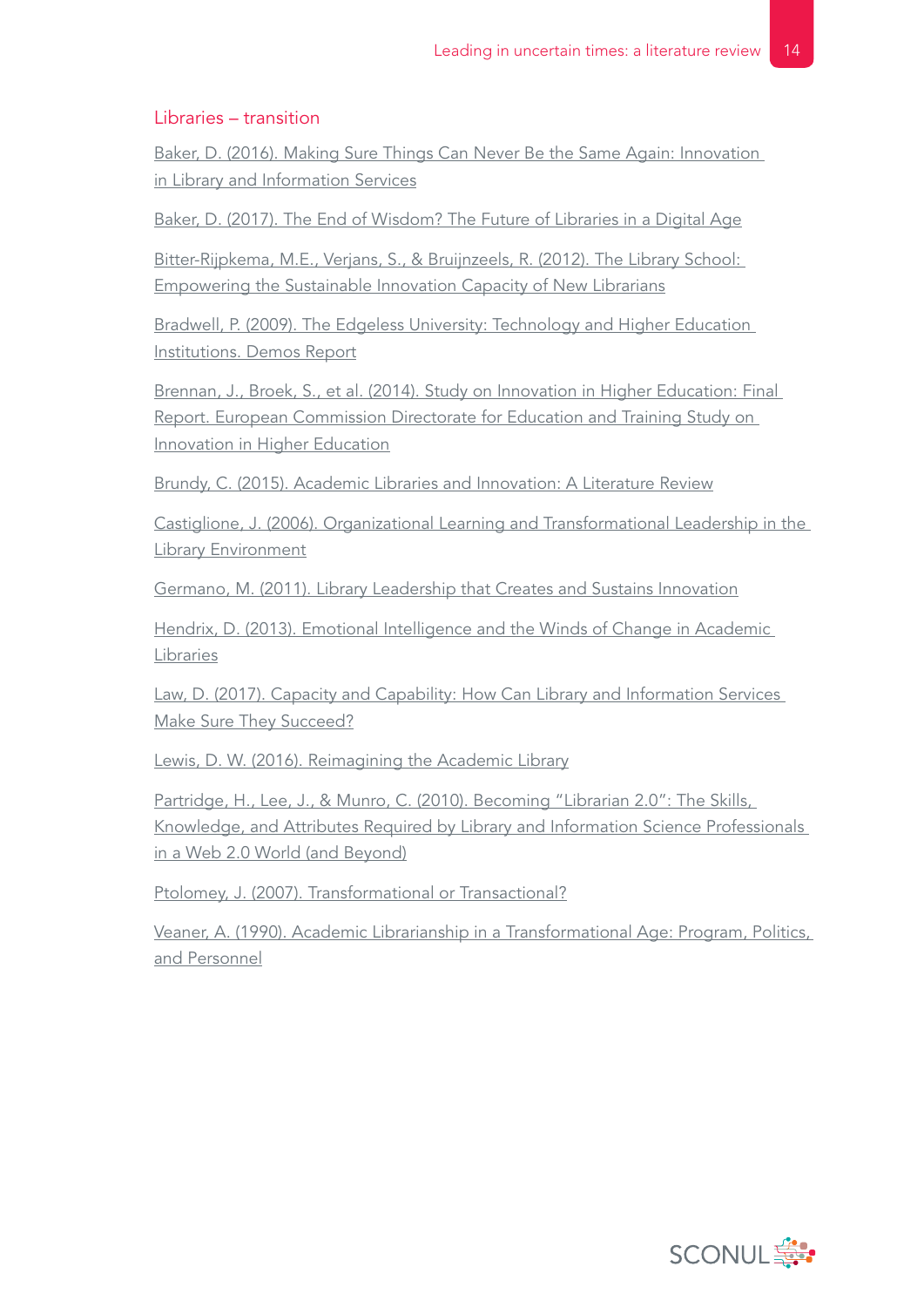### Users

[Baker, D. \(2016\). Making Sure Things Can Never Be the Same Again: Innovation](#page-28-0)  in [Library and Information Services](#page-28-0)

[Baker, D. \(2017\). The End of Wisdom? The Future of Libraries in a Digital](#page-29-0) Age

[LIANZA. \(2015\). The Future of Libraries Summit Report](#page-41-0)

[Nayar, V. \(2010\). Employees First, Customers Second](#page-44-0)

[SCONUL. \(2016\). Leadership Challenges. Some Views From Those in the Hot Seat](#page-46-0)

3. Broader organisation

### General

Alire, C., & Evans, G. [\(2010\). Academic Librarianship](#page-27-0)

[Arnold, J., Nickel, L., & Williams, L. \(2008\). Creating the Next Generation of Library](#page-27-0)  [Leaders](#page-27-0)

[Baker, D. \(2017\). The End of Wisdom? The Future of Libraries in a Digital](#page-29-0) Age

[Bitter-Rijpkema, M.E., Verjans, S., & Bruijnzeels, R. \(2012\), The Library School:](#page-29-0)  [Empowering the Sustainable Innovation Capacity of New Librarians](#page-29-0)

[Brennan, J., Broek, S., et al. \(2014\). Study on Innovation in Higher Education: Final](#page-30-0)  [Report. European Commission Directorate for Education and Training Study on](#page-30-0)  [Innovation in Higher Education](#page-30-0)

Fourie, D., & Dowell, D. (2009). [Libraries in the Information Age](#page-34-0)

[Law, D. \(2017\). Capacity and Capability: How Can Library and Information Services](#page-40-0)  [Make Sure They Succeed?](#page-40-0)

[Lewis, D. W. \(2016\). Reimagining the Academic Library](#page-40-0)

[LIANZA. \(2015\). The Future of Libraries Summit Report](#page-41-0)

[McCaffrey, P. \(2010\). The Higher Education Manager's Handbook: Effective Leadership](#page-43-0)  [and Management in Universities and Colleges](#page-43-0)

[Munn, R. \(1968\). The Bottomless Pit, or the Academic Library as Viewed From](#page-43-0) [the Administration Building](#page-43-0)

[Parry, J. \(2008\). Librarians Do Fly: Strategies for Staying Aloft](#page-44-0)

[Research Libraries UK. \(2012\). Re-skilling for Research](#page-45-0)

[SCONUL. \(2016\). Leadership Challenges. Some Views From Those in the Hot Seat](#page-46-0)

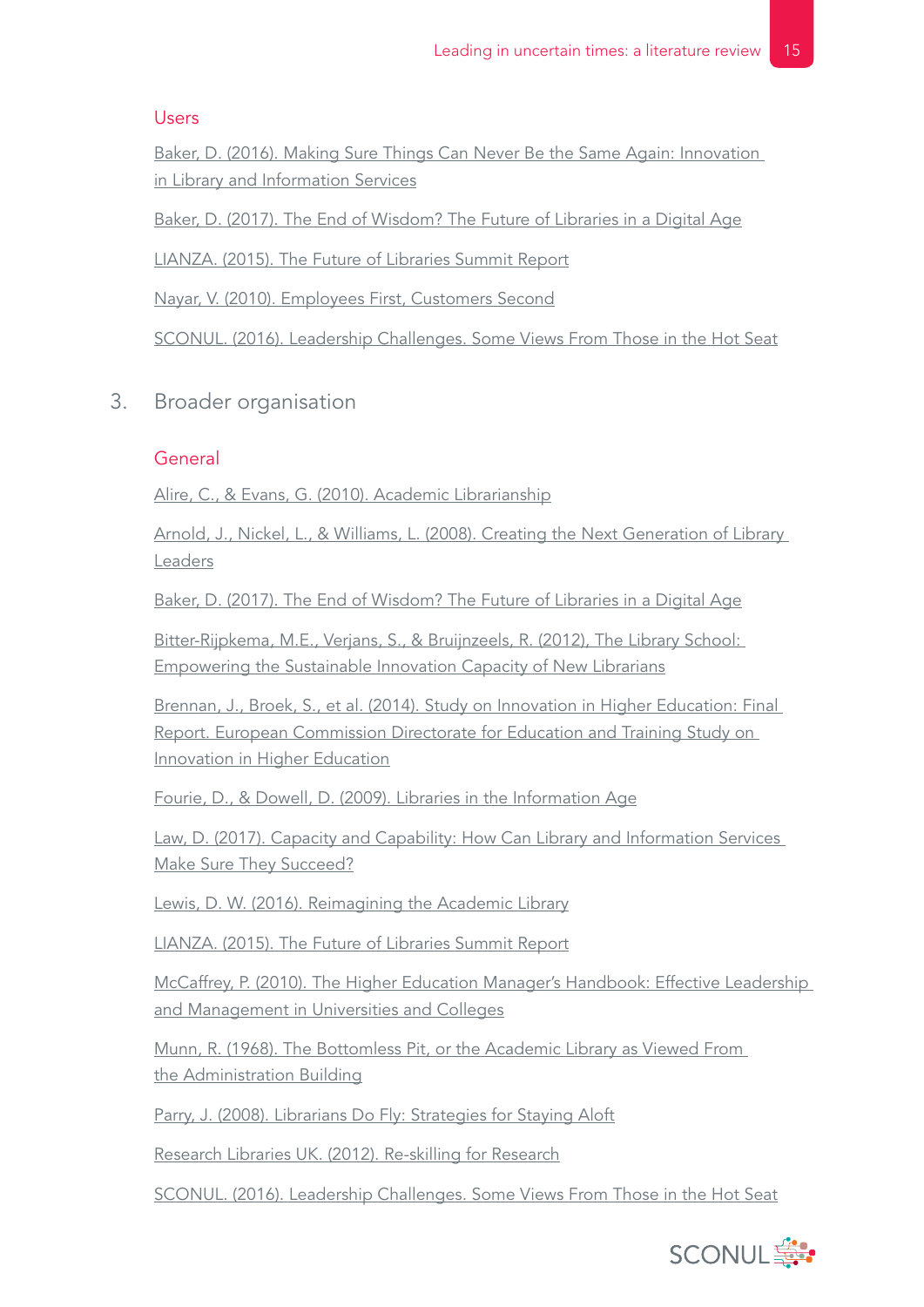Shepstone, C., & Currie, L. (2008). Transforming the Academic Library: Creating an [Organizational Culture That Fosters Staff Success](#page-47-0)

[Staines, l. \(2008\). Towards an Assessment of Strategic Credibility in Academic Libraries](#page-48-0)

[Veaner, A. \(1990\). Academic Librarianship in a Transformational Age: Program, Politics,](#page-48-0)  [and Personnel](#page-48-0)

[Walton, G., Burke, L., & Oldroyd, M. \(2009\). Managing University Libraries: A Cross](#page-48-0)  [Australian / UK Study of 2nd Tier Managers in University Libraries](#page-48-0)

[Whitchurch, C. \(2009\). The Rise of the Blended Professional in Higher](#page-49-0) Education: A [Comparison Between the UK, Australia and the United States](#page-49-0)

### Challenges to UKHE

[Baker, D. \(2017\). The End of Wisdom? The Future of Libraries in a Digital](#page-29-0) Age

[Brennan, J., Broek, S., et al. \(2014\). Study on Innovation in Higher Education: Final](#page-30-0)  [Report. European Commission Directorate for Education and Training Study on](#page-30-0)  [Innovation in Higher Education](#page-30-0)

[Gwyer, R. \(2015\). Identifying and Exploring Future Trends Impacting on Academic](#page-37-0)  [Libraries: A Mixed Methodology Using Journal Content Analysis, Focus Groups and](#page-37-0)  [Trend Reports](#page-37-0)

[Jameson, G. \(2012\). Leadership Values, Trust and Negative Capability: Managing the](#page-39-0)  [Uncertainties of Future English Higher Education](#page-39-0)

[Law, D. \(2017\). Capacity and Capability: How Can Library and Information Services](#page-40-0)  [Make Sure They Succeed?](#page-40-0)

[McCaffrey, P. \(2010\). The Higher Education Manager's Handbook: Effective Leadership](#page-43-0)  [and Management in Universities and Colleges](#page-43-0)

[Shattock, M. \(2010\). Managing Successful Universities \(2nd edn\)](#page-47-0)

[Whitchurch, C. \(2009\). The Rise of the Blended Professional in Higher](#page-49-0) Education: A [Comparison Between the UK, Australia and the United States](#page-49-0)

### **Competition**

[Baker, D. \(2017\). The End of Wisdom? The Future of Libraries in a Digital](#page-29-0) Age

[Bradwell, P. \(2009\). The Edgeless University: Technology and Higher Education](#page-29-0)  [Institutions. Demos Report](#page-29-0)

[Shattock, M. \(2010\). Managing Successful Universities \(2nd edn\)](#page-47-0)

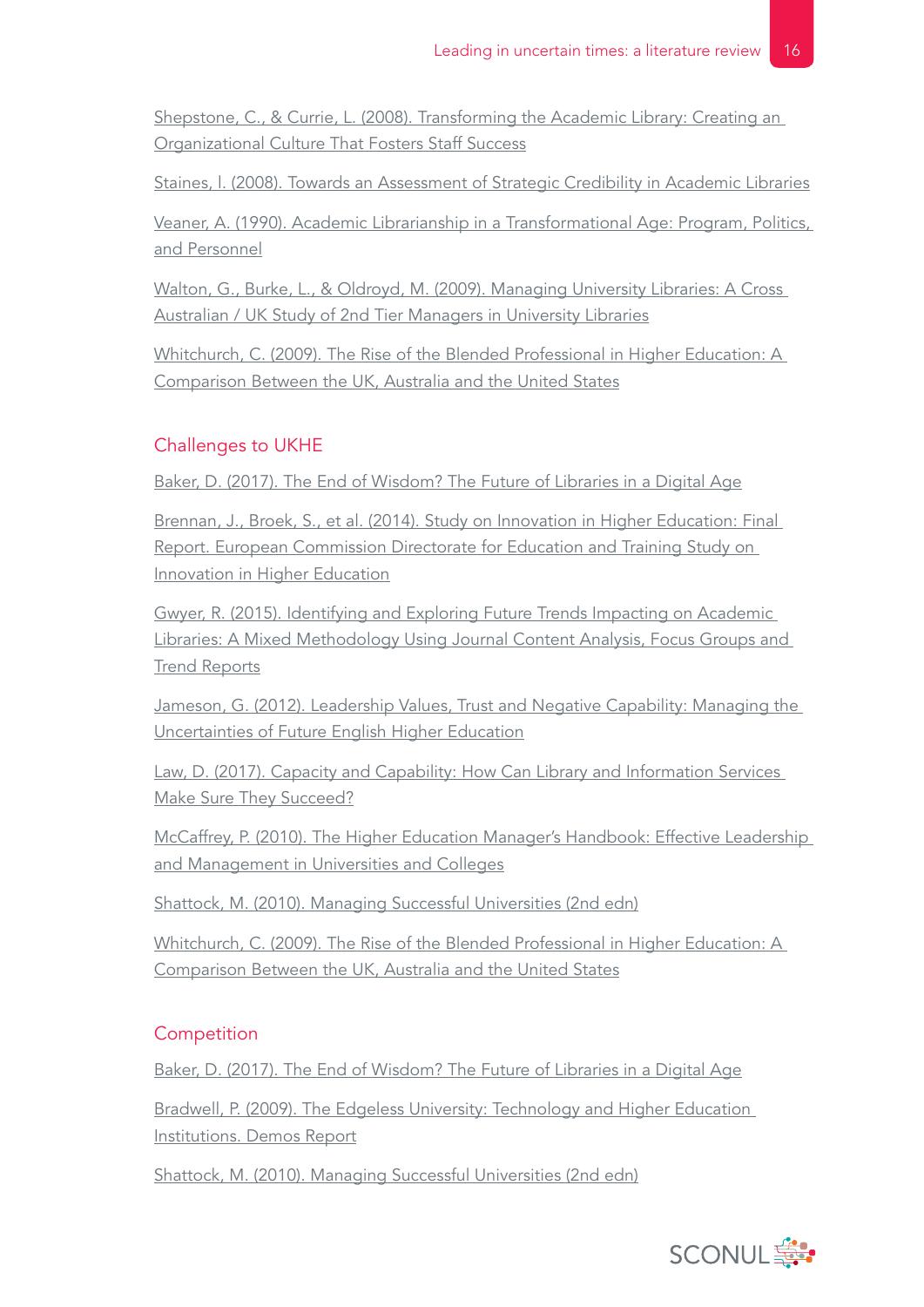### Cultures and environments

Alire, C., & Evans, G. [\(2010\). Academic Librarianship](#page-27-0)

[Dewey, B.I. \(2014\). Leading the Library by Leading the Campus: A Dean's Perspective](#page-33-0)

[SCONUL. \(2016\). Leadership Challenges. Some Views From Those in the Hot Seat](#page-46-0)

[Shattock, M. \(2010\). Managing Successful Universities \(2nd edn\)](#page-47-0)

[Veaner, A. \(1990\). Academic Librarianship in a Transformational Age: Program, Politics,](#page-48-0)  [and Personnel](#page-48-0)

### Libraries – roles

[Baker, D. \(2017\). The End of Wisdom? The Future of Libraries in a Digital](#page-29-0) Age

[Bitter-Rijpkema, M.E., Verjans, S., & Bruijnzeels, R. \(2012\). The Library School:](#page-29-0)  [Empowering the Sustainable Innovation Capacity of New Librarians](#page-29-0)

[Brantley, P. \(2008\). Architectures for Collaboration: Rules and Expectations of Digital](#page-30-0)  [Libraries](#page-30-0)

[Crawley-Low, J. \(2013\). The Impact of Leadership Development on the Organizational](#page-32-0)  [Culture of a Canadian Academic Library](#page-32-0)

[Garmer, A. \(2016\). Libraries in the Exponential Age: Moving from the Edge of](#page-34-0)  [Innovation to the Center of Community](#page-34-0)

[Gwyer, R. \(2015\). Identifying and Exploring Future Trends Impacting on Academic](#page-37-0)  [Libraries: A Mixed Methodology Using Journal Content Analysis, Focus Groups and](#page-37-0)  [Trend Reports](#page-37-0)

[LIANZA. \(2015\). The Future of Libraries Summit Report](#page-41-0)

[SCONUL. \(2016\). Leadership Challenges. Some Views From Those in the Hot Seat](#page-46-0)

### Organisational structures

[Brundy, C. \(2015\). Academic Libraries and Innovation: A Literature Review](#page-31-0)

[Castiglione, J. \(2006\). Organizational Learning and Transformational Leadership in the](#page-31-0)  [Library Environment](#page-31-0)

[CILIP. \(2016\). Qualified Library and Information Professionals in Further Education –](#page-32-0)  [Case for Support](#page-32-0)

[Dewey, B.I. \(2014\). Leading the Library by Leading the Campus: A Dean's Perspective](#page-33-0)

[Garmer, A. \(2016\). Libraries in the Exponential Age: Moving from the Edge of](#page-34-0)  [Innovation to the Center of Community](#page-34-0)

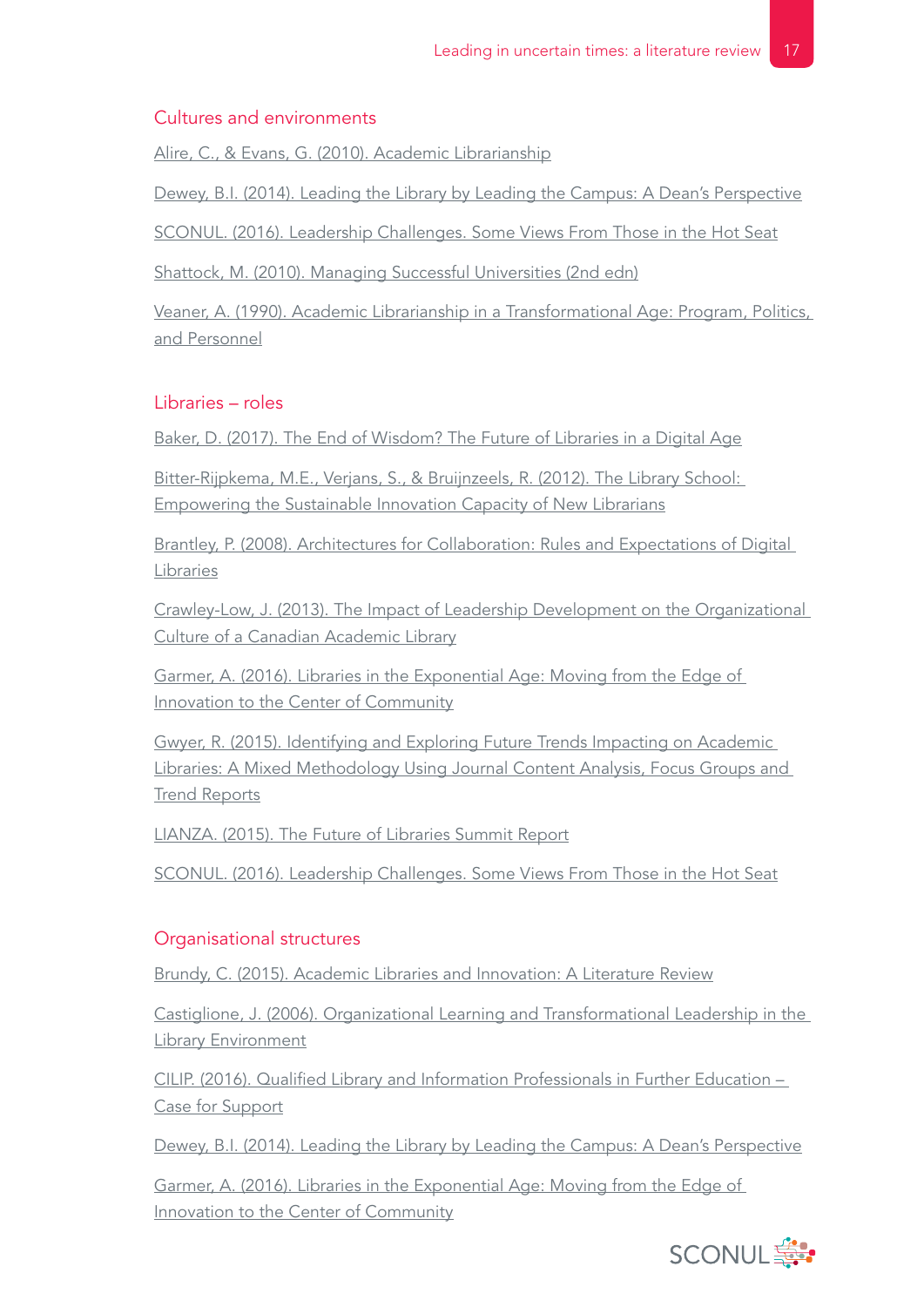[Germano, M. \(2011\). Library Leadership that Creates and Sustains Innovation](#page-35-0)

[Gwyer, R. \(2010\). Leading in Difficult Times: What can we learn from the Literature?](#page-38-0)

Hendrix, D. [\(2013\). Emotional Intelligence and the Winds of Change in Academic](#page-38-0)  [Libraries](#page-38-0)

[Law, D. \(2017\). Capacity and Capability: How Can Library and Information Services](#page-40-0)  [Make Sure They Succeed?](#page-40-0)

[Matarazzo, J., & Pearlstein, T. \(2016\). Leadership in Disruptive Times](#page-42-0)

[McCaffrey, P. \(2010\). The Higher Education Manager's Handbook: Effective Leadership](#page-43-0)  [and Management in Universities and Colleges](#page-43-0)

[Nayar, V. \(2010\). Employees First, Customers Second](#page-44-0)

[Shattock, M. \(2010\). Managing Successful Universities \(2nd Ed.\)](#page-47-0)

### Resource allocation

[Baker, D. \(2017\). The End of Wisdom? The Future of Libraries in a Digital](#page-29-0) Age

[Brennan, J., Broek, S., et al. \(2014\). Study on Innovation in Higher Education: Final](#page-30-0)  [Report. European Commission Directorate for Education and Training Study on](#page-30-0)  [Innovation in Higher Education](#page-30-0)

[Brundy, C. \(2015\). Academic Libraries and Innovation: A Literature Review](#page-31-0)

[Munn, R. \(1968\). The Bottomless Pit, or the Academic Library as Viewed From](#page-43-0) [the Administration Building](#page-43-0)

[SCONUL. \(2016\). Leadership Challenges. Some Views From Those in the Hot Seat](#page-46-0)

[Shattock, M. \(2010\). Managing Successful Universities \(2nd edn\)](#page-47-0)

### Technology development

[Baker, D. \(2016\). Making Sure Things Can Never Be the Same Again: Innovation](#page-28-0)  in [Library and Information Services](#page-28-0)

[Baker, D. \(2017\). The End of Wisdom? The Future of Libraries in a Digital](#page-29-0) Age

[Bitter-Rijpkema, M.E., Verjans, S., & Bruijnzeels, R. \(2012\). The Library School:](#page-29-0)  [Empowering the Sustainable Innovation Capacity of New Librarians](#page-29-0)

[Brennan, J., Broek, S., et al. \(2014\). Study on Innovation in Higher Education: Final](#page-30-0)  [Report. European Commission Directorate for Education and Training Study on](#page-30-0)  [Innovation in Higher Education](#page-30-0)

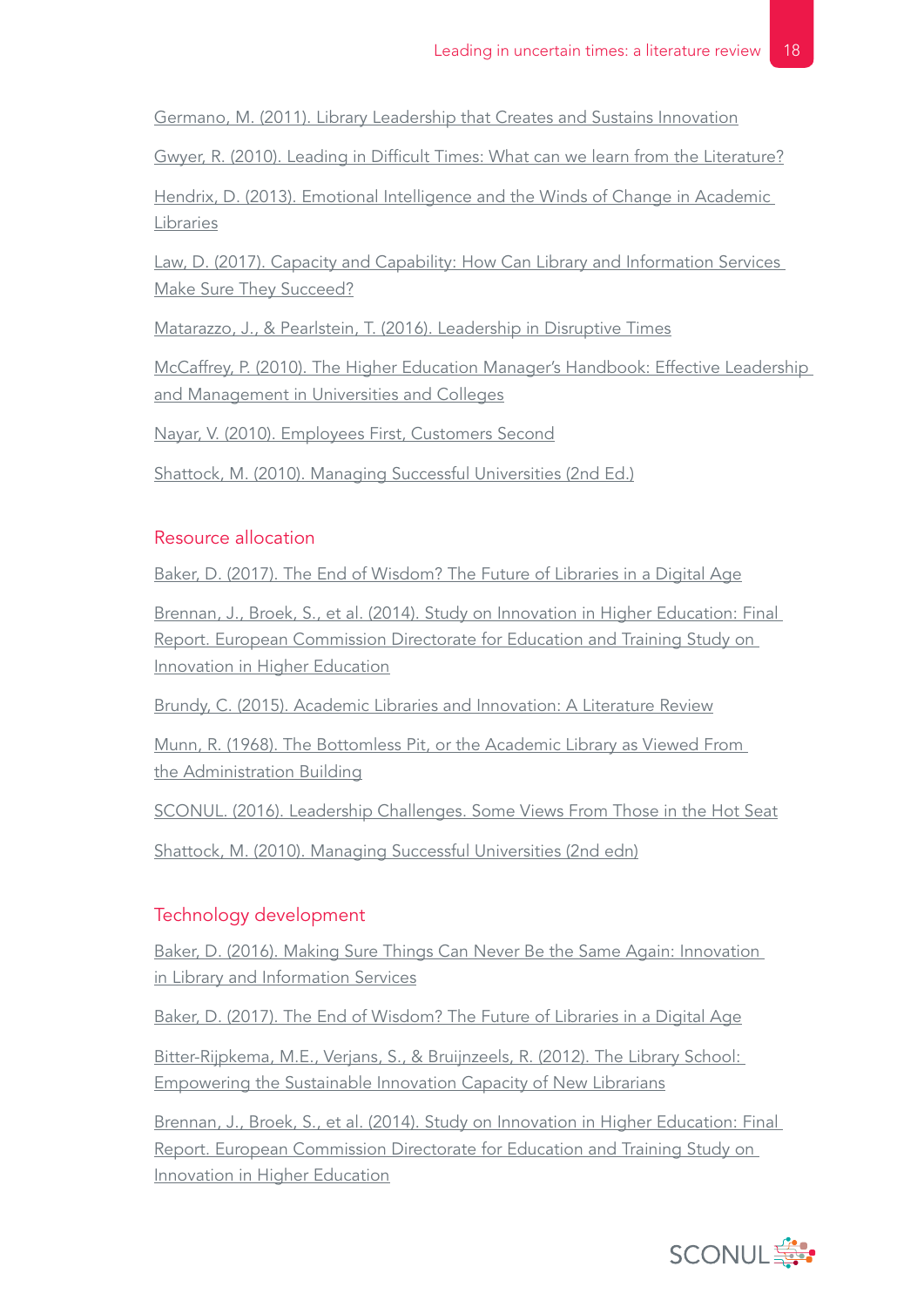[Brundy, C. \(2015\). Academic Libraries and Innovation: A Literature Review](#page-31-0)

[Darnell, B., et al. \(2008\). Leadership in Uncertain Times: Federal Librarians Envision](#page-33-0)  [Use of Physical Space Through 2020](#page-33-0)

[Garmer, A. \(2016\). Libraries in the Exponential Age: Moving from the Edge of](#page-34-0)  [Innovation to the Center of Community](#page-34-0)

[Gwyer, R. \(2015\). Identifying and Exploring Future Trends Impacting on Academic](#page-37-0)  [Libraries: A Mixed Methodology Using Journal Content Analysis, Focus Groups and](#page-37-0)  [Trend Reports](#page-37-0)

[Law, D. \(2017\). Capacity and Capability: How Can Library and Information Services](#page-40-0)  [Make Sure They Succeed?](#page-40-0)

[Lewis, D. W. \(2016\). Reimagining the Academic Library](#page-40-0)

[LIANZA. \(2015\). The Future of Libraries Summit Report](#page-41-0)

4. Personal development

### Career and skills development

Alire, C., & Evans, G. [\(2010\). Academic Librarianship](#page-27-0)

[Arnold, J., Nickel, L., & Williams, L. \(2008\). Creating the Next Generation of Library](#page-27-0)  [Leaders](#page-27-0)

[Bitter-Rijpkema, M.E., Verjans, S., & Bruijnzeels, R. \(2012\). The Library School:](#page-29-0)  [Empowering the Sustainable Innovation Capacity of New Librarians](#page-29-0)

[CILIP. \(2016\). Qualified Library and Information Professionals in Further Education –](#page-32-0)  [Case for Support](#page-32-0)

[Gwyer, R. \(2015\). Identifying and Exploring Future Trends Impacting on Academic](#page-37-0)  [Libraries: A Mixed Methodology Using Journal Content Analysis, Focus Groups and](#page-37-0)  **[Trend Reports](#page-37-0)** 

[Partridge, H., Lee, J., & Munro, C. \(2010\). Becoming "Librarian 2.0": The Skills,](#page-45-0)  [Knowledge and Attributes Required by Library and Information Science Professionals](#page-45-0)  [in a Web 2.0 World \(and Beyond\)](#page-45-0)

[Research Libraries UK. \(2012\). Re-skilling for Research](#page-45-0)

[Roberts, S., & Rowley, J. \(2008\). Leadership: The Challenge for the Information](#page-46-0)  [Profession](#page-46-0)

[Veaner, A. \(1990\). Academic Librarianship in a Transformational Age: Program, Politics,](#page-48-0)  [and Personnel](#page-48-0)

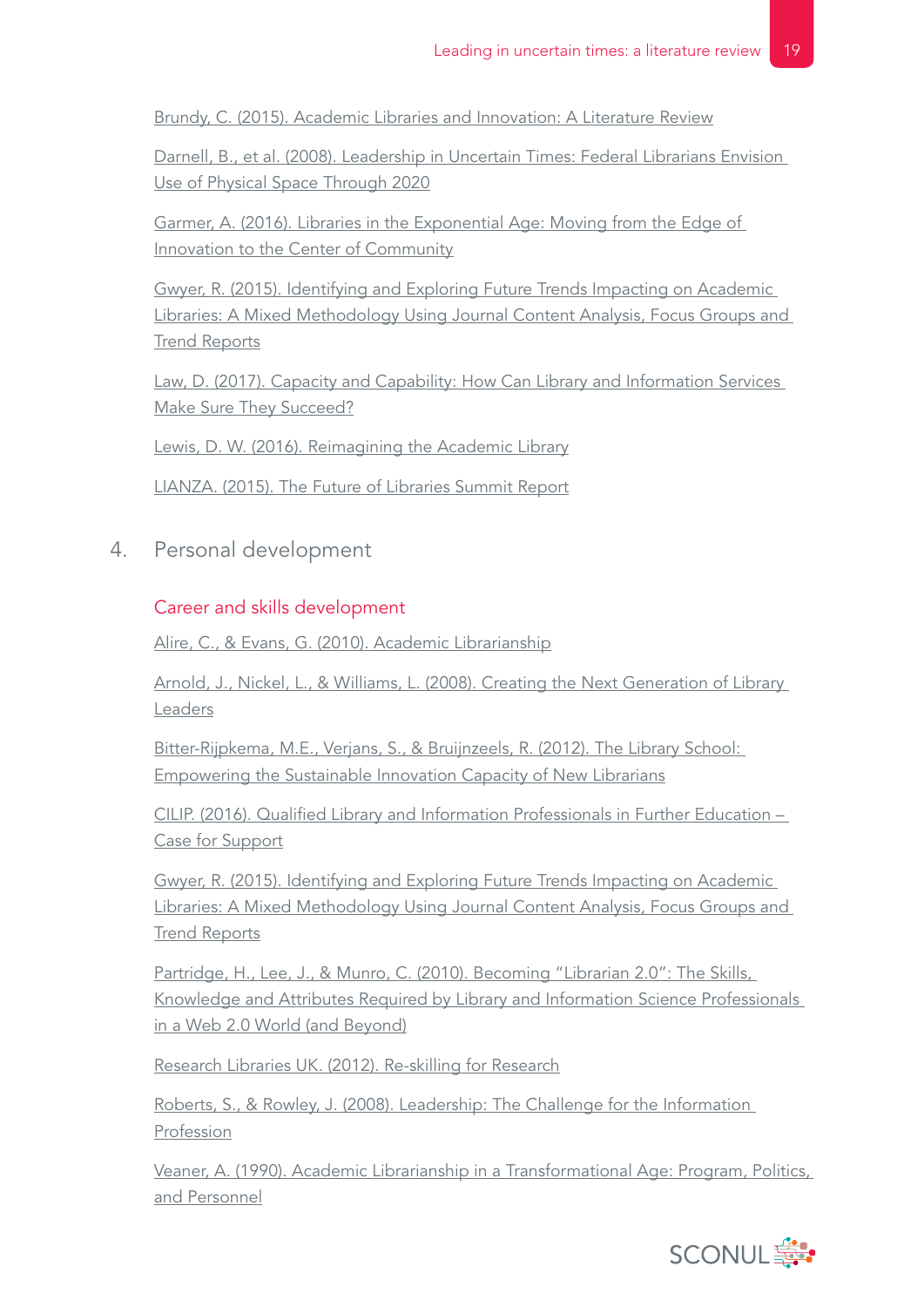Walton, G., Burke, L., & Oldroyd, M. (2009). Managing University Libraries: A Cross Australian / UK Study of 2nd Tier Managers in University Libraries

[Walton, G., Goulding, A., & Stephens, D. \(2009\). Future Leaders – What Do They](#page-49-0)  [Think? Strategies for Regenerating the Library and Information Profession](#page-49-0)

[Whitchurch, C. \(2009\). The Rise of the Blended Professional in Higher](#page-49-0) Education: A [Comparison between the UK, Australia and the United States](#page-49-0)

[Williamson, V. \(2009\). Developing Leadership to Transform Our Library: The Library](#page-49-0)  [Leadership Development Program \(LLDP\) at the University of Saskatchewan](#page-49-0)

### Leadership development

[Bitter-Rijpkema, M.E., Verjans, S., & Bruijnzeels, R. \(2012\). The Library School:](#page-29-0)  [Empowering the Sustainable Innovation Capacity of New Librarians](#page-29-0)

[Brennan, J., Broek, S., et al. \(2014\). Study on Innovation in Higher Education: Final](#page-30-0)  [Report. European Commission Directorate for Education and Training Study on](#page-30-0)  [Innovation in Higher Education](#page-30-0)

[CILIP. \(2016\). Qualified Library and Information Professionals in Further Education -](#page-32-0)  [Case for Support](#page-32-0)

[Crawley-Low, J. \(2013\). The Impact of Leadership Development on the Organizational](#page-32-0)  [Culture of a Canadian Academic Library](#page-32-0)

[DCMS. \(2010\). The Modernisation Review of Public Libraries: A Policy Statement](#page-33-0)

[Gwyer, R. \(2010\). Leading in Difficult Times: What Can We Learn From the Literature?](#page-38-0)

[Matarazzo, J., & Pearlstein, T. \(2016\). Leadership in Disruptive Times](#page-42-0)

[McCaffrey, P. \(2010\). The Higher Education Manager's Handbook: Effective Leadership](#page-43-0)  [and Management in Universities and Colleges](#page-43-0)

[Parry, J. \(2008\). Librarians Do Fly: Strategies for Staying Aloft](#page-44-0)

Ptolomey, J. (2007). [Transformational or Transactional?](#page-45-0)

[Research Libraries UK. \(2012\). Re-skilling for Research](#page-45-0)

[Walton, G., Goulding, A., & Stephens, D. \(2009\). Future Leaders – What Do They](#page-49-0)  [Think? Strategies for Regenerating the Library and Information Profession](#page-49-0)

[Whitchurch, C. \(2009\). The Rise of the Blended Professional in Higher](#page-49-0) Education: A [Comparison between the UK, Australia and the United States](#page-49-0)

[Williamson, V. \(2009\). Developing Leadership to Transform Our Library: The Library](#page-49-0)  [Leadership Development Program \(LLDP\) at the University of Saskatchewan](#page-49-0)

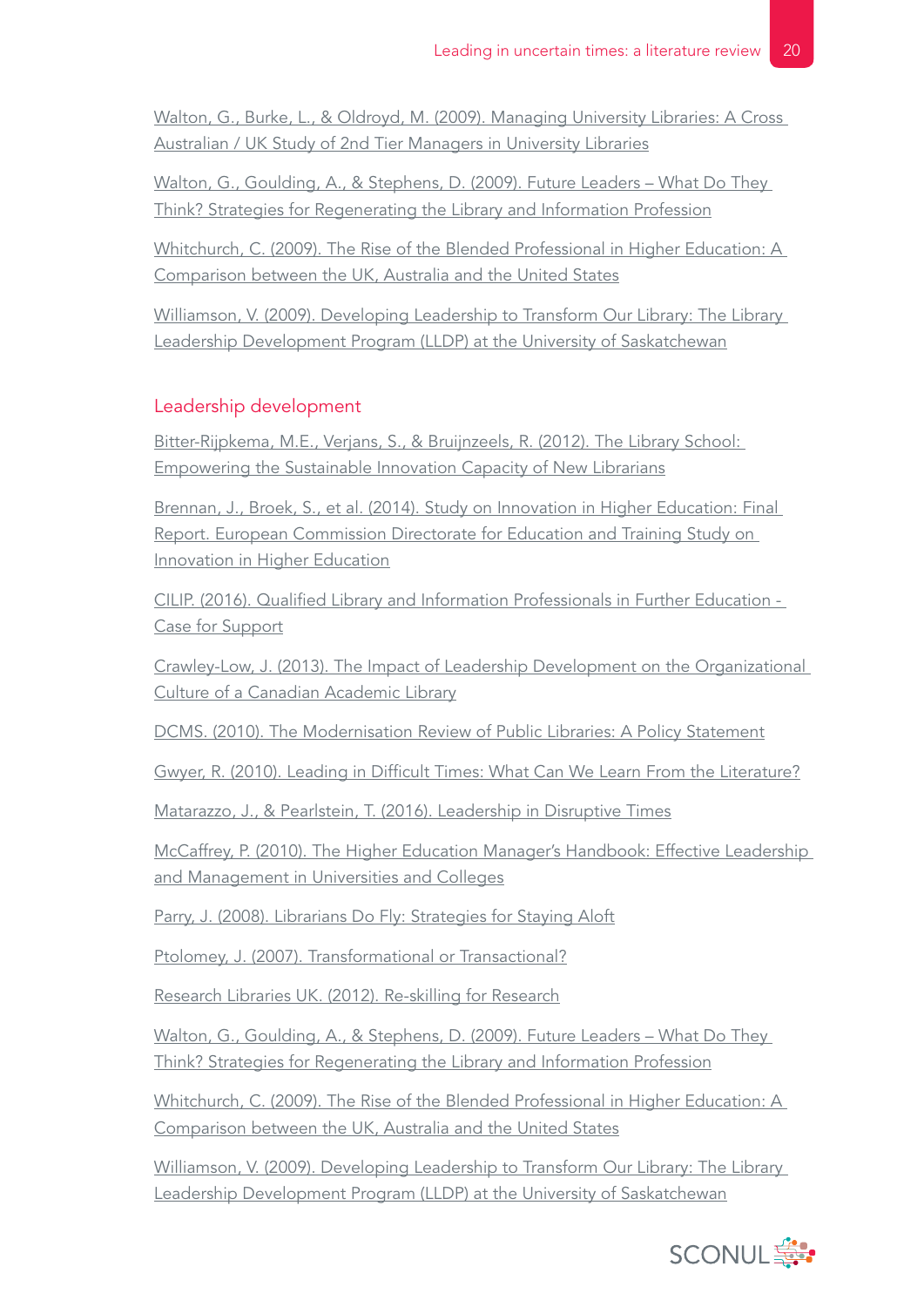### 5. Sector knowledge

#### ACRL Research and Planning Committee

#### [http://crln.acrl.org/index.php/crlnews/article/view/9505/10798](http://crln.acrl.org/index.php/crlnews/article/view/9505/10798 )

The ACRL Research and Planning Committee releases a top trends report on a biannual basis which reviews trends and issues within academic libraries. The 2016 report discussed topics such as professional development, increasing digital trends, an analysis of performance-based learning, as well as the changing direction of higher education, and therefore changing framework, with an increasing alignment to digital innovations.

#### Chartered Management Institute (CMI)

#### [http://www.managers.org.uk](http://www.managers.org.uk )

The CMI started life as the British Institute of Management over 60 years ago, offering the UK's first diploma in management studies. Since then, it has grown to become the only chartered professional body in the UK dedicated to promoting the highest standards in management and leadership excellence. It now offers an array of management and leadership qualifications at various levels, through to chartered membership, delivering on the vision to have better led and managed organisations. The CMI is also at the forefront of governance, research, and policy issues, often writing in-depth articles and papers on topics affecting leadership and management, collaborating with both private and public organisations.

### EDUCAUSE

#### [http://www.educause.edu](http://www.educause.edu )

EDUCAUSE is a non-profit association whose mission is to advance higher education through the use of information technology. While EDUCAUSE is predominantly US focused, just over 10% of its membership base is international. It is open to corporate institutions, and provides programmes and resources for higher education institutions that are focused on knowledge creation and dissemination; collaboration and community; analysis and advocacy; career and leadership development and

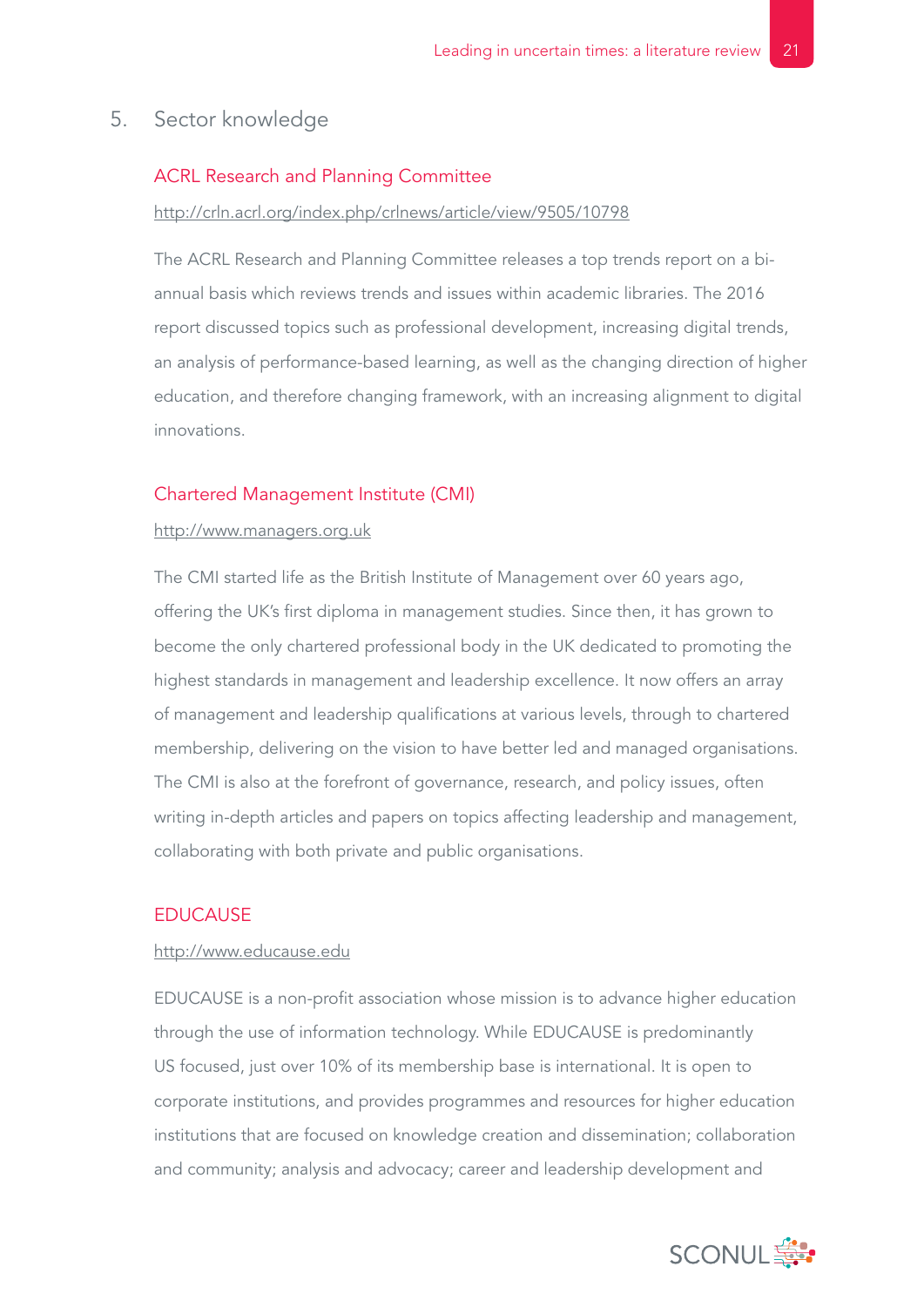experimentation. EDUCAUSE self-publishes a number of articles and books pertaining to higher education technology and policy. It maintains a vast library of material on similar topics, which is accessible to its members. EDUCASE also holds various seminars, conferences, and events focusing on higher education and technology throughout the year as well as a number of management and leadership training programmes and workshops.

#### GuildHE

#### [http://www.guildhe.ac.uk](http://www.guildhe.ac.uk )

GuildHE is one of the two recognised representative bodies for higher education in the UK. The vision is one of diversity and inclusion, leading to a stronger, more distinctive HE sector in the UK. GuildHE provides advice and advocacy to members on topics around HE and policies / regulatory changes through both networking events, articles and publications.

#### Higher Education Policy Institute (HEPI)

#### [http://www.hepi.ac.uk](http://www.hepi.ac.uk )

HEPI is the UK's only independent think-tank devoted to higher education. It aims to help shape UK HE policy debate through evidence, and regularly publishes a number of articles and reports following research on various aspects of HE policy and the sector as a whole. It also holds a number of paid events and lectures from distinguished figures within both the UK and international HE arenas.

## International Federation of Library Associations and Institutions (IFLA) Trends Report

#### [https://trends.ifla.org](https://trends.ifla.org )

IFLA produced a report detailing high-level trends that affect future information environments in libraries and academic institutions in an international environment. It based its research on previous literature as well as input from key figures in the sector. It also identifies potential roadblocks within the library sector that affect the future role and identity of libraries.

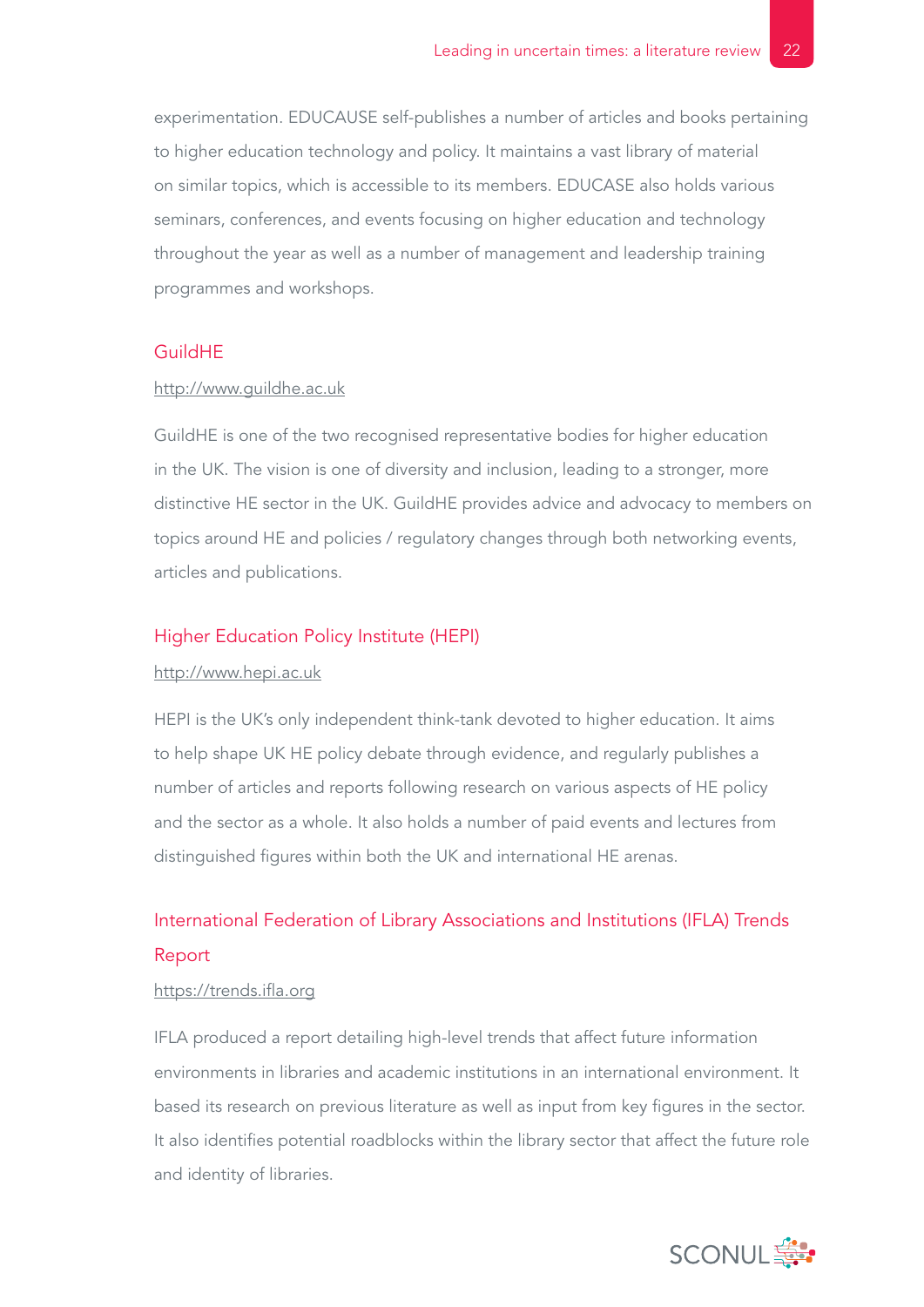#### Ithaka Survey

#### [http://www.sr.ithaka.org/publications](http://www.sr.ithaka.org/publications )

Ithaka S+R provides research and strategic guidance to help the academic community navigate economic and technological change, working on innovation that enables greater access to higher education, improving student outcomes whilst controlling cost. It also publishes a number of articles on the topic, including surveys across the industry, focusing on areas such as policy, funding, technology, and leadership issues.

#### LinkedIn

#### [www.linkedin.com](http://www.linkedin.com )

Billed as 'the world's professional network', LinkedIn in a professional social networking site with over 500 million members in over 200 countries worldwide. It has recently been acquired by Microsoft and has rapid expansion plans. LinkedIn allows its members, both individually and as organisations, to create articles and posts linking to external sources. LinkedIn also allows the creation of professional groups with the option of an email update to members, listing articles relevant to that specific group. LinkedIn has also partnered with Lynda to offer learning resources and has the ability to post and search for jobs.

#### New Media Consortium (NMC)

#### [http://www.nmc.org](http://www.nmc.org )

The NMC is an international community of experts in educational technology helping shape the future of learning through research by making it more relevant and engaging. The NMC aims to drive innovation by carrying out research that catalyses discussion, by convening people around new ideas, and by building communities that encourage exploration and experimentation. It also has a growing and influential role on the global stage, working with leading organisations around the world to move current education models to forms that are more engaging, effective, and inclusive. The NMC regularly produces research (notably Horizon Reports) which discusses emerging technologies and their implications. It runs a number of events around key themes, including conferences, workshops, and an annual award ceremony.

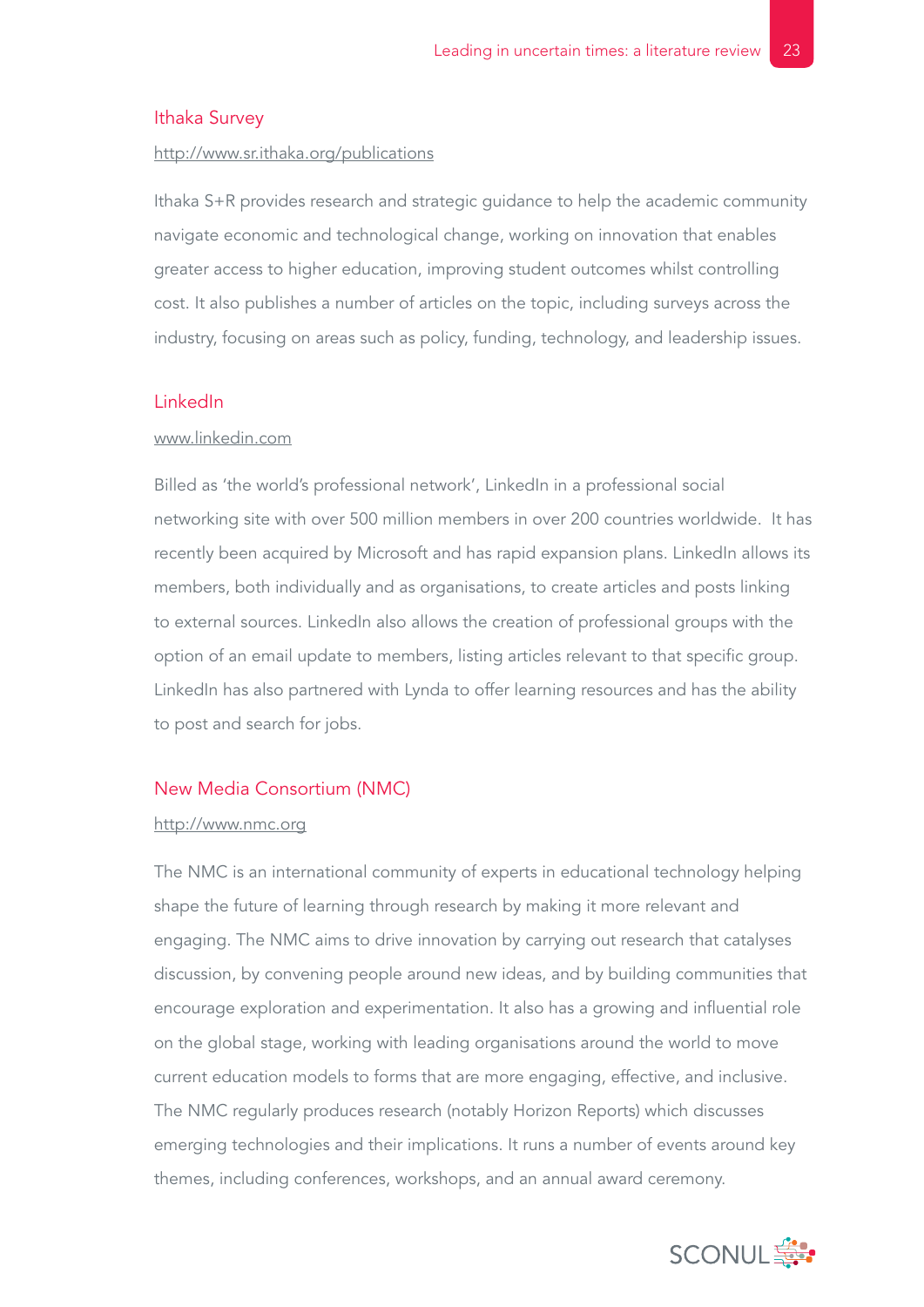#### NMC Horizon Report – Library Edition

#### [https://www.nmc.org/publication/nmc-horizon-report-2017-library-edition](https://www.nmc.org/publication/nmc-horizon-report-2017-library-edition )

As part of the Horizon Project, NMC has produced a specific report on academic and research libraries which discusses the key topics and themes for the next five years. It includes technological trends and developments that are likely to drive transformation. It discusses the unique challenges that are faced by academic libraries and the strategies for solutions, and outlines six key themes that are due to peak in the next few years. The report calls itself 'a reference and technology planning guide for librarians, library leaders, library staff, policymakers, and technologists'.

#### NMC Horizon Report – HE Edition

#### <https://www.nmc.org/publication/nmc-horizon-report-2017-higher-education-edition>

As part of the Horizon Project, NMC has produced a specific report on higher education in conjunction with EDUCAUSE. It identifies and describes emerging technologies likely to have an impact on learning, teaching, and creative inquiry in education as well as other key trends and unique challenges that higher education is likely to face over the next five years. It discusses the impact of emerging technology within higher education institutions, and their strategic missions. The report calls itself 'a reference and straightforward technology-planning guide for educators, higher education leaders, administrators, policymakers, and technologists'.

#### Times Higher Education (THE)

#### [https://www.timeshighereducation.com](https://www.timeshighereducation.com )

Times Higher Education is a weekly publication focusing on higher education issues and is generally regarded as a leading publication in the field. Since 2009, it has compiled the world-renowned table for university rankings. It contains a career section for sector-specific jobs, and provides data and analysis on higher education trends to organisations the world over.

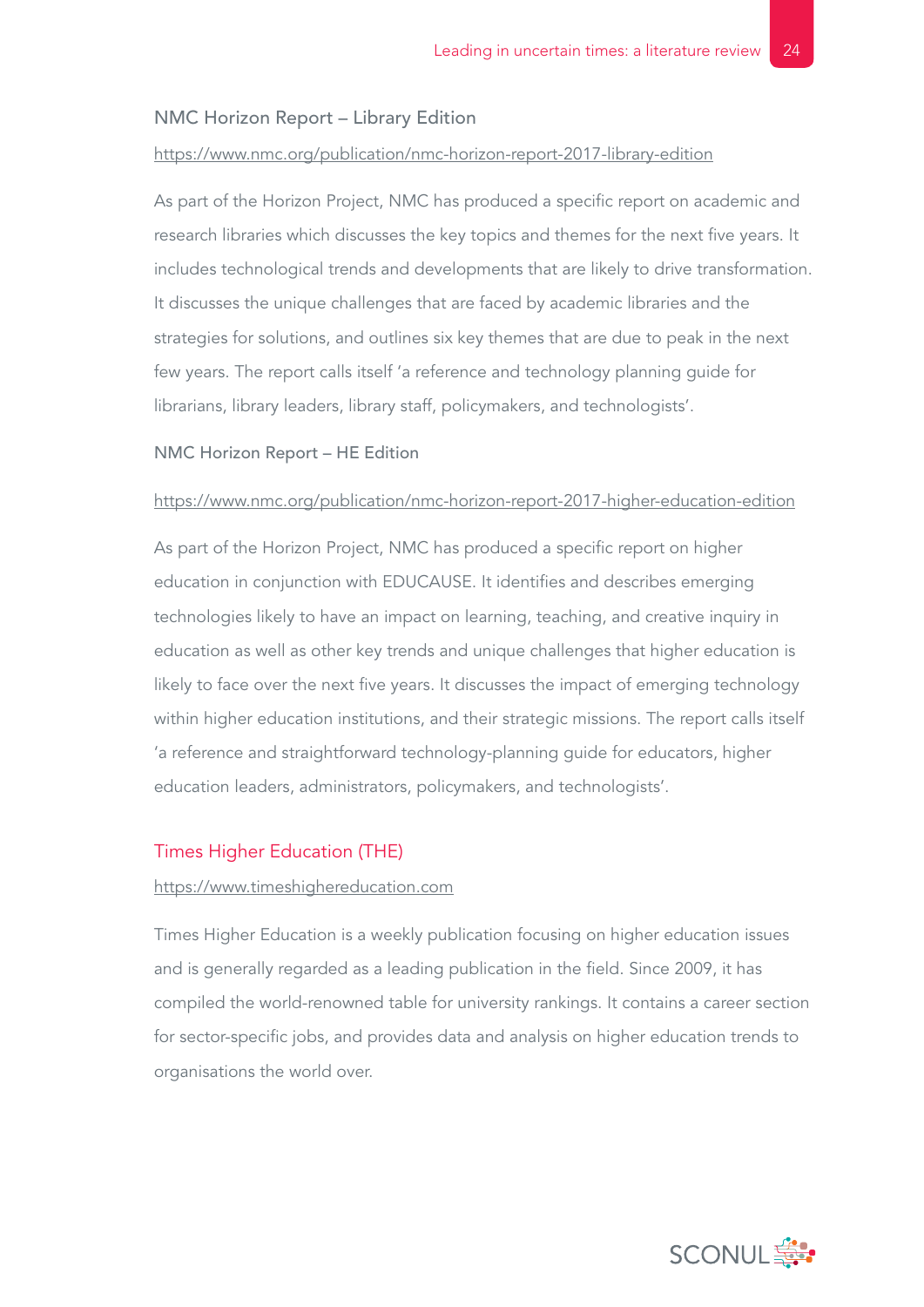#### Universities UK

#### [http://www.universitiesuk.ac.uk](http://www.universitiesuk.ac.uk )

Universities UK markets itself as 'the voice of universities, helping to maintain the world-leading strength of the UK university sector'. Members consist of vice-chancellors and executive heads of UK universities, and the organisation gives advice to members on a wide range of topics such as advocacy and representation, research and analysis, and general information and advice. It holds numerous events and conferences throughout the year which provide updates and discussion around key themes in the HE sector. Universities UK also provides research and analysis documentation on a number of topics, focusing on their effect in higher education. It has close ties with government and currently sits on the All-Party Parliamentary University Group. It has previously contributed to various white papers, and has a keen interest in regulatory policies and change.

#### University mission groups

#### Russell Group

#### [http://www.russellgroup.ac.uk](http://www.russellgroup.ac.uk )

Often billed as the 'Ivy League' of British universities, the aims and objectives of the Russell Group are to promote the interests of universities in which teaching and learning are undertaken within a culture of research excellence, and to identify and disseminate new thinking and ideas about the organisation and management of such institutions. The Russell Group ensures that policy development across a wide range of higher education issues is underpinned by a robust evidence base and regularly submits evidence to the government, the European Parliament, and other public bodies working on policy and regulatory issues. It also undertakes research and publishes its findings on these issues as a point of reference.

#### Million Plus

#### [http://www.millionplus.ac.uk](http://www.millionplus.ac.uk )

Million Plus is made up of 19 post-1992 universities and has similar aims and objectives to other university mission groups. It is often involved in the political

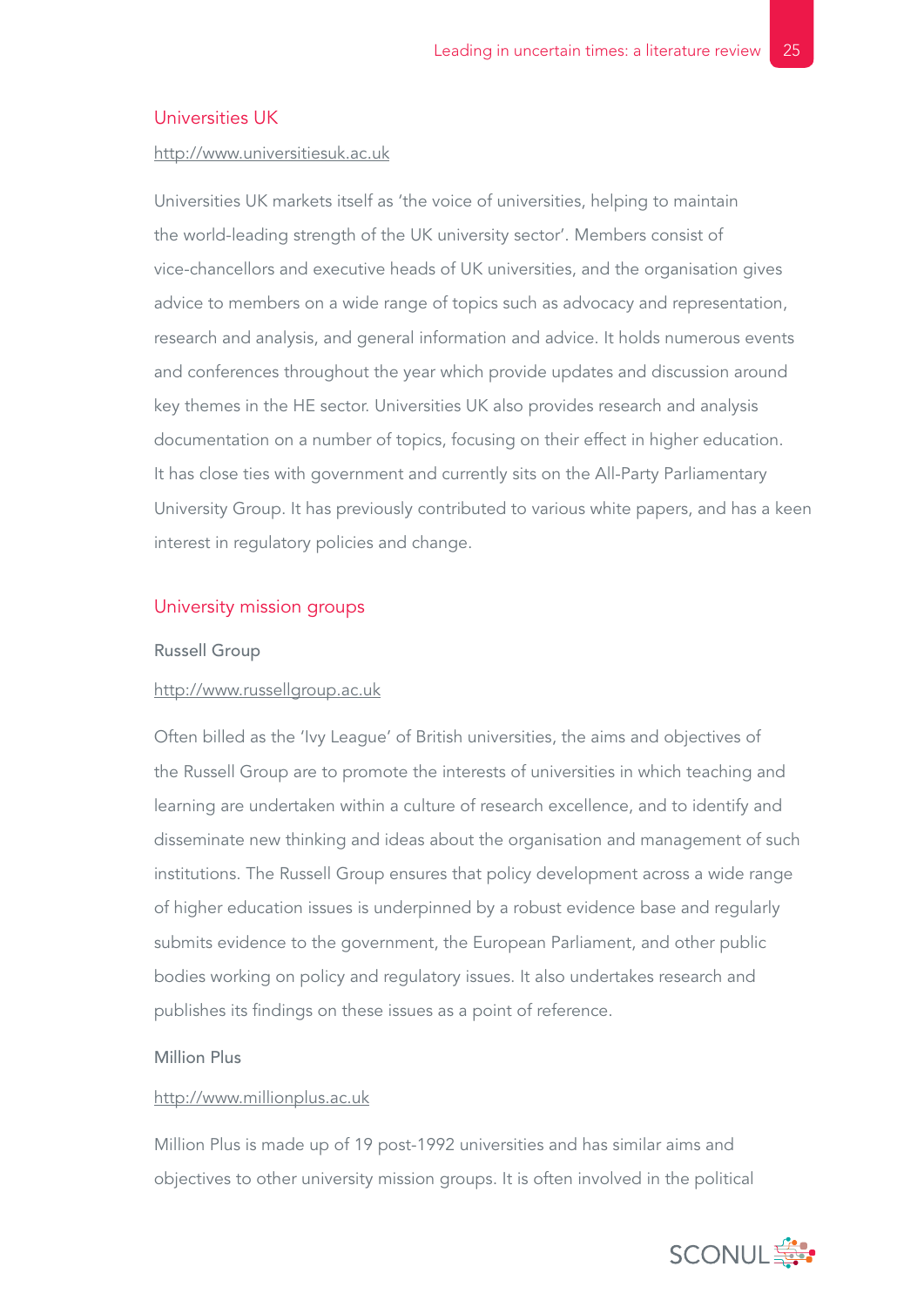debate about the role and contribution of universities to the economy and society, and engages with government white papers and policy reform. It undertakes its own research and publishes its findings on various topics affecting the higher education sector.

#### University Alliance

#### [http://www.unialliance.ac.uk](http://www.unialliance.ac.uk )

The members of University Alliance are UK universities that hold a more 'business engaged' outlook, with the organisation aiming to drive growth and innovation at a local level, through research, teaching, and SME activity. The focus of the group discussion is on emerging issues in HE. It has also put forward research and proposals to government, most recently relating to accelerated degree programmes and lifelong learning. It publishes its research and analysis, and holds various conferences and events throughout the year.

#### WonkHE

#### [http://wonkhe.com](http://wonkhe.com )

WonkHE is a private-sector company which focuses on policy, people, and politics within the HE sector. Their main outputs are daily and weekly newsletters covering developments within the HE arena, including analysis. WonkHE also maintains an events page which details events specific to the HE sector, and a sector-specific job board.

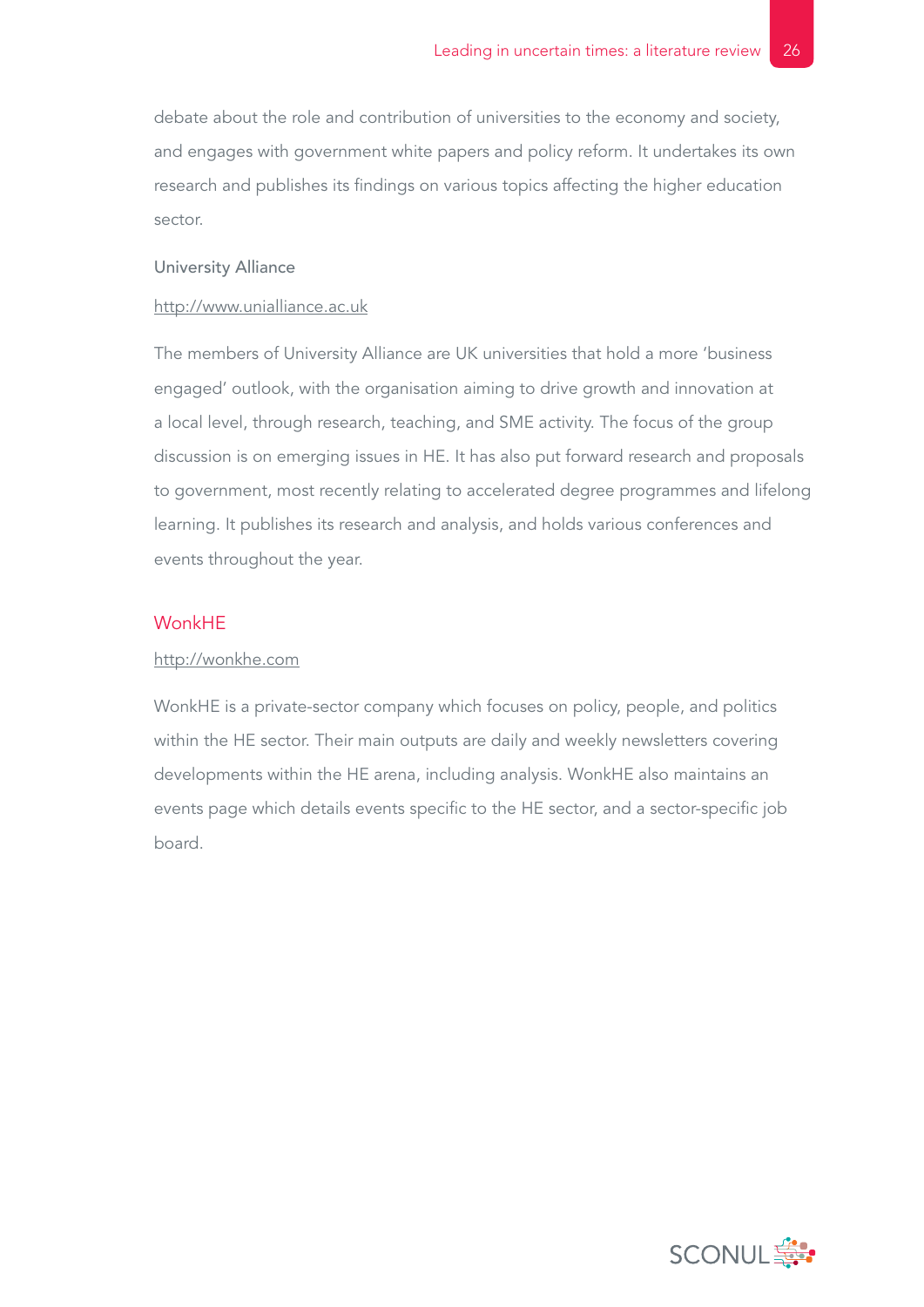# <span id="page-26-0"></span>Part III: Librarians and leadership: an annotated bibliography

Adams Becker, S., Cummins, M., Davis, A., Freeman, A., Hall Giesinger, C., & Ananthanarayanan, V. (2017). *NMC Horizon Report: 2017 Higher Education Edition*. Austin, Texas: The New Media Consortium. Available at: [http://cdn.nmc.org/media/2017-nmc](http://cdn.nmc.org/media/2017-nmc-horizon-report-he-EN.pdf)[horizon-report-he-EN.pdf](http://cdn.nmc.org/media/2017-nmc-horizon-report-he-EN.pdf) (Accessed: 22 February 2017)

The NMC report highlights both short-term and long-term challenges to the UK HE sector around technological advances, highlighting their potential repercussions over the next five years. One constant challenge is the 'competition of new models in education' – specifically in terms of academic libraries. 'New models in education' could mean the everincreasing methods that people use to access information. This ties in with the six themes identified in the report. Expanding access and convenience is worth noting (briefly referred to in a library-specific context in point twelve). Spurring innovation is also key: to achieve innovation, a critical change needs to occur in the mind-set of librarians and indeed in institutional management, where there is often an undervaluing of the importance of the library's role as a vehicle which can help create innovation not only within the library itself but also outside it. Spreading digital learning is a key future role for libraries; the report argues that, as utilised in everyday life, digital technologies can become dangerous or ineffective if they are not integrated into the learning process correctly.

To foster innovation, experimentation and even failure must occur; but failure is not generally seen as an option by library staff or senior university management, due primarily to budget constraints, but also to traditional aversion to risk-taking. 'To keep pace, institutions must critically assess their curriculum and implement changes to their evaluation methods… to remove barriers that limit the development of new ideas' – in other words, assessment of libraries' own procedures and management views need to be undertaken, and potentially changed, to tolerate failure, ultimately resulting in innovation. The report calls for practices that better finance initiatives for innovation. In the current climate, this will only be achievable if institutional budgets put the library to the forefront of allocation. This means a rethink of the roles of educators; in a library context, this could be applied to the role of the library itself, and to that of librarians.

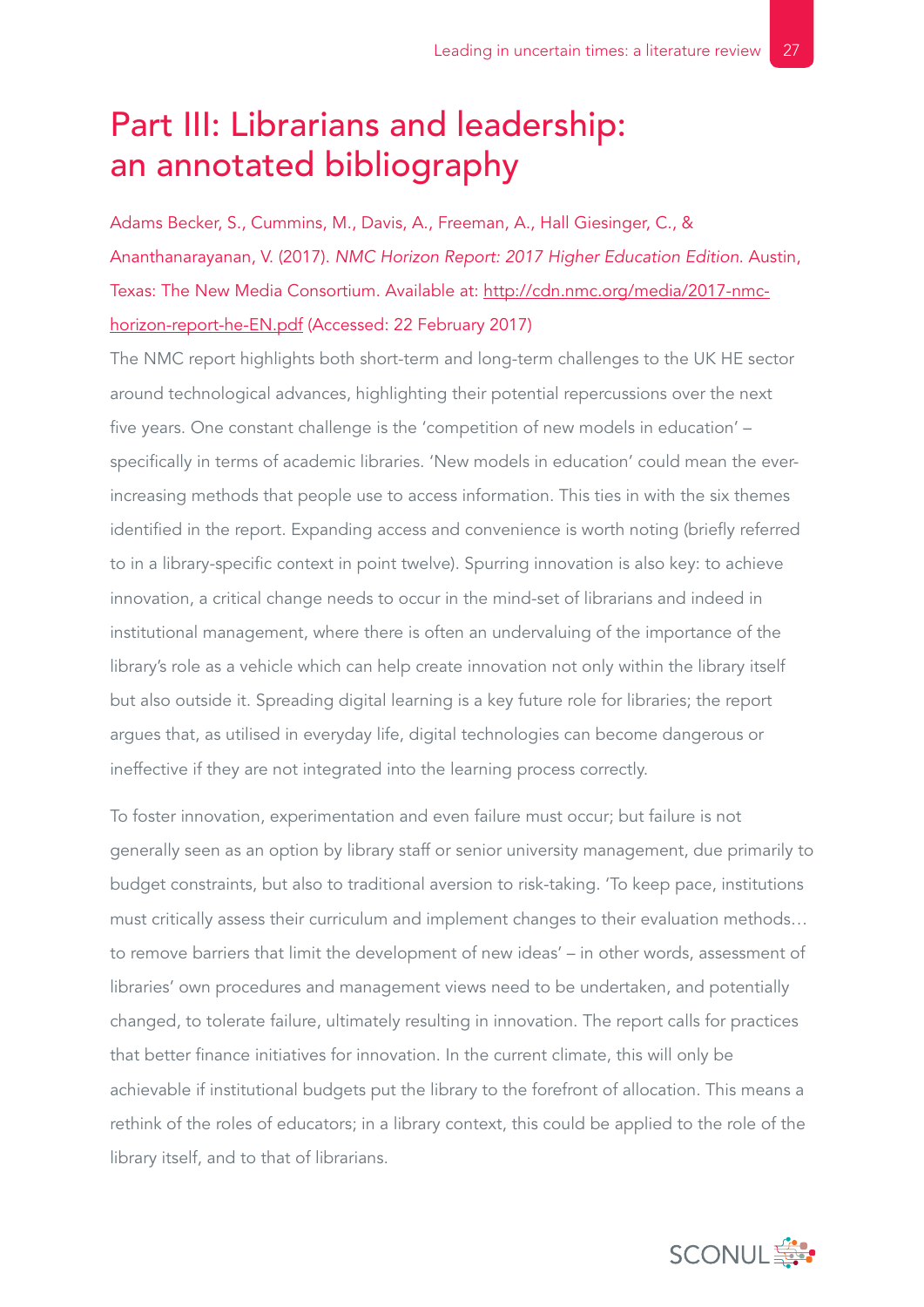#### <span id="page-27-0"></span>Alire, C., & Evans, G. (2010). *Academic Librarianship*. New York: Neal-Schuman

The book explores the unique position of academic librarianship as a profession, and contains comprehensive recommendations to further a career within the profession, including giving a detailed illustration of political and environmental challenges, and how to embrace the same to best effect. It covers numerous topics such as: teaching faculty roles, campus governance, curriculum, the student body, collection development, providing quality service, funding, facilities, staff, technology, and IT support, giving detailed guidance on challenges in each, and concludes by detailing views of other experienced professionals (including senior leadership teams) as to the future of the profession.

# Alire, C. (2005). Advocating to Advance Academic Libraries. *College and Research Libraries News*, 66(8): 590–92. Available at:<http://crln.acrl.org/content/66/8/590.full.pdf> (Accessed: 15 March 2017)

Written by the Dean of University Libraries at the University of New Mexico, this report draws on her own experience. Already undertaking advocacy at federal and state level, she asserts that this is not sufficient – advocacy should start from a grass roots level, and come from those within the library, addressing senior institutional leaders. The grass roots level can be more effective, as championing is being done by those who are more aware of issues and the needs of stakeholders. But many do not feel confident in undertaking such activities as they feel that they do not have sufficient skills to do so effectively; library leaders need not only to equip staff with the persuasion skills to be effective communicators, but also to provide them with a clear, systematic plan on which they can build their advocacy, ensuring that it is easily communicated and understood by all.

# Arnold, J., Lisa, T., & Williams, L. (2008). Creating the Next Generation of Library Leaders. *New Library World*, 109 (9/10): 444–56. Available at: [http://www.emeraldinsight.com/doi/](http://www.emeraldinsight.com/doi/abs/10.1108/03074800810910478) [abs/10.1108/03074800810910478](http://www.emeraldinsight.com/doi/abs/10.1108/03074800810910478) (Accessed: 15 March 2017)

The paper explores the direction of the profession, and addresses the challenges of leadership, notably the lack of talent wishing to progress into such positions. Librarians who attend professional leadership seminars and workshops were more willing to progress their careers into leadership and management roles (although, that said, one could argue that the types of people who attend such events may be more predisposed in such direction). The paper also addresses the value of mentoring to ensure that future leaders are equipped with

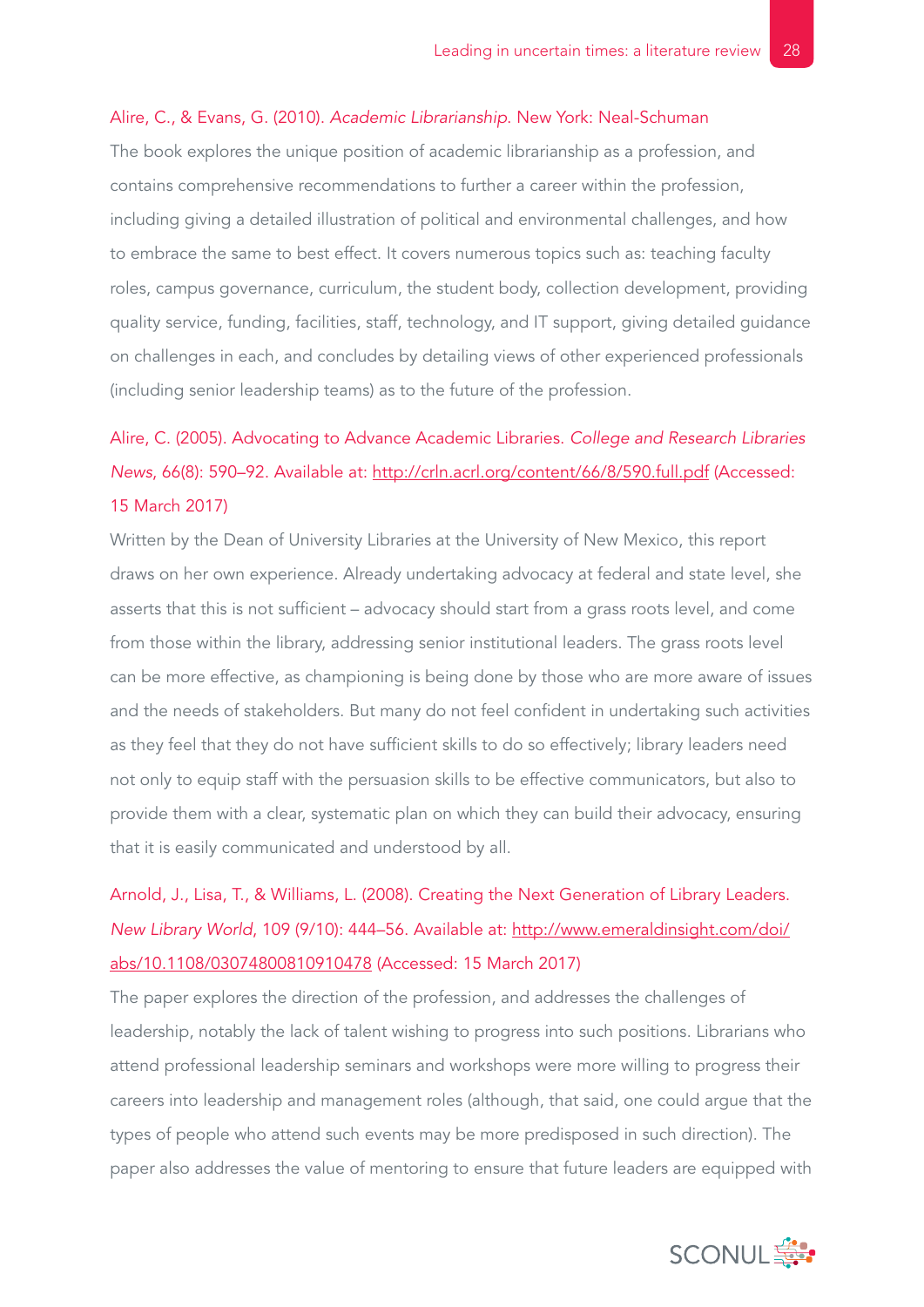<span id="page-28-0"></span>the skills and capability to lead successfully. While the paper only focuses on a small sample, it highlights not only the need for more talent, but also the gender imbalance within the profession (75% of those surveyed were female). Ultimately, it concludes by suggesting that library leaders need to encourage librarians at all levels to develop their leadership potential in a bid to ensure the profession survives.

# Baker, D. (2016). Making Sure Things Can Never Be the Same Again: Innovation in Library and Information Services. In D. Baker and W. Evans (eds), *Innovation* (pp. 1–44). (Advances in Library Administration and Organisation, 35). Bradford: Emerald

Baker's text draws conclusions from a wide range of texts and research carried out by both himself and other authors, primarily on the transition of libraries becoming ever more digitally focused. Baker argues that innovation and change is driven both by economic need as well as technological advances which in turn fulfil end-user requirements. Arguments are put forward that libraries need to be mindful of the user and adapt accordingly, but also consider economic pressures and the limited resources available. Innovation is not always a clear cut, step by step process, but more of a continuous learning curve, especially considering the rate of advancement with technology. The product or service may not be realised or tangible until towards the end of the initial innovation cycle; small incremental steps may be taken and it is the cumulative effect of those steps that delivers the product / service and drives change. Jisc and eLib projects are used as exemplars.

To survive, libraries need to move beyond the traditional services offered, and play a key role in analysing trends and evaluating needs so that services can be provided accordingly. Users are only one element that needs to be considered; technology is the other, and a balance between the demands of end users and the advancements, availability and provision of technology needs to be struck. Users are at liberty to pick and choose (and indeed change) their requirements and the delivery method of their needs at any point, and as such libraries need to be adept at offering services fulfilling different requirements via different delivery methods. The consequence of not doing so will mean failure, as judged by the user. The future of not only libraries but also of digital developments is unpredictable due to the rate of technological advancement and ever changing user needs. Innovation, adaptation and the ability to demonstrate leadership will be essential.

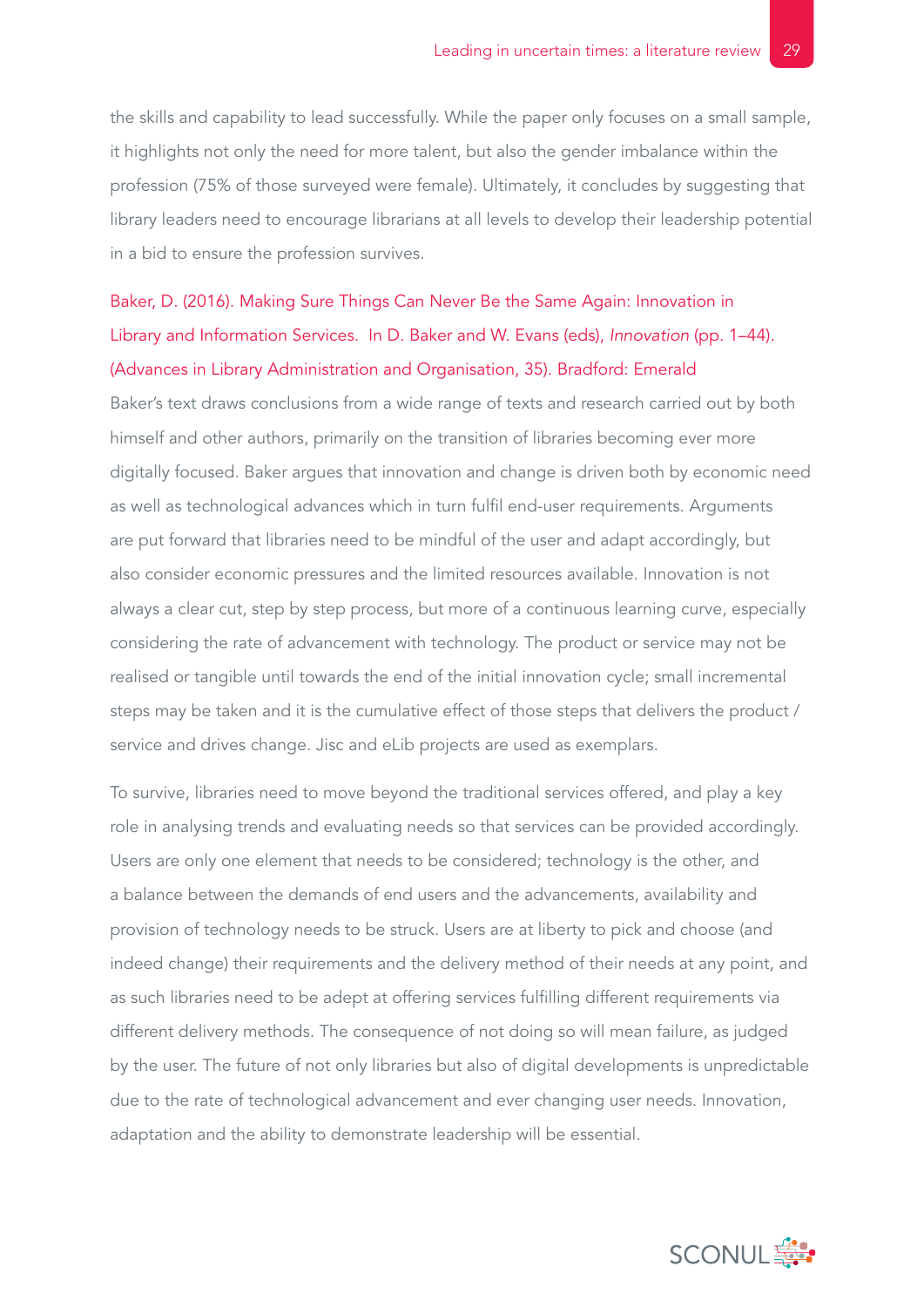# <span id="page-29-0"></span>Baker, D. (2017). The End of Wisdom? The Future of Libraries in a Digital Age. In D. Baker & W. Evans (eds), *The End of Wisdom? The Future of Libraries in a Digital Age* (pp. 1–38). Oxford: Chandos

Baker references his (and Evans') previous work as well as citing other authors. He surmises that the world at large is increasingly evermore digital and that libraries, being a point of knowledge, should 'lead, not follow'. But there is a 'significant deterioration of traditional library services' because of lack of resources and an inability to 'produce service solutions based on future likely technological advances' which in turn is hindering much needed change. He goes on to explore the threats and opportunities that libraries could encounter during any period of change or transitional programme, stating that, ultimately, overcoming the threats and carefully evaluating and embracing opportunities is key to survival.

Bitter-Rijpkema, M.E., Verjans, S., & Bruijnzeels, R. (2012). The Library School: Empowering the Sustainable Innovation Capacity of New Librarians. *Library Management*, 33(1/2): 36–49. Available at:<http://dspace.ou.nl/bitstream/1820/4601/5/17012708.pdf> (Accessed: 21 February 2017)

The focus is on the professional development of library staff. It is argued that the position (and role) of the library has changed in society, and it follows that the role of librarians has changed too. It is suggested that in the 'pre-digital' era, roles and responsibilities of librarians were well defined and static, yet today the role is ever changing and requires constant development to keep pace with technological advances. The authors call this change a shift from 'information worker' to 'knowledge worker', yet staff are still working with 'yesterday's tools', and traditional CPD does not suffice. To innovate, ideas must involve staff, and development has to be broader than just academic development. Recruitment of staff from other industries would add fresh perspectives for innovation and further skills that might not be found in a traditional librarian's skill-set.

# Bradwell, P. (2009). *The Edgeless University: Technology and Higher Education Institutions*. Demos, Available at: [http://www.oerafrica.org/system/files/8064/edgelessuniversity.](http://www.oerafrica.org/system/files/8064/edgelessuniversity.pdf?file=1&type=node&id=8064) [pdf?file=1&type=node&id=8064](http://www.oerafrica.org/system/files/8064/edgelessuniversity.pdf?file=1&type=node&id=8064) (Accessed: 23 February 2017)

Bradwell prefaces his work by arguing that through increased competition, insecure funding, and technological advances, two higher education public policies are jeopardised: the aim for everyone to be able to access learning, regardless of background, and the UK's position

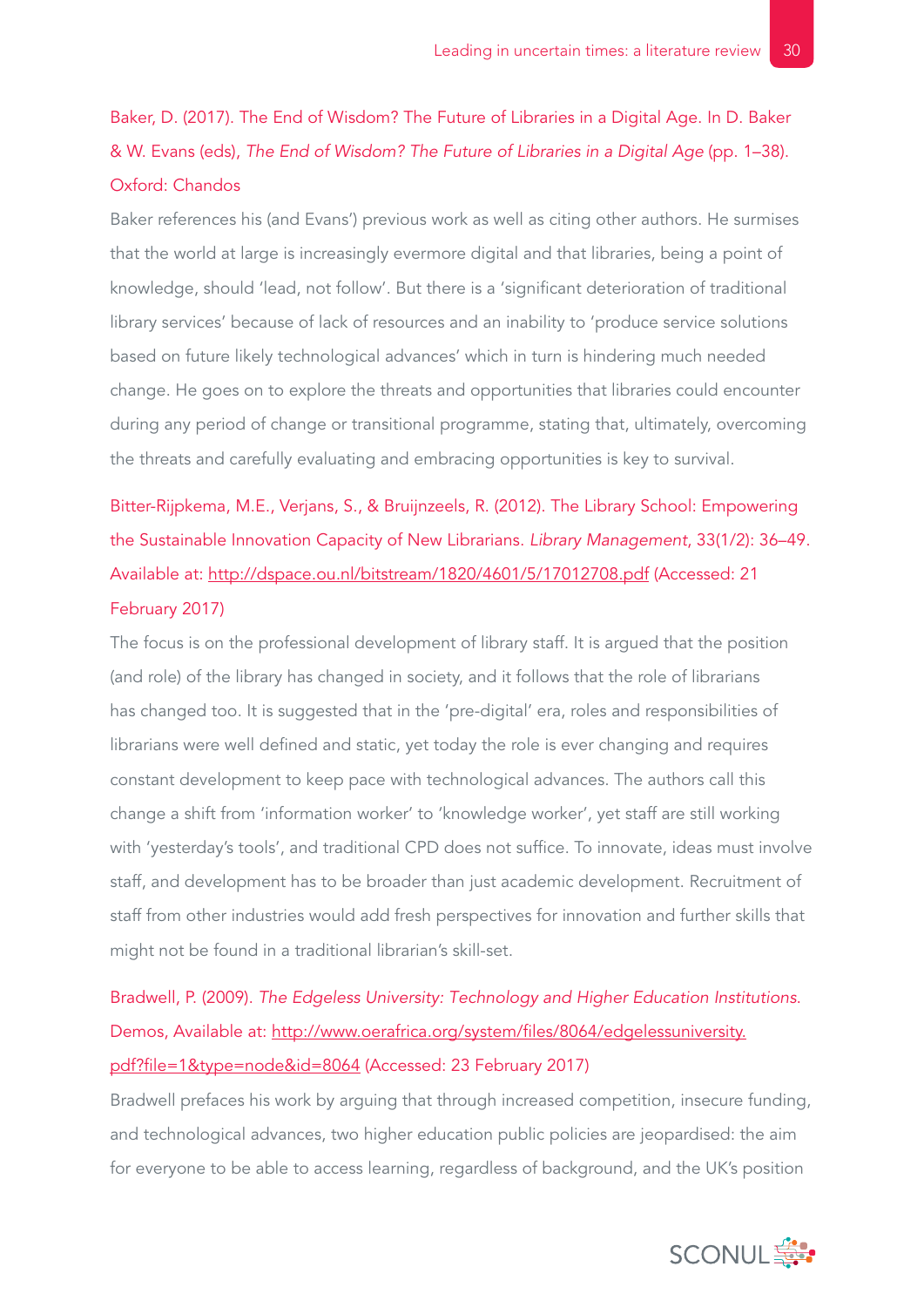<span id="page-30-0"></span>as the leader in a global education sense. He cites UCL's Library Services Director, Paul Ayris, who is championing open access resources as a solution for this: 'In the competitive environment of a global higher education market, Open Access repositories provide a platform on which a university can showcase its research. Open Access helps prospective students make a judgement on which university to choose, shares blue-skies research with the widest possible audience and supports outreach activity to open up higher education to new communities.' Institutions need to be more responsive, if not pro-active in identifying student needs, and how technology can assist. In a digital age, the role of the university is to 'guide and facilitate' learning as opposed to imparting knowledge. Libraries could assist this change by become more inclusive and providing a variety of resources on the Internet. The role of the librarian is changing too: the 'lack of staff skills' is one of the biggest obstacles to any innovation.

# Brantley, P. (2008). Architectures for Collaboration: Rules and Expectations of Digital Libraries. *Educause Review*, 43(2). Available at: [http://er.educause.edu/~/media/files/article](http://er.educause.edu/~/media/files/article-downloads/erm0821.pdf)[downloads/erm0821.pdf](http://er.educause.edu/~/media/files/article-downloads/erm0821.pdf) (Accessed: 22 February 2017)

Redefining the role of the librarian is key as the library is transformed through digital developments. Brantley suggests that considering user and institutional issues is key to innovation and increasing performance, thus future survival. Communication in all directions between all stakeholders should be improved to assist innovation. He cautions against undertaking a single project (such as digitisation with an external provider) and thinking this will suffice – technology is rapidly developing and so innovation projects should be continuous to keep up with the pace of change. The author advises library leaders that 'libraries should be everywhere' and especially at the forefront of innovation and collaboration: 'Libraries are successful when they offer new services and when they help others discover services provided by others. By building bridges among these various sectors, libraries will be able to define themselves in the next generation. They will become the architects of collaboration.'

# Brennan, J., Broek, S., et al. (2014). Study on Innovation in Higher Education: Final Report. European Commission Directorate for Education and Training Study on Innovation in Higher Education. Publications Office of the European Union, Luxembourg

This report is written in the context of the Europe2020 strategy set out by the European Commission. It aims to answer three key questions, including identifying the main

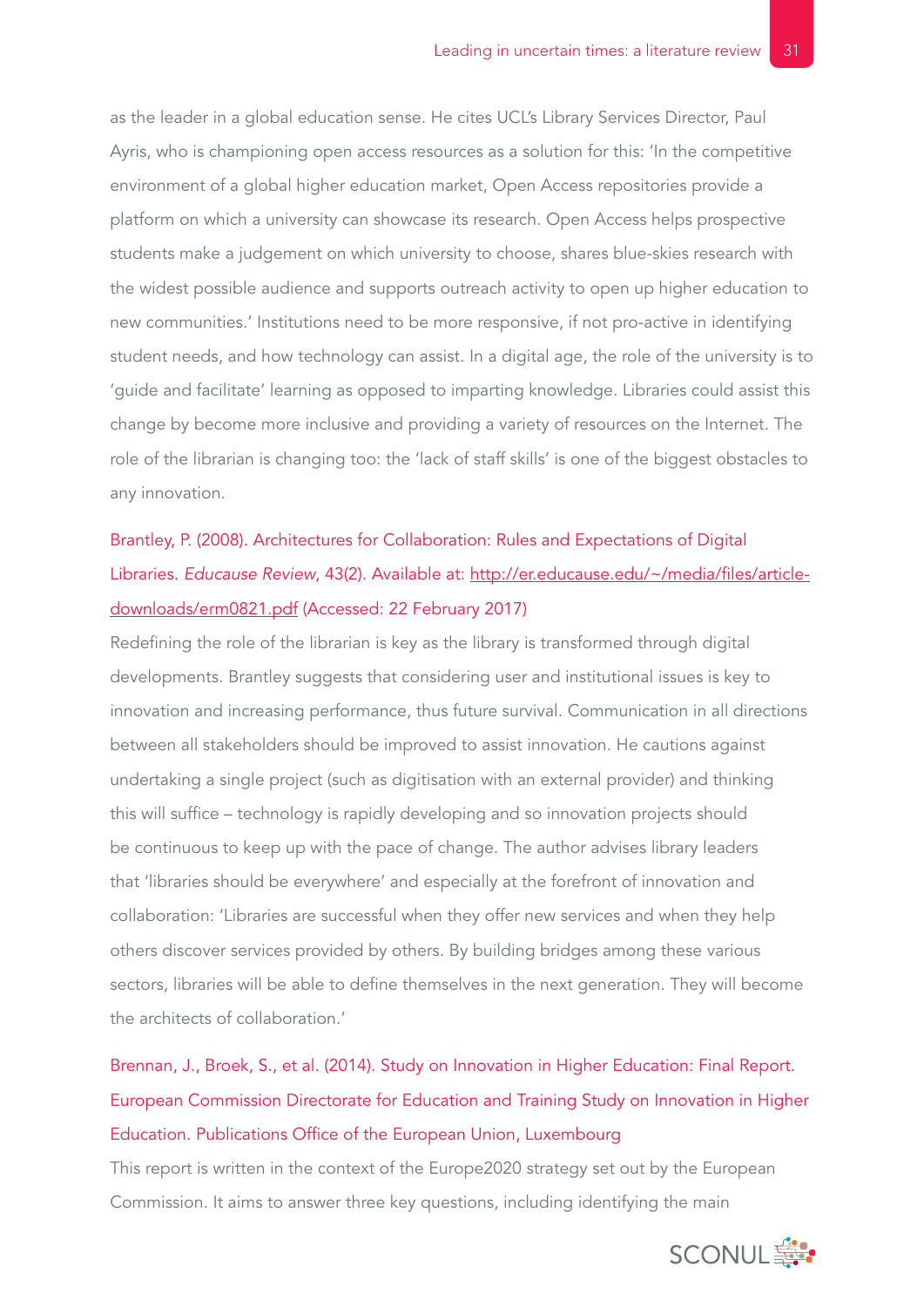<span id="page-31-0"></span>challenges facing higher education as well as discussing innovation and exploring implementation. While it is a European publication, it describes regional differences within the sector, and seeks to address these. It identifies three main challenges in higher education – globalisation, the change in supply and demand (including the methods), and changes in funding. It also finds that technology does not necessarily produce innovation, rather it facilitates and enables it, and, perhaps, the needed shift toward 'student-led innovation' as opposed to what an institution believes is needed. The report also touches on policies and regulatory frameworks, arguing that these are not keeping pace with the required changes, and to overcome such barriers, any innovation should be backed up by sound regulatory frameworks (they cite the rise of MOOCs as an example).

# Brundy, C. (2015). Academic Libraries and Innovation: A Literature Review. *Journal of Library Innovation*, (6)1. Available at:<http://www.libraryinnovation.org/article/view/420/625> (Accessed: 20 February 2017)

Brundy focuses on the need for change within the academic environment. Problems of change implementation are compounded by two issues: declining budgets and technological advances (both well documented in this review and other literature). He cites Musman's (1982) large body of work on innovation research outside the library environment which could be of use to the academic arena. One point of note is the perceived lack of correlation between an organisation's structure and the rate of innovation. Brundy concludes that a 'flatter' organisation, with greater input from staff, leads to innovation.

### Castiglione, J. (2006). Organizational Learning and Transformational Leadership in the Library Environment. *Library Management*, 27(4/5): 289–99

Written following a review of organisational cultures and leadership styles from an 'insider' perspective by a university librarian from New York, the text provides librarians with a broad view of management styles, organisational learnings, and transformation concepts. It also highlights the need for transformational management and examines the relationship with organisational learning and adaptation. Because of a poor response to the survey underpinning the research, the paper does not quantify the extent to which library leaders at the time were implementing transformational leadership techniques as a vehicle for change. The questionnaire used within the research is included so that others can obtain an idea of whether their organisational leadership style is either transactional or transformational in nature.

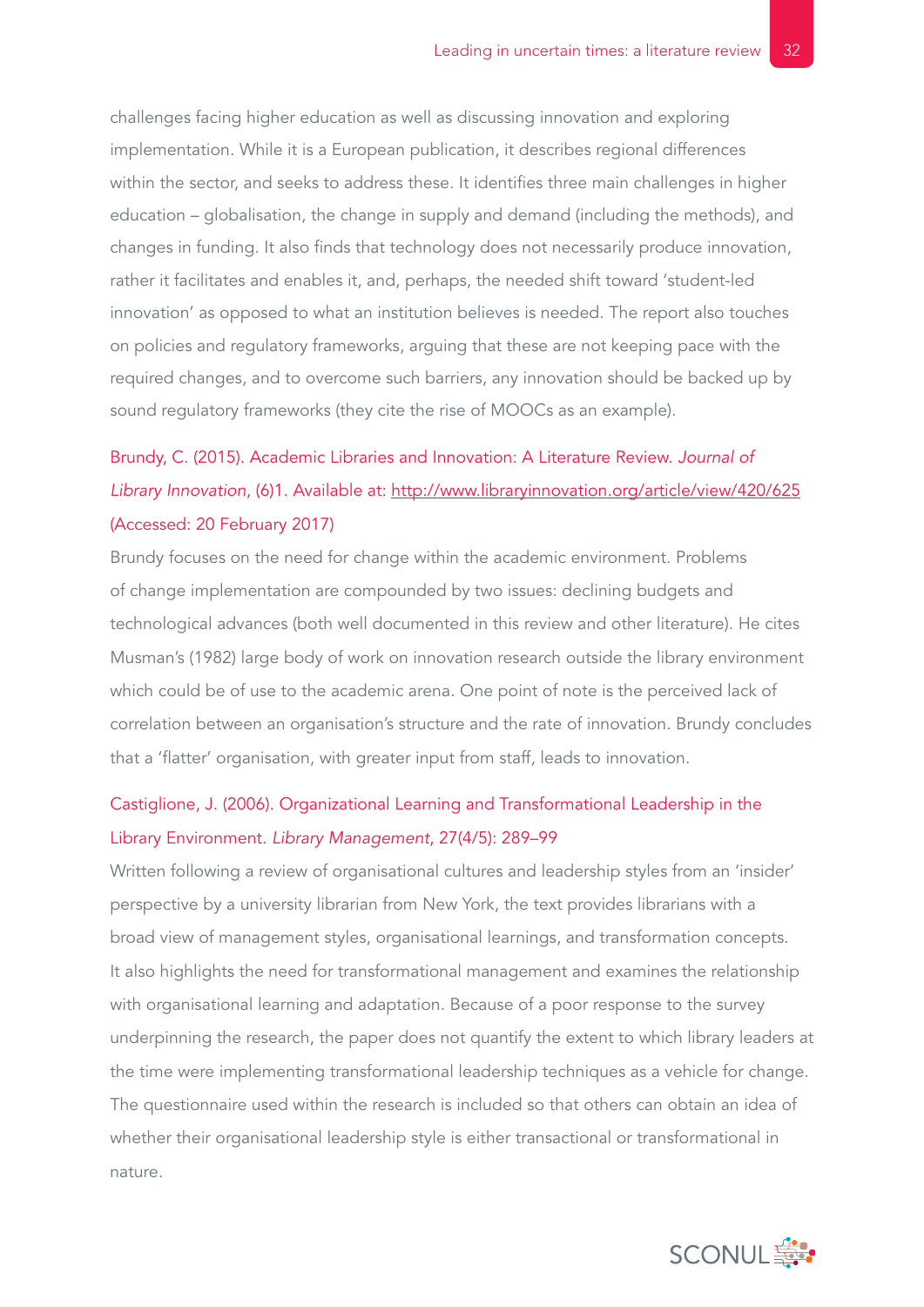<span id="page-32-0"></span>CILIP. (2016). Qualified Library & Information Professionals in Further Education – Case for Support. Available at: [https://www.cilip.org.uk/advocacy-campaigns-awards/advocacy](https://www.cilip.org.uk/advocacy-campaigns-awards/advocacy-campaigns/academic-research-libraries/briefings-resources/qualified-library-information-professionals-further)[campaigns/academic-research-libraries/briefings-resources/qualified-library-information](https://www.cilip.org.uk/advocacy-campaigns-awards/advocacy-campaigns/academic-research-libraries/briefings-resources/qualified-library-information-professionals-further)[professionals-further](https://www.cilip.org.uk/advocacy-campaigns-awards/advocacy-campaigns/academic-research-libraries/briefings-resources/qualified-library-information-professionals-further) (Accessed: 15 March 2017)

This paper initially explores the legal and regulatory requirements of having qualified library and information professionals. However, it goes further, exploring the added value that they provide to the institution and the importance of continuous professional development – notably, they are trained in design, governance, implementation, and management of information services, which leads to risk being managed better for the institution. A most telling business justification to have qualified professionals was outlined by a study conducted at Syracuse University which found that every \$1 invested in the library gave \$4.49 in financial return (Kingma and McClure, 2015).

Crawley-Low, J. (2013). The Impact of Leadership Development on the Organizational Culture of a Canadian Academic Library. *Evidence Based Library and Information Practice*, 8(4): 60-77. Available at: [https://ejournals.library.ualberta.ca/index.php/EBLIP/article/](https://ejournals.library.ualberta.ca/index.php/EBLIP/article/view/19764/15984) [view/19764/15984](https://ejournals.library.ualberta.ca/index.php/EBLIP/article/view/19764/15984) (Accessed: 16 March 2017)

The paper explores the perceived impact of leadership development on the behaviours and competencies of employees as well as the organisational culture. The paper identified key areas: skills development, learning opportunities, strategic change management. It found that many 'newly-trained' leaders were self-aware and engaged, committed to learning and able to develop new skills, appreciative of change and accepting of challenges, accountable and committed to achieving the organisation's vision and values. The author advocates leadership development as it enables competencies and behaviours to be developed through exposure to practical leadership situations. It adds that learning opportunities are changing the nature of the organisation's culture to be more collaborative, flexible, open, and accepting of change. A more supportive learning environment where employees can create and use knowledge which is focused on achieving the organisation's vision and values is becoming more commonplace and is a key driver of change.

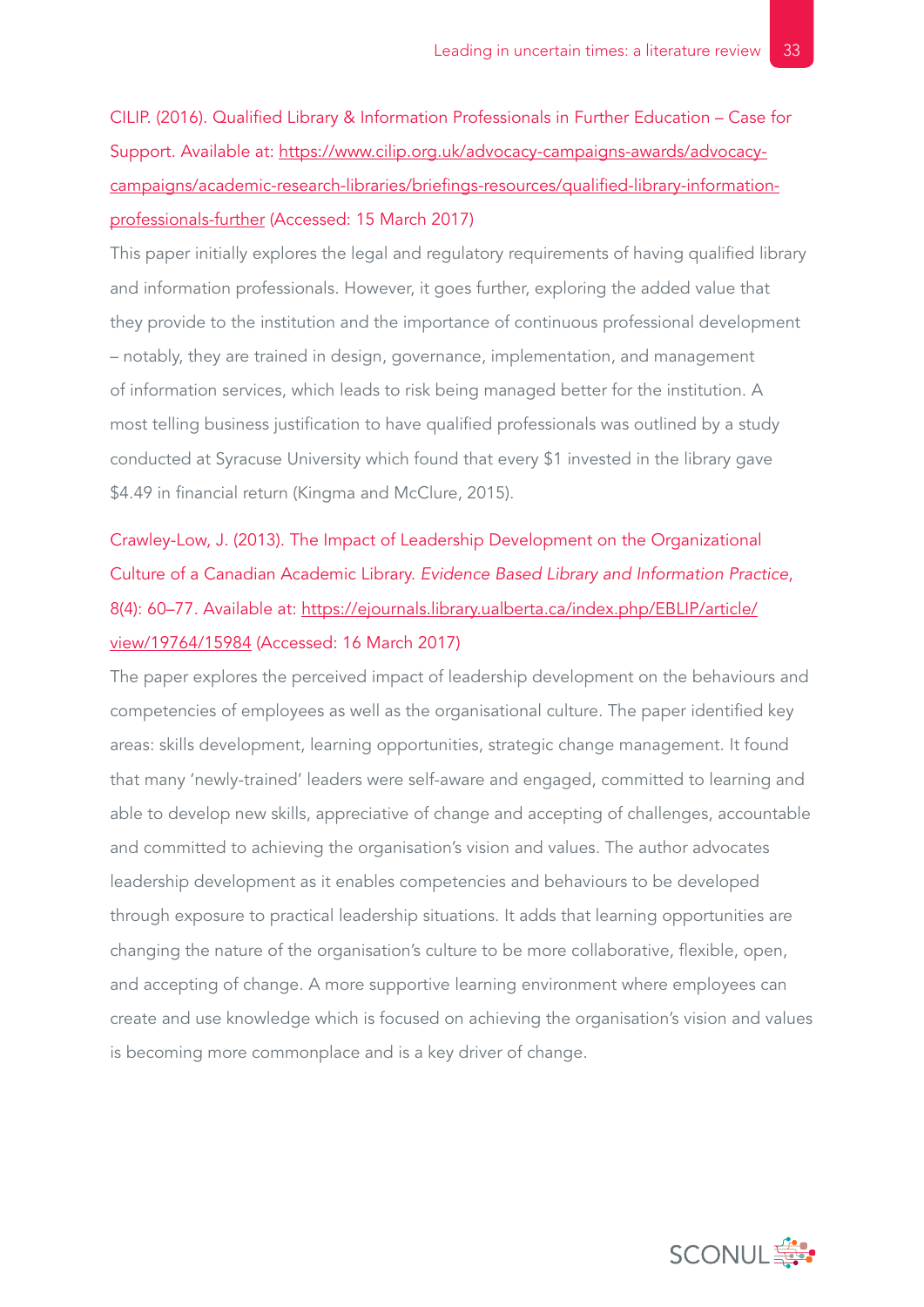<span id="page-33-0"></span>Darnell, B. et al (2008). *Leadership in Uncertain Times: Federal Librarians Envision Use of Physical Space Through 2020*. Available at: [https://www.loc.gov/flicc/about/FLICC WGs/](https://www.loc.gov/flicc/about/FLICC WGs/LET/Leadershipthroughuncertaintimes/Final FLICC survey report 2-3-09.pdf) [LET/Leadershipthroughuncertaintimes/Final FLICC survey report 2-3-09.pdf](https://www.loc.gov/flicc/about/FLICC WGs/LET/Leadershipthroughuncertaintimes/Final FLICC survey report 2-3-09.pdf) (Accessed: 8 January 2017)

While the paper is American, nearly 10 years old, and primarily focused on the use of physical space, it focuses through to 2020 and on technology leadership and future working methods.

DCMS. (2010). *The Modernisation Review of Public Libraries: A Policy Statement*. London: DCMS. Available at: [http://webarchive.nationalarchives.gov.uk/+/http://www.culture.gov.uk/](http://webarchive.nationalarchives.gov.uk/+/http://www.culture.gov.uk/images/consultation_responses/modernisation_review_public_libraries.pdf) [images/consultation\\_responses/modernisation\\_review\\_public\\_libraries.pdf](http://webarchive.nationalarchives.gov.uk/+/http://www.culture.gov.uk/images/consultation_responses/modernisation_review_public_libraries.pdf) (Accessed: 15 March 2017)

Library leaders are increasingly being brought in from outside the profession, having not come 'up through the ranks'. The report suggests that this is a positive change, and provided various support frameworks are in place, it can be utilised as a vehicle for change. Key measures mentioned are competencies in people and project management; business development; performance management; and advocacy. It also suggests that leaders need a 'proactive and entrepreneurial approach', continually improving the service and creating and maintaining partnerships to deliver shared objectives is key.

# Dewey, B.I. (2014). Leading the Library by Leading the Campus: A Dean's Perspective. *Library Leadership & Management*, 29(1). Available at: [https://journals.tdl.org/](https://journals.tdl.org/llm/index.php/llm/article/view/7099) [llm/index.php/llm/article/view/7099](https://journals.tdl.org/llm/index.php/llm/article/view/7099) (Accessed: 3 March 2017)

Dewey argues that that to be a successful leader within a library setting, it is not sufficient just to be able to 'lead'; being able to understand university governance procedures and how to implement them to best align the library's objectives to those of the institution's objectives is critical. To do this, Dewey suggests that libraries and their leaders need to be members of key decision-making committees across the institution to influence policy. They need a broad understanding of strategic leadership and how it affects the library in order to be able to participate effectively. Dewey suggests that this can be obtained through various methods such as reading senior level documentation or discussions with faculty. She advocates 'flipped leadership' as it allows the library to participate in as many policy committees as possible, while furthering the development of staff, and building

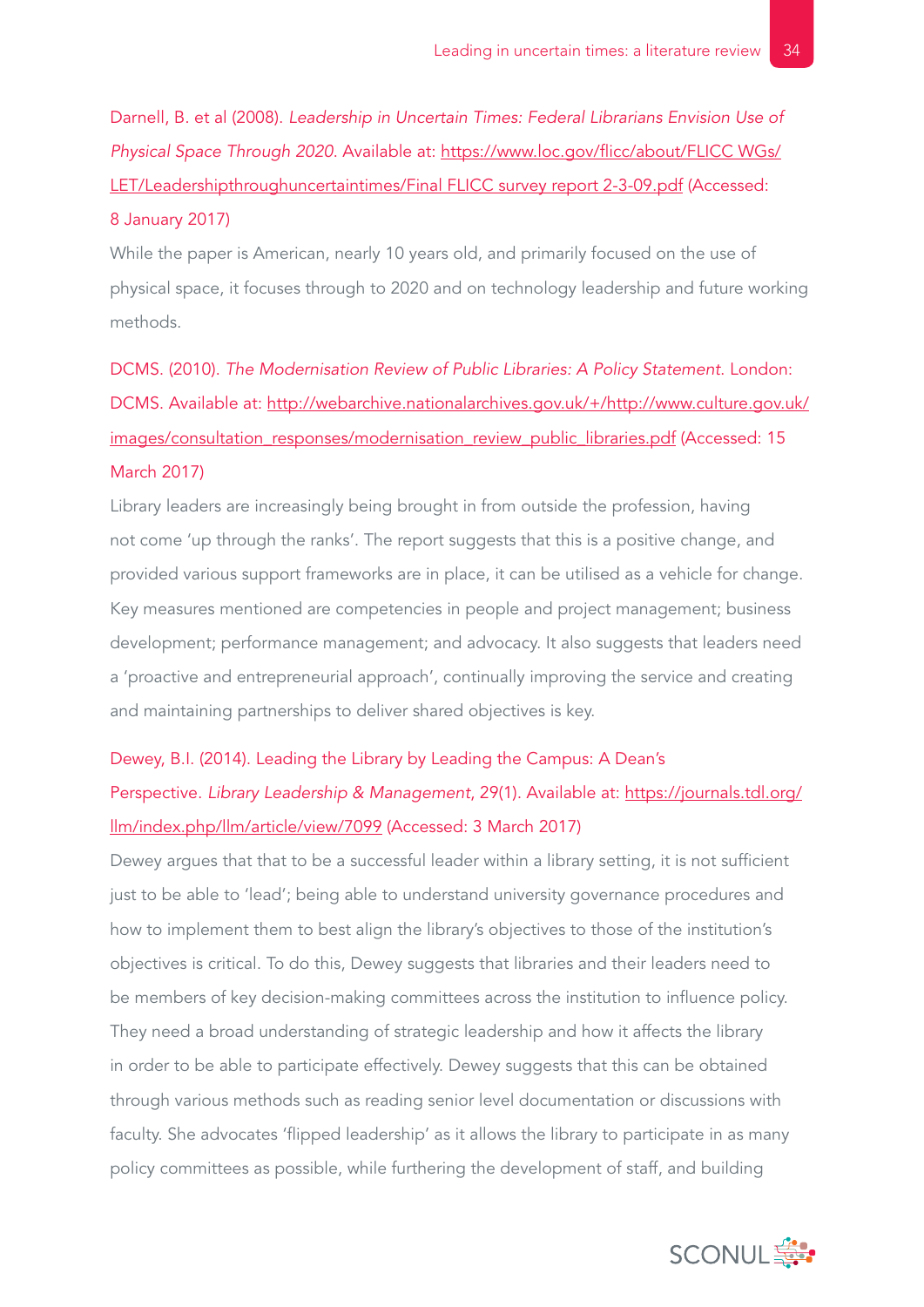<span id="page-34-0"></span>key stakeholder relationships to further collaborations and partnerships. She suggests that organisations should structure themselves 'horizontally' rather than 'vertically' to ensure maximum exposure.

### Fourie, D., & Dowell, D. (2009). *Libraries in the Information Age* (2nd edn). Libraries Unlimited: Englewood

Written in more of a text-book style, with sections for each theme and sub-theme, this text is aimed at those who wish to broaden their knowledge, and provides a high-level overview of librarianship, the changing role of the library (and information professional) in the 21st century as well as numerous other LIS topics. It also highlights the importance, and the impact, of electronic and web-based information, for the dissemination of the same. It covers areas which are not library specific, such as policies and ethics, and does well in linking this back to the role of the library.

Garmer, A. (2016). *Libraries in the Exponential Age: Moving from the Edge of Innovation to the Center of Community*. The Aspen Institute: Washington D.C. Available at: [https://](https://csreports.aspeninstitute.org/documents /Libraries_Exponential_Age.pdf) [csreports.aspeninstitute.org/documents /Libraries\\_Exponential\\_Age.pdf](https://csreports.aspeninstitute.org/documents /Libraries_Exponential_Age.pdf) (Accessed: 17 March 2017)

Garmer carried out this research after a round table discussion with senior library figures, with the aim of answering the following question: how can libraries embrace technology as well as employ it to build stronger communities? While the research is American, the challenges faced by the sector and the changes required are similar. The author argues that as the role of the library is developing beyond the traditional platform for access and learning, librarians need to think 'outside the box' to ensure that they are fulfilling this new role. She argues that transformation will be driven by three factors: 'new narratives about the library's role in society; a culture of innovation that promotes new relationships, new networks, and new forms of participation; and committed, transformative leadership within the library profession as well as from other community partners including government, media, technology and civic stakeholder groups. She does, however, caution against thinking that technology will solve a library's problems: ICT is only part of the solution; investment in 'human capital' is needed to realise the full potential of an organisation. To achieve this, or indeed carry out any meaningful transformation, fundamental, systematic changes in both the library system and leadership are needed. She highlights this by using an example of becoming more community-focused: for staff to believe and buy into the change, the 'whole internal structure [of the library organisation] had to be changed'.

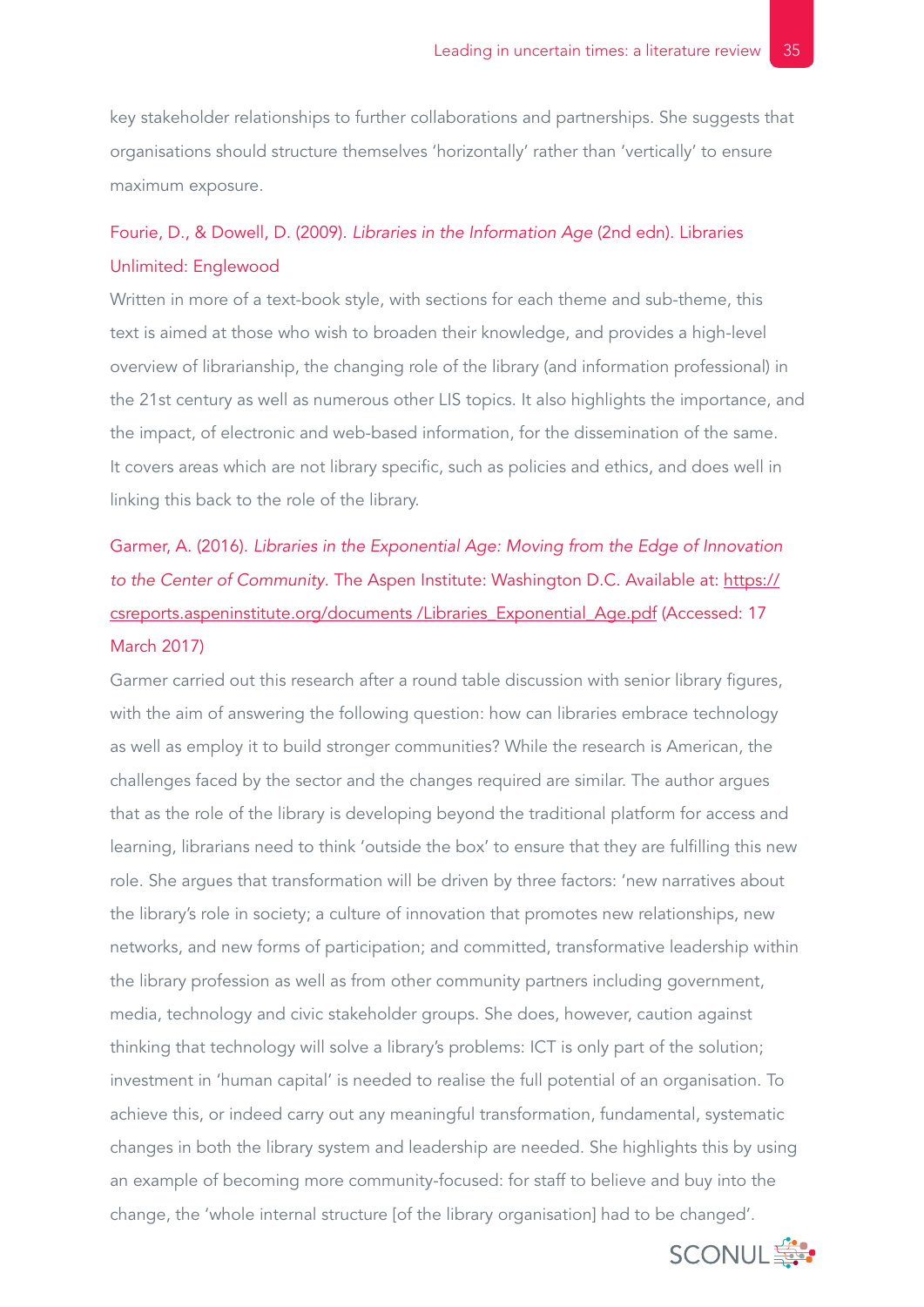# <span id="page-35-0"></span>Germano, M. (2011). Library Leadership that Creates and Sustains Innovation. *Library Leadership & Management*, 25(1):1–14. Available at: [http://csula-dspace.calstate.edu/](http://csula-dspace.calstate.edu/handle/10211.3/125501) [handle/10211.3/125501](http://csula-dspace.calstate.edu/handle/10211.3/125501) (Accessed: 3 March 2017)

Germano argues that libraries suffer from 'a sort of organisational schizophrenia' insofar as they have conflicting priorities: end-user wishes versus information control, which are at times at odds with each other because of the quantity available information made possible through technological advances. He also suggests that library managers have historically created policy in areas such as HR, service delivery and collections, though many institutions and their leaders have not adapted or revisited these policies as times change. They are therefore at risk of becoming outdated, leading to a risk of competitive disadvantage. To combat this, libraries need to either interpret the policies loosely and prioritise end-user needs above policy, or to revisit the policies entirely, and ensure that they are fit for purpose.

The author examines professional and personal traits held in high regard by managers and libraries in respect of recruitment; graduate adverts request 'creativity and innovation' as a pre-requisite. This is unsurprising, but innovation is generally still viewed with suspicion within the library sector, not only due to previous experiences and failure, but also to budget restraints. Germano suggests that suspicion of change is heightened because operational budget restraints may lead to additional workloads or even job losses, when change could have a positive impact in the longer term. To overcome these challenges, Germano suggests that while there are obstacles to overcome (not just those self-imposed by the library / institution, but also those imposed by the industry in respect of tools and applications commonly used), 'visionary leadership' is a must: he argues that it is not enough for a single institution to adopt visionary leadership: the whole industry must make a conscious effort to move towards this pattern of working. His definition of 'visionary leadership' is one where policies are created, that take into account end-user wishes, inviting them to be creative in structuring a forward-thinking organisation.

Germano suggests that senior management should seek to understand the leadership structures within the library (both formal and informal) as it can offer a 'ground level' view of whether there is indeed willingness to innovate and adapt to change. He argues that investing time to fully understand organisational culture, values and driving force is critical in effective leadership. He argues that the style of leadership employed also has a profound

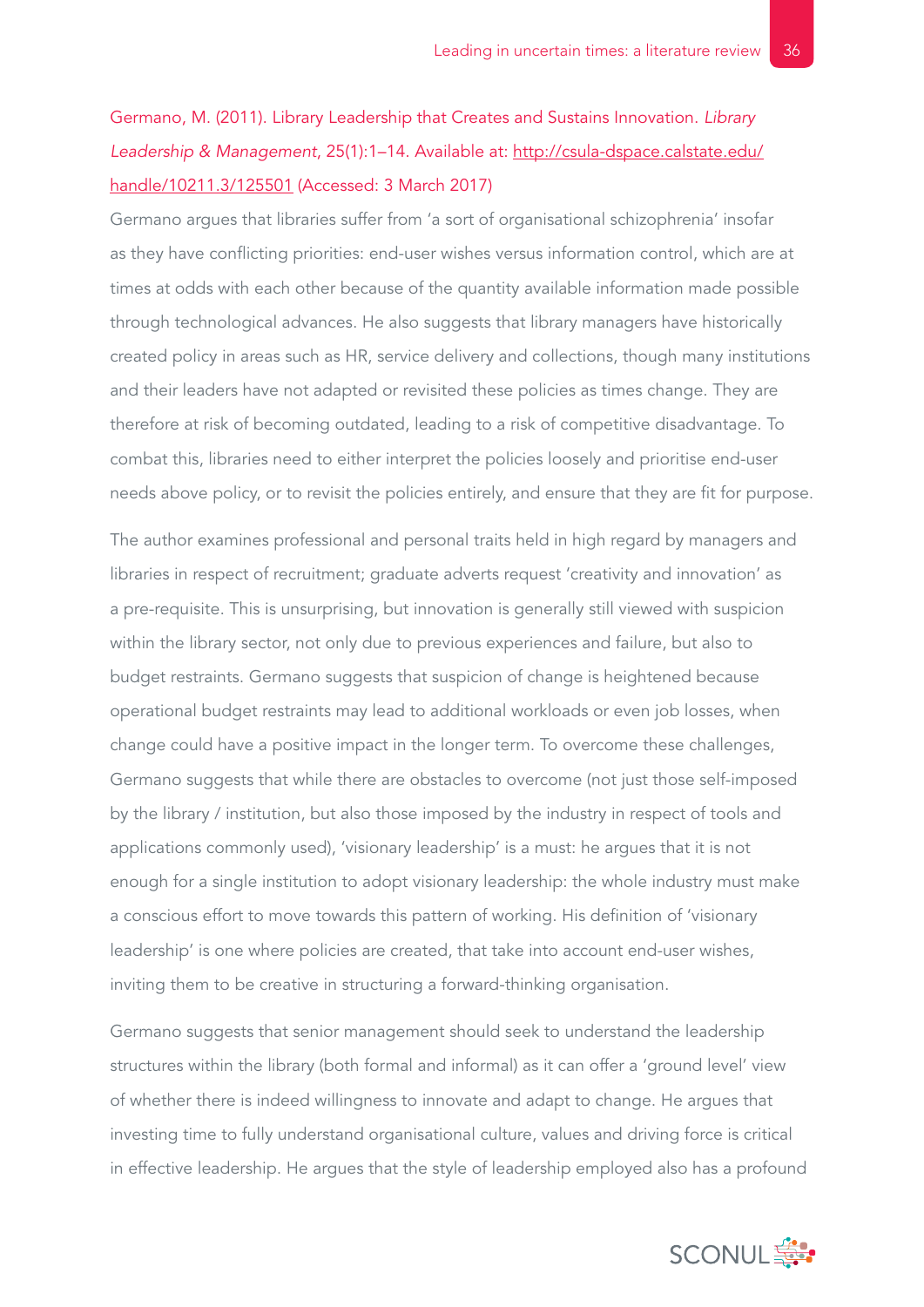<span id="page-36-0"></span>effect on the organisation's values, culture and output: understanding the different styles of leadership, how they impact the above and how best to employ them to achieve the best outcome is critical.

Leadership styles are explored: trait-based, and relational / power-exchange based. Germano argues that trait-based leadership styles provide only a basis to build upon leadership as they do not generally focus on the 'ability to influence followers', the true focus of leadership. Situational leadership and transactional leadership have weaknesses too: while the 'end may justify the means', the resulting 'transaction' may alter the expectations of the group (or individual). Long term, the culture of the organisation may be affected, and this type of leadership cannot be sustained. The most effective type of leadership is transformational, seeking to influence those who lead at an operational level, which in turn promotes optimal performance of an individual. This approach is best suited for 'fast-paced transformational change' as it involves leading by imparting knowledge, and allowing people to take control of their own development, not only within the wider project, but also within their career.

Germano concludes that, to effect change, leaders may need to direct the conversation away from change and towards aligning needs with both institutional goals and end-user requirements. He suggests an analysis of end-user requirements and whether they reflect the true need. Creating change that is driven by end-user needs, and which aligns to institutional policy, Germano argues, is the most effective way to ensure institutions appear authoritative, desirable, relevant, and sustainable.

Goulding, A., Walton, G., & Stephens, D. (2012). The Importance of Political and Strategic Skills for UK Library Leaders. *The Australian Library Journal*, 61(2): 105–18. Available at: <http://www.tandfonline.com/doi/pdf/10.1080/00049670.2012.10722680> (Accessed: 6 March 2017)

The paper focuses on skills required for library leaders. It is written as a direct result of research involving library students, library practitioners and library leaders. The research highlights the stark differences in perceptions between practitioners / students and leaders. The paper refers to Roberts and Rowley's (2008) work, where it was found that library leaders lack 'key strategic management and leadership skills'. Defining characteristics of leadership are effective communication and quality people skills; the authors argue that there is a

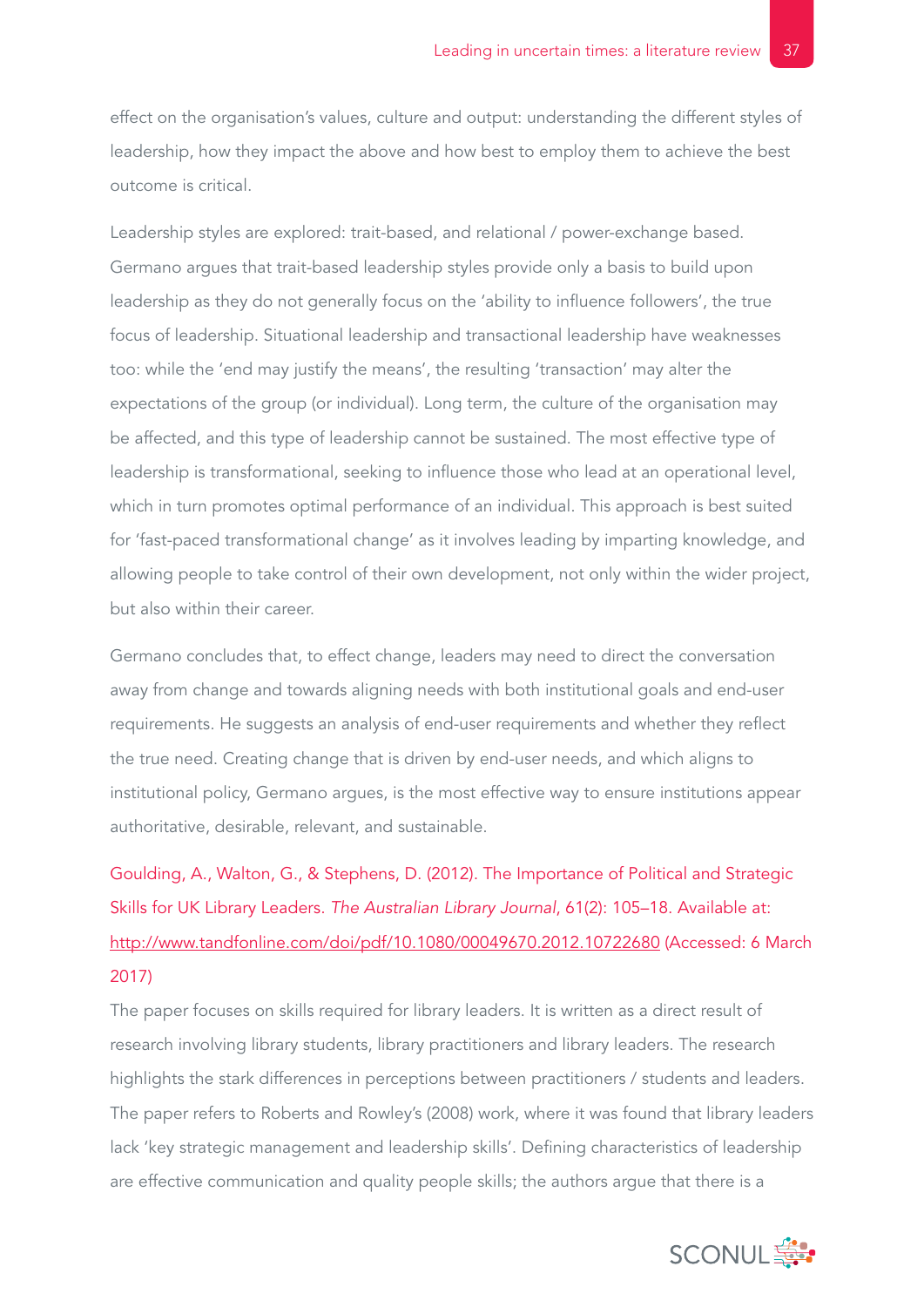<span id="page-37-0"></span>direct positive correlation between achievable outcomes, communication skills, people skills, and relationships. Internal marketing is also highlighted as a cornerstone of change management: if you 'sell' change correctly, there will be less resistance to transformation from those within the organisation as people will be excited about being involved in change.

Advocacy is also highlighted as a required skill for those within the academic library profession: there is no longer a captive audience as a result of growth of digital technologies and increased availability of resources. To ensure survival and growth, advocacy needs to be tailored towards not only external stakeholders, but also senior management so as to persuade them of the continued need of both the physical library and its resources. Linked to advocacy is the need to understand and to manoeuvre in political environments, both generally and institutionally: this not only gives an understanding of the politics of the institution and the corporate structure, it also enables leaders to understand where the power sits within the institution and to influence change.

Strategic planning and decision making are also highlighted as a key skill. Awareness of change and the ability to analyse and problem solve was rated by practitioners as being important, but leaders felt these were less important. Library leaders are seemingly more concerned with political sensitivity and mobility than leadership and change management, which are perceived by students and practitioners as being important.

Gwyer, R. (2015). Identifying and Exploring Future Trends Impacting on Academic Libraries: A Mixed Methodology Using Journal Content Analysis, Focus Groups and Trend Reports. *New Review of Academic Librarianship*, 21(3): 269–85. Available at: [http://www.tandfonline.](http://www.tandfonline.com/doi/full/10.1080/13614533.2015.1026452?scroll=top&needAccess=true) [com/doi/full/10.1080/13614533.2015.1026452?scroll=top&needAccess=true](http://www.tandfonline.com/doi/full/10.1080/13614533.2015.1026452?scroll=top&needAccess=true) (Accessed: 8 May 2017)

Gwyer explores the future of academic libraries and discusses the skills required to deliver effective services. Using previous articles and trends as a solid foundation, she outlines a number of emerging trends such as the changing landscape of higher education, technological developments, user behaviour, communication, and the changing legal / regulatory landscape, and discusses each one in detail. She concludes by stating that whilst technology is evolving at a rapid pace, in order to succeed, organisations need to (and generally do) assert their preservation value and skills. She highlights that footfall in libraries

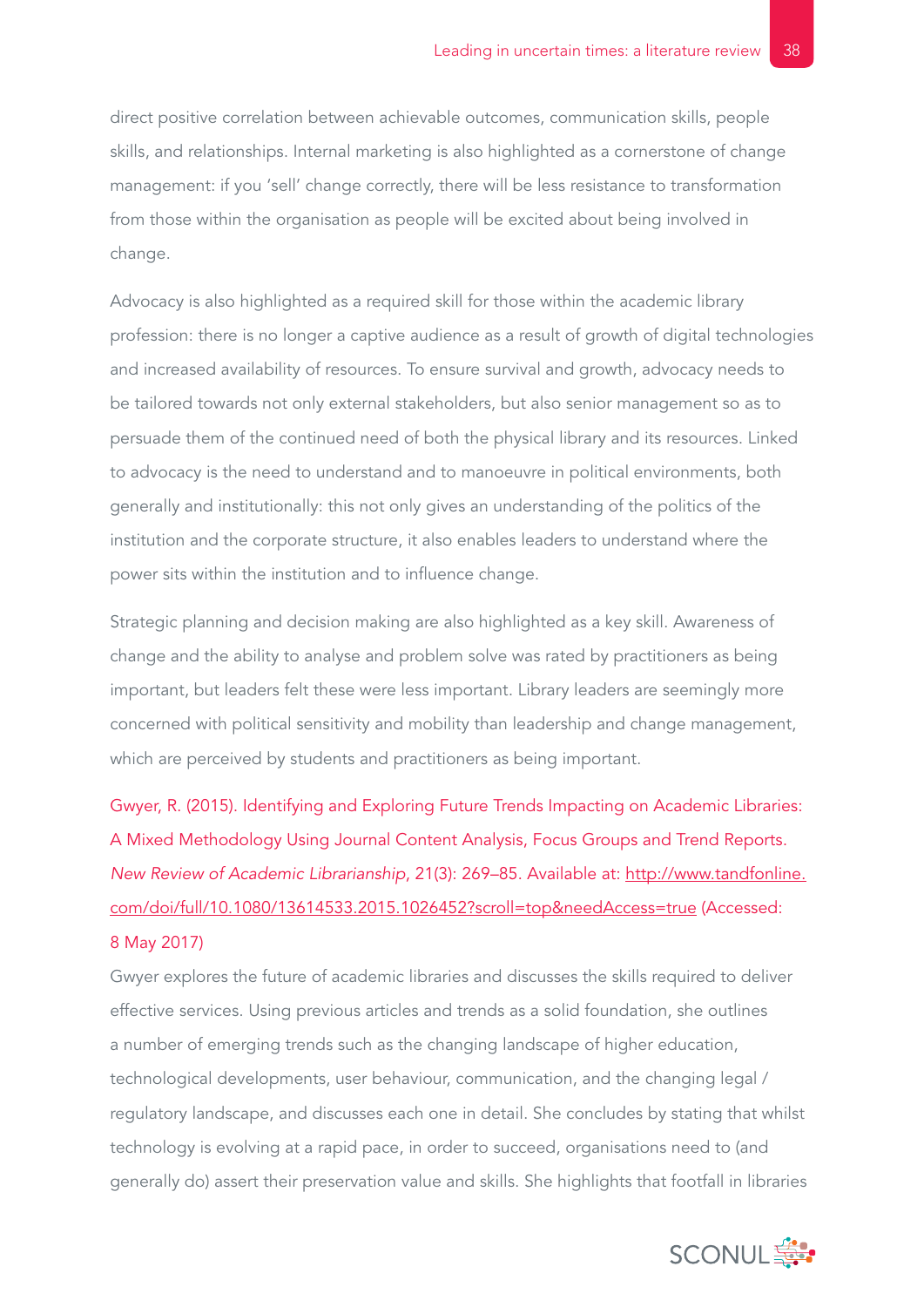<span id="page-38-0"></span>is in fact increasing, arguing that students 'value the traditional "bookish" space, even in a time of increasing digital resources'. She also highlights the need for libraries to walk a fine line between the traditional service element and digital resources – suggesting that a greater focus of skills of librarians (and indeed leaders) would assist with getting the balance right – she quotes Delaney & Barnes (2014) in stating how a library of the future should look: 'Ideally, they will need to create a future that builds on traditional values, services and skills of librarianship while increasing the "added value" they make to universities, staff and students.'

# Gwyer, R. (2010). Leading in Difficult Times: What Can We Learn From the Literature? *New Review of Information Networking*, 15(1): 4–15. Available at: [http://dx.doi.](http://dx.doi.org/10.1080/13614571003712321) [org/10.1080/13614571003712321](http://dx.doi.org/10.1080/13614571003712321) (Accessed: 10 February 2017)

Gwyer draws conclusions from her research, focusing on leadership and how to invoke change as opposed to the type of change that is required. During times of change (primarily due to turbulent economic times), adaptation is required to move forward, not to 'weather the storm' and come out the other end in the same position with an expectation of proceeding with 'how things were'. Change brings uncertainty; for change to be effective, leaders need to embrace and accept it, adapting their leadership style accordingly, placing more emphasis on a part of the skillset that they perhaps possess but do not currently use (such as soft skills or people skills) or perhaps step aside and allow new leaders to emerge. To increase the chance of success, changes should focus on four key areas: value, people, the right type of leadership and the organisation's ethical values.

Hendrix, D. (2013). *Emotional Intelligence and the Winds of Change in Academic Libraries*. Available at: [http://www.ala.org/acrl/sites/ala.org.acrl/files/content/conferences/](http://www.ala.org/acrl/sites/ala.org.acrl/files/content/conferences/confsandpreconfs/2013/papers/Hendrix_Emotional.pdf) [confsandpreconfs/2013/papers/Hendrix\\_Emotional.pdf](http://www.ala.org/acrl/sites/ala.org.acrl/files/content/conferences/confsandpreconfs/2013/papers/Hendrix_Emotional.pdf) (Accessed: 16 March 2017) Hendrix discusses the rapid rate of change occurring in academic libraries today. Traditionally, academic libraries have been highly valued, but the inevitably changing landscape calls roles into question. Any change or transitional period needs to be led with emotional intelligence. The author suggests that although the primary focus of any organisation is to achieve its mission and goals, the secondary focus 'is to take care of the emotional life of the people in the system'.

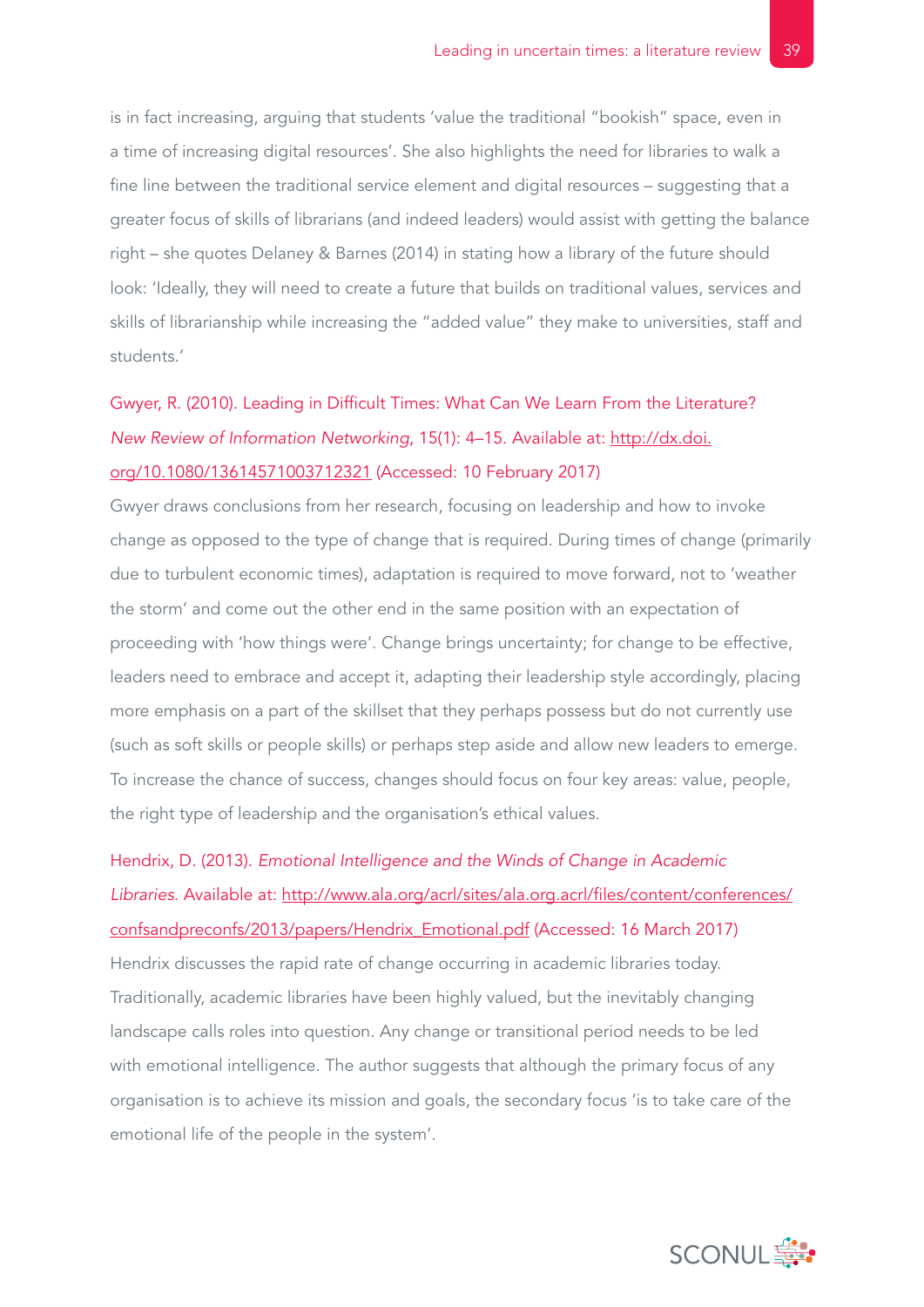<span id="page-39-0"></span>She also suggests that emotional intelligence is a necessary trait for leaders who are engaged in change management as during times of change, employers are looking for 'hope, inspiration and confidence' in their leaders. High emotional intelligence is not 'being nice' or 'providing counselling'; it 'encompasses nuanced functional competencies that are appropriate to the workplace'. A leader with high emotional intelligence reflects the climate of an organisation and its financial or operational success; conversely, many change efforts fail not because managers' intentions are incorrect or insincere but because the managers are unable to handle the social challenges of change.

# Jameson, G. (2012). Leadership Values, Trust and Negative Capability: Managing the Uncertainties of Future English Higher Education. *Higher Education Quarterly*, 66 (4): 391– 414. Available at: [10.1111/j.1468-2273.2012.00533.x](http://10.1111/j.1468-2273.2012.00533.x.) (Accessed: 20 March 2017)

This paper focuses on leadership and capability within the UK HE sector. The report argues that the attribute of 'negative capability' (defined as: the ability to resist the 'false necessity' of deterministic solutions in building staff trust to cope proactively with ambiguity and change) and engendering trust may be assisting universities with the recent policy introductions by government. The research details changing leadership styles since the recession in 2009, and finds that a values-based leadership with skilful understanding and implantation of 'negative capability' along with rebuilding of trust is needed for academic leaders to maintain and develop their role within the higher education arena.

# Jantz, R.C. (2011). Innovation in Academic Libraries: An Analysis of University Librarians' Perspectives. *Library & Information Science Research*, 34: 3–12. Available at: [http://web.](http://web.simmons.edu/~weigle/MGMT_INNOVATION/Jantz_InnovationAcademicLibraries.pdf) [simmons.edu/~weigle/MGMT\\_INNOVATION/Jantz\\_InnovationAcademicLibraries.pdf](http://web.simmons.edu/~weigle/MGMT_INNOVATION/Jantz_InnovationAcademicLibraries.pdf) (Accessed: 10 February 2017)

Jantz stresses the need for innovation. The problem is that libraries are perceived as 'safe havens' which follow a strict principle which does not lend itself well to deviation, let alone the creation of new ideas: libraries do what they do and are inherently averse to risk, so do not embrace change despite the obvious need to do so. Librarians are 'so used to taking orders from the top down' that change is unlikely to happen because of 'cultural / organisational norms'; the issue of change and innovation encounters problems at every level. Librarians are averse to risk, and so ideas are not necessarily generated; even if ideas are generated, they would not be fed 'back up the chain' (or if they were, at each

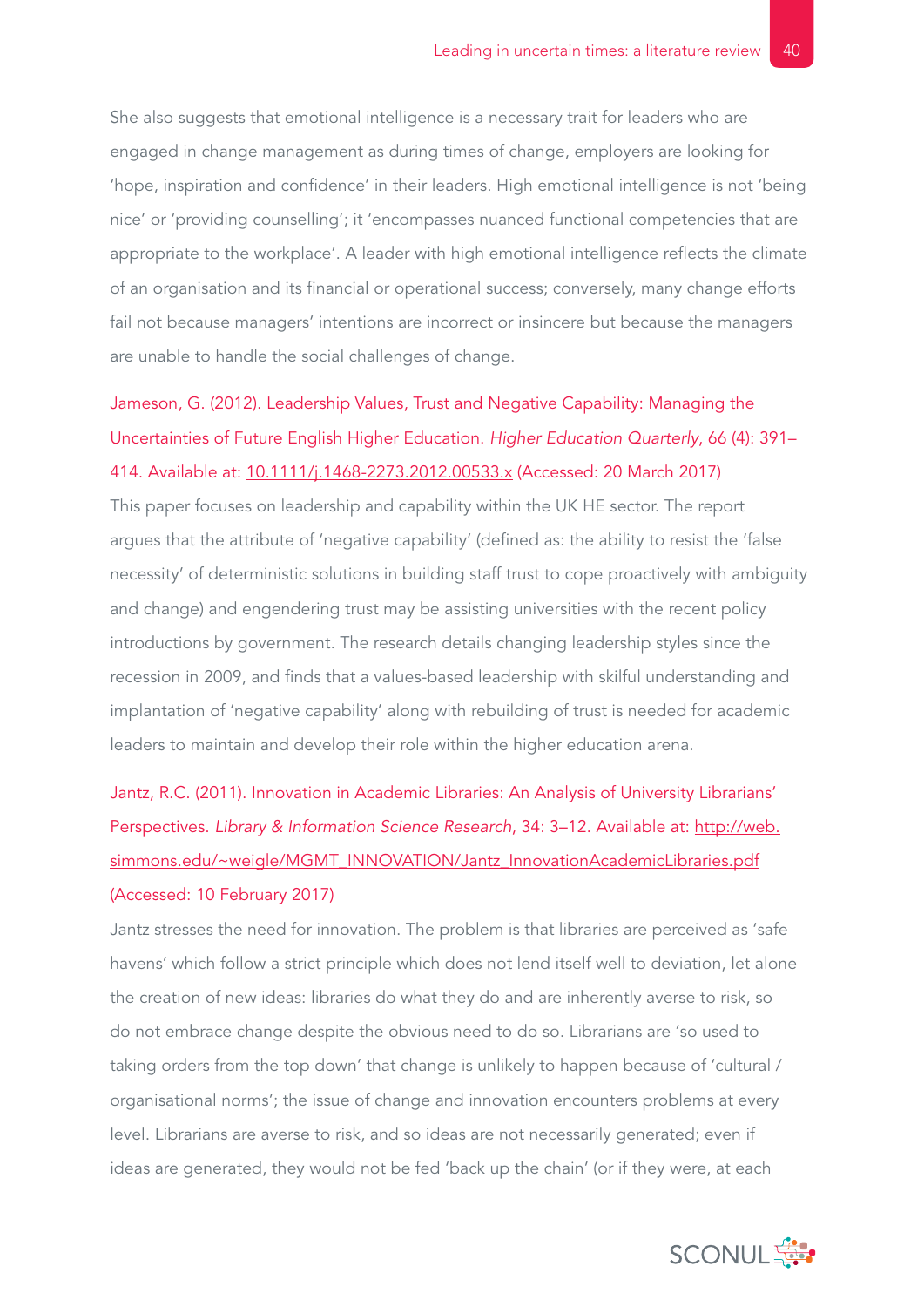<span id="page-40-0"></span>stage, they are met with resistance as they 'flouted the cultural norm') and so operational management are no wiser as to the needs of the library. To effect change, librarians need to open themselves up to the idea of change and be prepared to take risks, at the expense of failing, and until their mind-set (and that of operational management) changes from one of libraries being a traditional static service to one of libraries being a dynamic, multi-resource environment, change will never happen.

Law, D. (2017). Capacity and Capability: How Can Library and Information Services Make Sure They Succeed? In D. Baker and W. Evans (Eds.). *Innovation in Libraries and Information Services* (pp. 87–101). (Advances in Library Administration and Organization, Volume 35) Bradford: Emerald

Law's text provides views on how libraries have responded to change in an increasingly digital era. It focuses on HE libraries, though it could be seen to be relevant to business change across industries. In common with other texts, it concludes that for libraries to innovate successfully and survive, they need to adapt more in order to be seen to assist the flow of information, as opposed to being a place which filters information, and thus education. To achieve this, libraries need to integrate more with the institution's corporate mission, and further gives practical recommendations for change, not least that libraries' social value should be revisited to ensure that it is understood.

## Lewis, D. W. (2016). *Reimagining the Academic Library*. Lanham, Maryland: Rowman & Littlefield

Lewis examines the changing roles and responsibilities of academic libraries against a backdrop of many external (and some internal) driving forces. He outlines changes that academic libraries could adopt to bring them into the technological age, chiefly that libraries are no longer centred on 'collection building'; they are now the guardians of information, campus wide and beyond. Lewis addresses digital innovation, transformation, demographics, strategic decision-making, and finance; he argues that the key to successful transformation programmes is to understand the 'bigger picture', of which his book aims to provide a loose 'blueprint'. He concludes by adding a rousing 'call to action', suggesting that having ideas but not acting on them is futile.

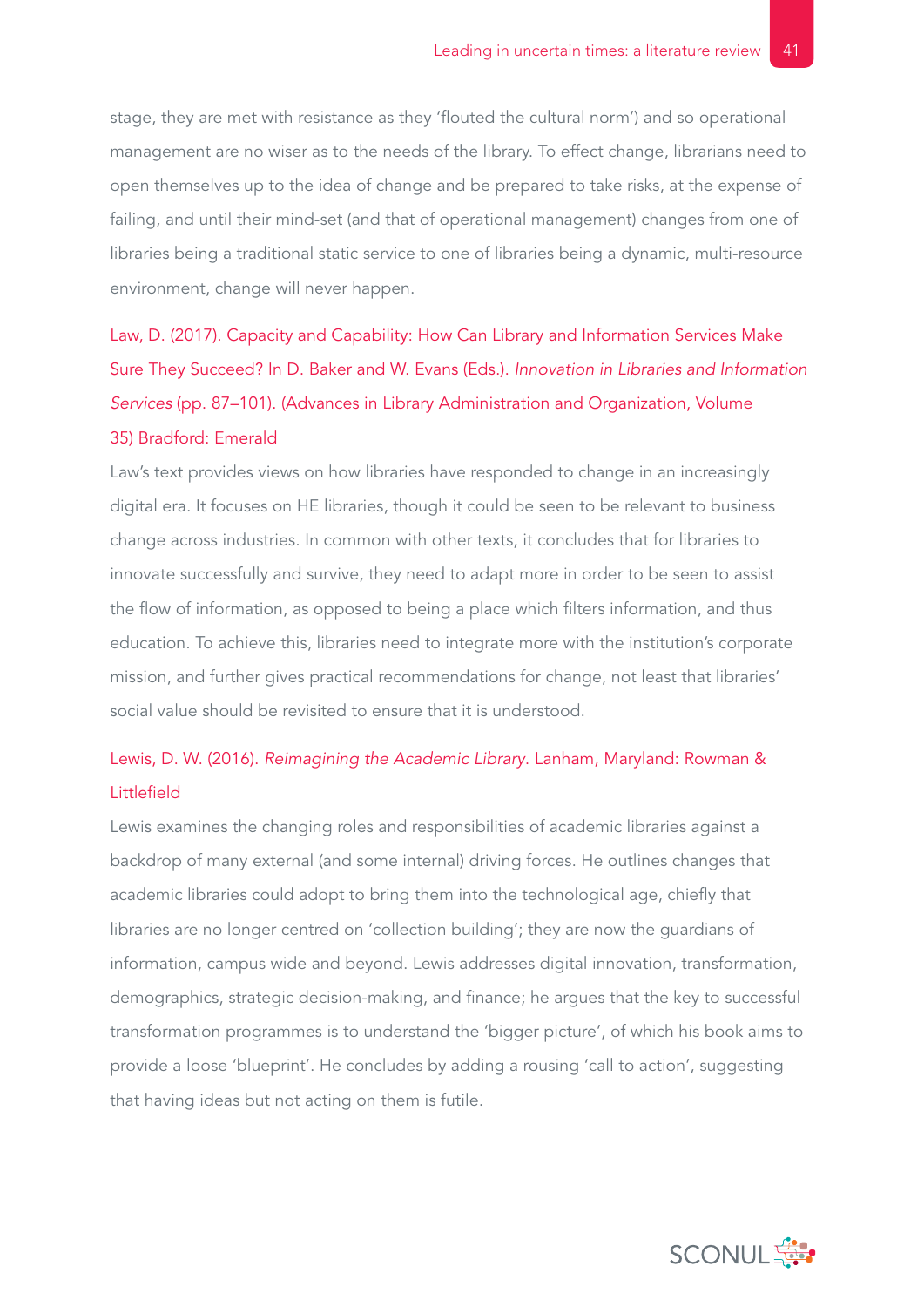<span id="page-41-0"></span>LIANZA. (2015). *The Future of Libraries Summit Report*. Available at: [http://www.lianza.org.](http://www.lianza.org.nz/sites/default/files/Future%20of%20Libraries%20Summit.pdf) [nz/sites/default/files/Future%20of%20Libraries%20Summit.pdf](http://www.lianza.org.nz/sites/default/files/Future%20of%20Libraries%20Summit.pdf). (Accessed: 17 March 2017) The report consists of articles by different authors focusing primarily on the future of libraries through to 2025. Although hosted in New Zealand, it draws on texts from all over the world. Several principles align well to the UK position. The report aims to show what can be done to make services 'even more amazing' and asks where shared priorities lie to forge ahead with change. Articles within the report highlight the changing role of the library, and the need for the role of information professional to keep pace; as one author puts it, 'library professionals are not just providing the menu; they are [now] cooking the meal with customers'. The report discusses the need for advocacy and engagement with both end users and stakeholders to ensure the best outcome.

The report looks at the relevance of libraries in society today, the future of the profession, and the key changes afoot. University libraries face distinct challenges: finance, changing user needs, and new services. It highlights the imperative of communication and change management, but cautions against collaboration with other institutions because of their competitive nature. It highlights the competing effect between digital information and traditional repository collections, but argues that, with the support of senior leaders (who seem more concerned with understanding user needs, technology, and advocacy) technology can play a part in transforming libraries.

#### Massey, T. (2009). *Managing Change and People in Libraries*. Oxford: Chandos

This book is written in biographical format. The author covers the basic premise of management in libraries before detailing personal professional issues, and linking them (at a high level) to change management solutions. Massey addresses basic issues and provides techniques for managers to overcome negative situations and turn them into positive experiences – such as stress management in the workplace (by improving working conditions, building better relationships). The book is based on theory, but backed up by the author's personal experiences.

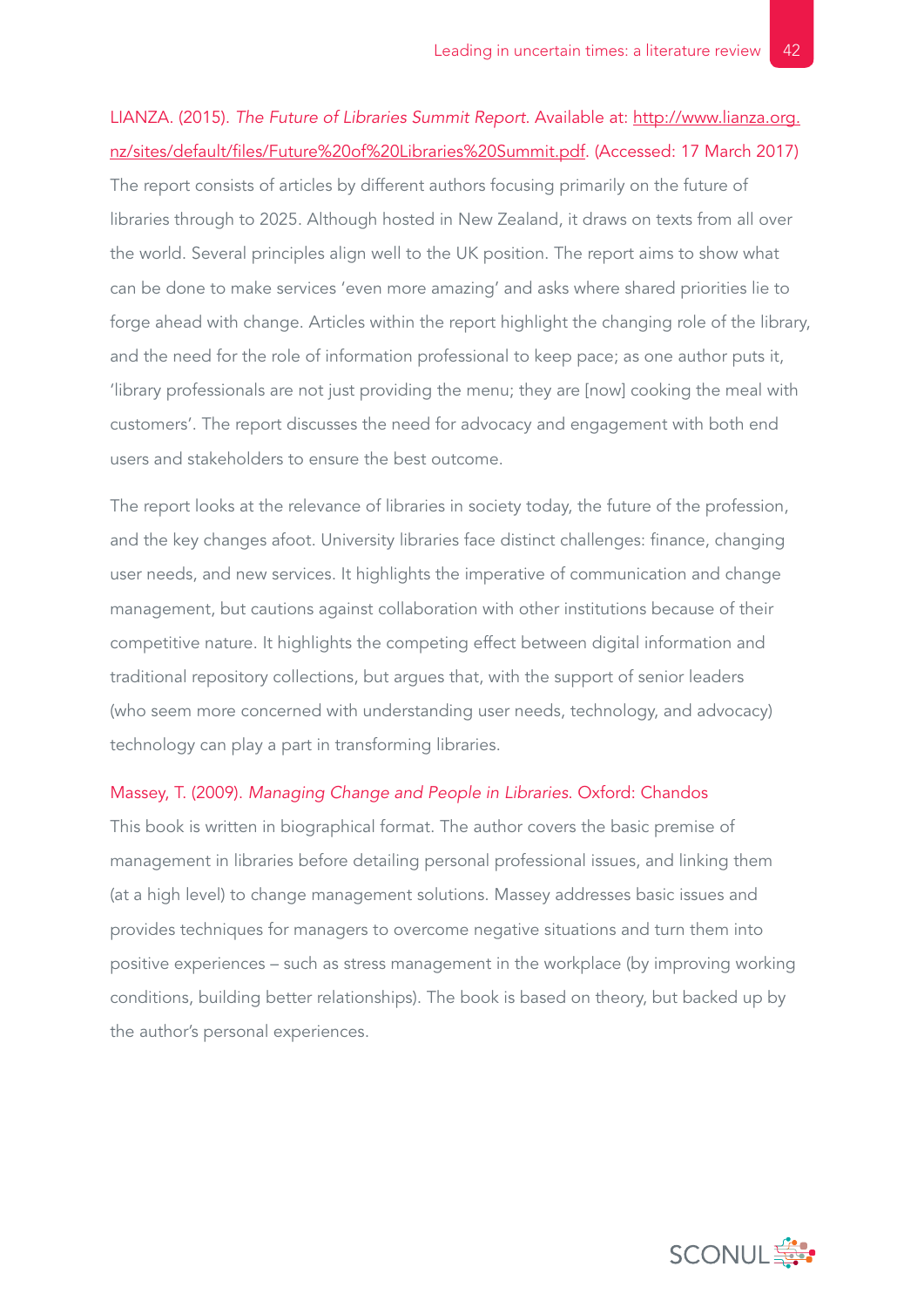# <span id="page-42-0"></span>Matarazzo, J., & Pearlstein, T. (2016). Leadership in disruptive times. *IFLA Journal*. 42(3): 162–78. Available at:<http://journals.sagepub.com/doi/abs/10.1177/0340035216658911>. (Accessed: 16 March 2017)

This paper addresses the uncertainty over the 'supply' of leaders because of increasing turnover. The paper also explores the role of a leader and distinguishes it from that of a manager, outlining a leader with traits such as strategic thinking, visionary and motivator as well as one who contributes to sustainability and success. It explores ways in which leadership traits can be built on and adapted to the specific needs of organisations.

# Matthews, S. (2012). Top Ten Traits of Great Library Leaders. [Blog] 21st Century Library Blog. Available at: [https://21stcenturylibrary.com/2012/12/18/top-ten-traits-of-great-library](https://21stcenturylibrary.com/2012/12/18/top-ten-traits-of-great-library-leaders/)[leaders/](https://21stcenturylibrary.com/2012/12/18/top-ten-traits-of-great-library-leaders/) (Accessed: 3 March 2017)

In today's constantly changing society, leaders must be able to 'create vision' and be adept at sharing that vision with their team, allowing them to 'create the reality'. Leaders do not lead alone; they require a team that believes in the library and the visions set out (they also do most of the detailed work). Leaders expressing gratitude and acknowledging the good work carried out by the team also increases the likelihood of retention as employees feel valued: 'Flatter me, and I may not believe you. Criticize me, and I may not like you. Ignore me, and I may not forgive you. Encourage me, and I will not forget you *(*William Arthur Ward).

Matthews argues that a great leader understands motivation and suggests that leaders should take time to understand matters that motivate staff, including the intrinsic value of work itself. They should ensure that motivators are factored into leadership decisions. Leaders delegate and empower. Delegation is a fact of life; but empowerment encourages staff to take on extra tasks that may be outside their job description but are at the core of the effective library's organisational values. Delegation also allows staff to feel proud that they are contributing to the success of the library which in turn may provide further motivation and professional development. Good leaders are also life-long learners. We typically learn by trial and error, but life-long learners learn by actively seeking out development opportunities, by listening to people and by assimilating knowledge to become a 'better decision maker[s] and … leader[s]'. Great leaders are decision makers, and while decisions are made by everyone, leaders make that decision as soon as an issue is identified and a decision needs to be made. Likewise, they take responsibility for everything that their library does, whether good or bad. They are also unafraid of delegating

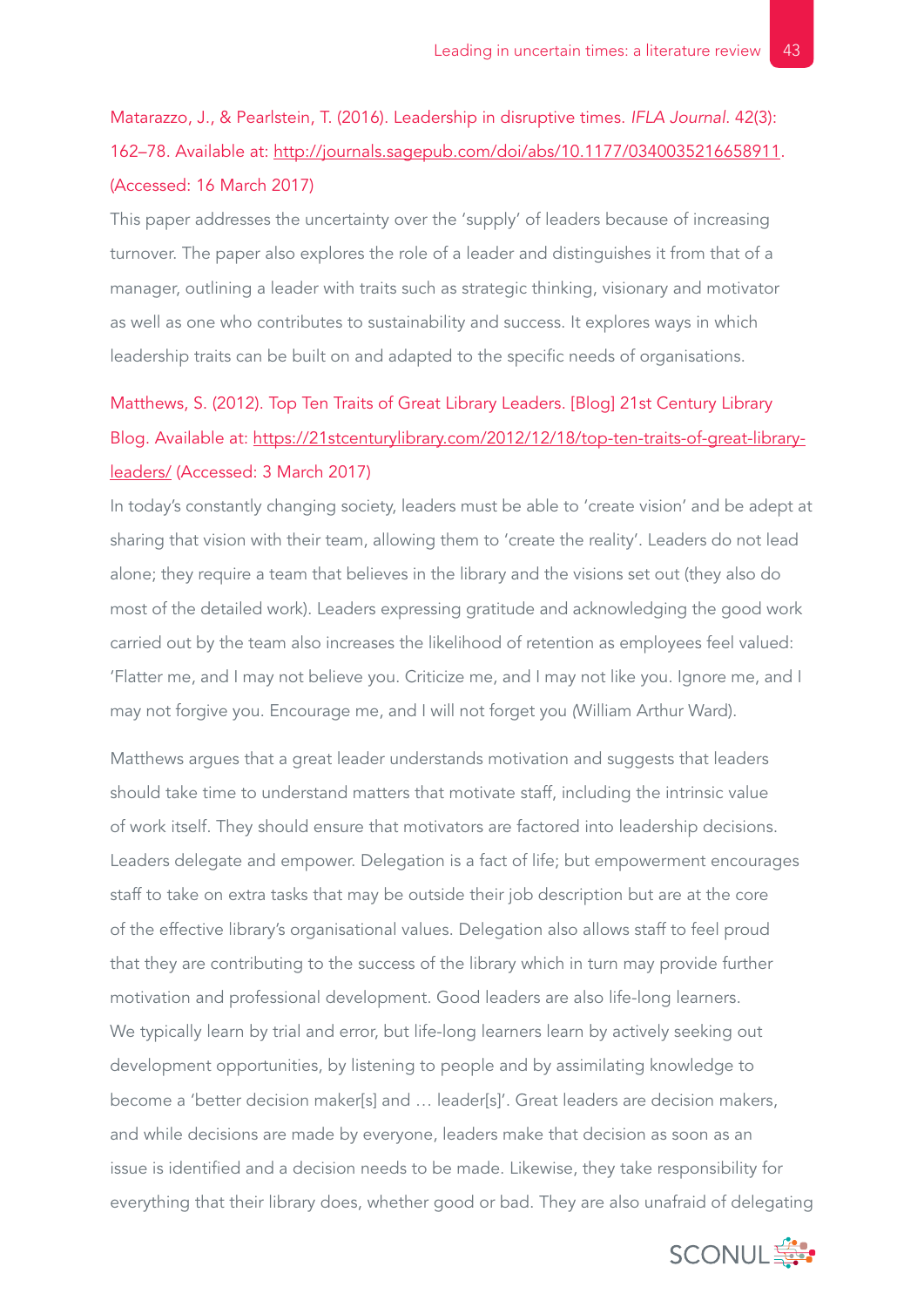<span id="page-43-0"></span>responsibility (although they still retain an element of responsibility in the eyes of senior management). Leaders need to display integrity and high character. He concludes his article as follows: 'Library leaders should be striving to be "great" leaders. It is what the profession needs to flourish in the ambiguous future and regain the library's relevance in the community. It is what's needed for survival.'

### McCaffrey, P. (2010). The Higher Education Manager's Handbook: Effective Leadership and Management in Universities and Colleges. (2nd edn). London: Routledge

Written from the perspective of a higher education manager, McCaffrey draws on a wealth of US and UK case studies that explore innovative management practices. He addresses situations where the legitimacy of management has been questioned, and offers ideas to overcome this obstacle. McCaffrey argues that there are four prerequisites to becoming a successful leader within higher education: knowing your environment, knowing your university, knowing your department and knowing yourself. The text addresses the key strategic challenges faced in higher education, as well as university governance, reputation and effective communication in crisis situations.

# Munn, R. (1968). The Bottomless Pit, or the Academic Library as Viewed from the Administration Building. *College and Research Libraries*, 29(1): 51–54. Available at: [https://www.ideals.illinois.edu/bitstream/handle/2142/38179/crl\\_29\\_01\\_51\\_opt.](https://www.ideals.illinois.edu/bitstream/handle/2142/38179/crl_29_01_51_opt.pdf?sequence=2&isAllowed=y) [pdf?sequence=2&isAllowed=y](https://www.ideals.illinois.edu/bitstream/handle/2142/38179/crl_29_01_51_opt.pdf?sequence=2&isAllowed=y) (Accessed: 8 January 2017)

Librarians carry little weight in dictating how the library is run within HE institutions, as major commercial decisions are made from the top down. University libraries are 'sleeping dogs' and may as well 'be left to lie' (that is to say, libraries are low on the list of priorities for HE institutions, and are potentially seen as not adding much commercial value to the institution, so are left to continue without too much interference). The exception to this is perhaps the 'ever expanding' research library and its endless need for funds. Changes in resource allocation to more dynamic models have not especially benefited libraries in terms of their standing within the university. But then funding is only one challenge. Many librarians hold the belief that a library 'does good' and an ever-increasing resource provides more choice for those who frequent it without regard for the actual tangible benefit of the library or whether information could be accessed by other means. Clear business justifications need to be put in place for specific library projects and funding, along with strategies which take

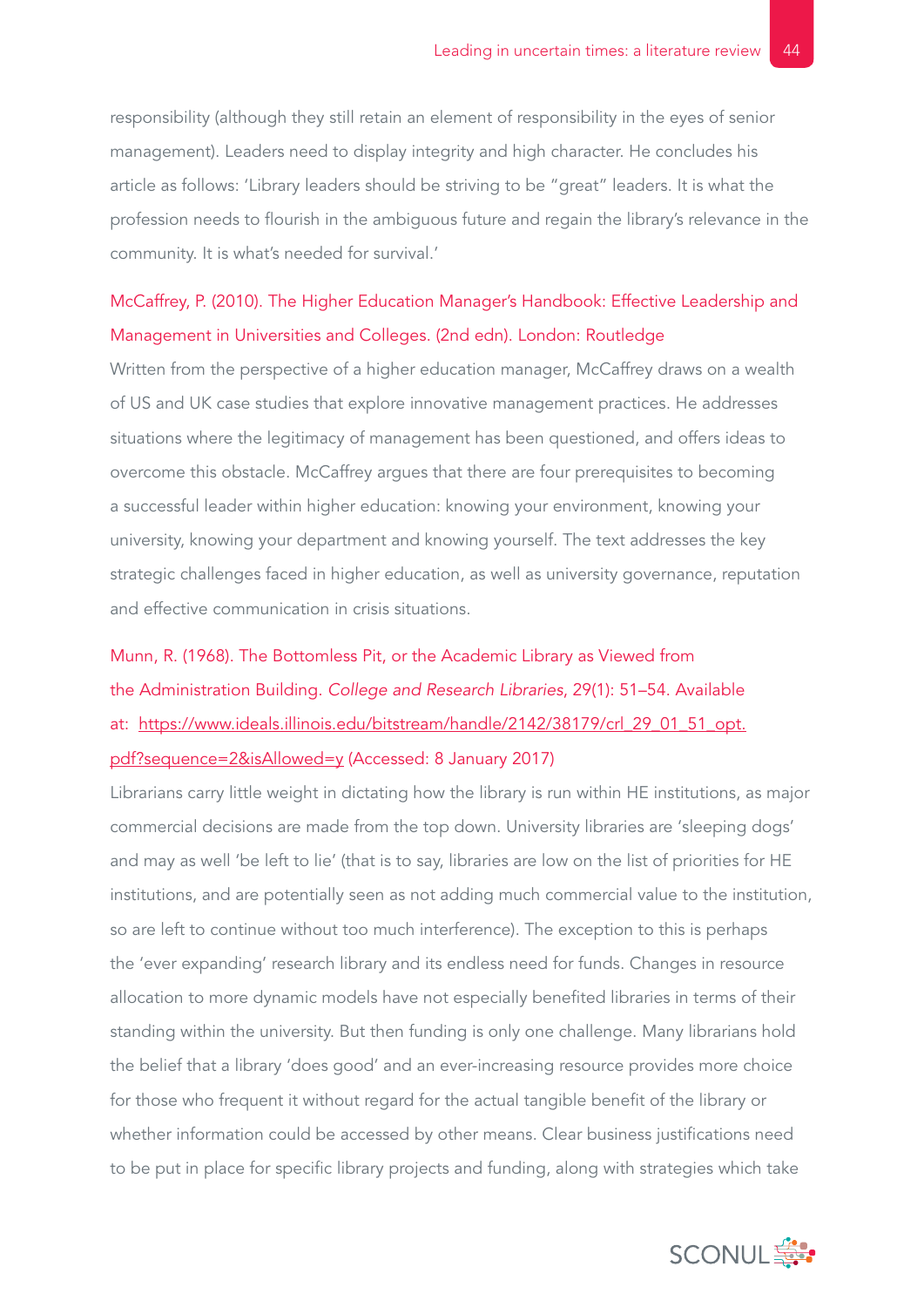<span id="page-44-0"></span>into account the perceived benefit, but also in this ever more digital world, the availability of information from different sources. This should mean that only proposals with real value will be put forward and approved, leading to a change in perception of the library within the institution and, ultimately, the willingness of the administration to allocate further funding, thus enhancing reputation and value.

## Nayar, V. (2010). *Employees First, Customers Second*. Harvard: Harvard Business Review Press

Nayar turns the common belief that we should put customers first on its head by arguing that we should put employees first, and in turn they will look after the customer. Drawing from his time as a CEO of a company which turned the hierarchal pyramid upside down by making management accountable to the employees. He discusses the success of this model, and suggests that open, honest communication and creating a sense of urgency so the employee can see the potential possibilities are key to success. He advocates a forwardthinking mind-set in employees where they are respected, driven, and given ownership to make decisions.

# Parry, J. (2008). Librarians Do Fly: Strategies for Staying Aloft. *Library Management*, 29(1/2): 41–50. Available at:<http://dx.doi.org/10.1108/01435120810844630> (Accessed: 20 February 2017)

Parry has reviewed a wide range of literature (such as job adverts) to determine the lifecycle and skills required of an academic librarian, and how they and their management have evolved. She suggests that previous predictions regarding innovation in the academic library settings have been correct; there is no need to doubt that any further predictions will not be correct. In common with RLUK, Parry suggests that managers in library and information services should maintain an awareness of developing skills requirements within the sector to inform good practice in staff management.

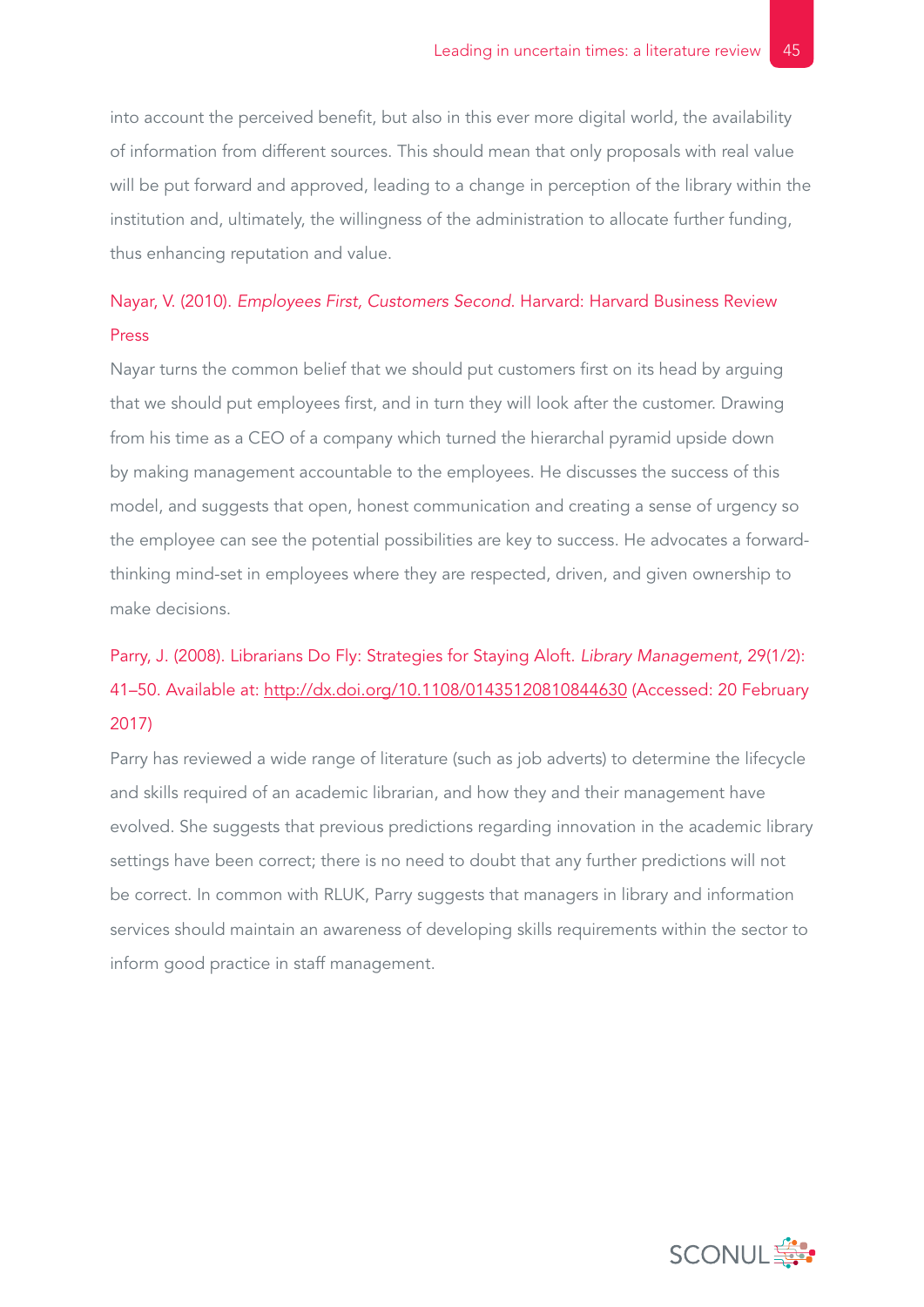<span id="page-45-0"></span>Partridge, H., Lee, J., & Munro, C. (2010), Becoming "Librarian 2.0": The Skills, Knowledge and Attributes Required by Library and Information Science Professionals in a Web 2.0 World (and Beyond). *Library Trends* 59(1/2): 315–35. Available at: [http://muse.jhu.edu/](http://muse.jhu.edu/journals/lib/summary/v059/59.1-2.partridge.html) [journals/lib/summary/v059/59.1-2.partridge.html](http://muse.jhu.edu/journals/lib/summary/v059/59.1-2.partridge.html) (Accessed: 20 February 2017)

This article was written as part of a project funded by the Australian Learning and Teaching Council. Eight themes were identified as being significant for driving change: technology, communication, teamwork, end-user requirements, business acumen, evidence-based practices, educational development, and attitudes towards change. The authors emphasise that updated skills and knowledge are required for innovating libraries to succeed. 'Librarian 2.0' is a state of mind: despite all the technological advances, a human approach is needed, alongside the willingness to innovate and constantly adapt and acquire new skills.

## Ptolomey, J. (2007). Transformational or Transactional? SHINE. Available at: [http://www.](http://www.shinelib.org.uk/cpd/journal/vol53/transformational_or_transactional) [shinelib.org.uk/cpd/journal/vol53/transformational\\_or\\_transactional](http://www.shinelib.org.uk/cpd/journal/vol53/transformational_or_transactional) (Accessed 17 March 2017)

Written as a reflection of personal experience and interactions with senior managers by a LIS manager, this article seeks to ask (and answer) how we can implement change and whether managers have the skill to do so. It considers the traits required to be a good manager, and the need to embrace and transform with change as well as recognising the opportunities for change. It discusses transactional and transformational management, suggesting that there is room for both. Several factors need to be considered when facing change (some of which have been discussed previously, such as political landscapes, ethics, technology, and culture). To manage change effectively, bring the staff it affects along with you!

## Research Libraries UK. (2012). Re-skilling for research. RLUK. Available at: [http://www.rluk.](http://www.rluk.ac.uk/files/RLUK%20Re-skilling.pdf) [ac.uk/files/RLUK%20Re-skilling.pdf](http://www.rluk.ac.uk/files/RLUK%20Re-skilling.pdf) (Accessed: 20 February 2017)

To evolve, libraries need to keep pace and 'upskill' their workforces. There are skills gaps across the library community, from the traditional subject librarian through to the newly created digital roles. The report warns that while demand for new technologically focused roles will be growing over the next few years, management need to ensure that institutions have the staff who are aware of what the role entails and are adept at carrying out their responsibilities to best effect to ensure continued success. Both proactive marketing and an increase in effective two-way communication are required, taking into account needs from the ground up.

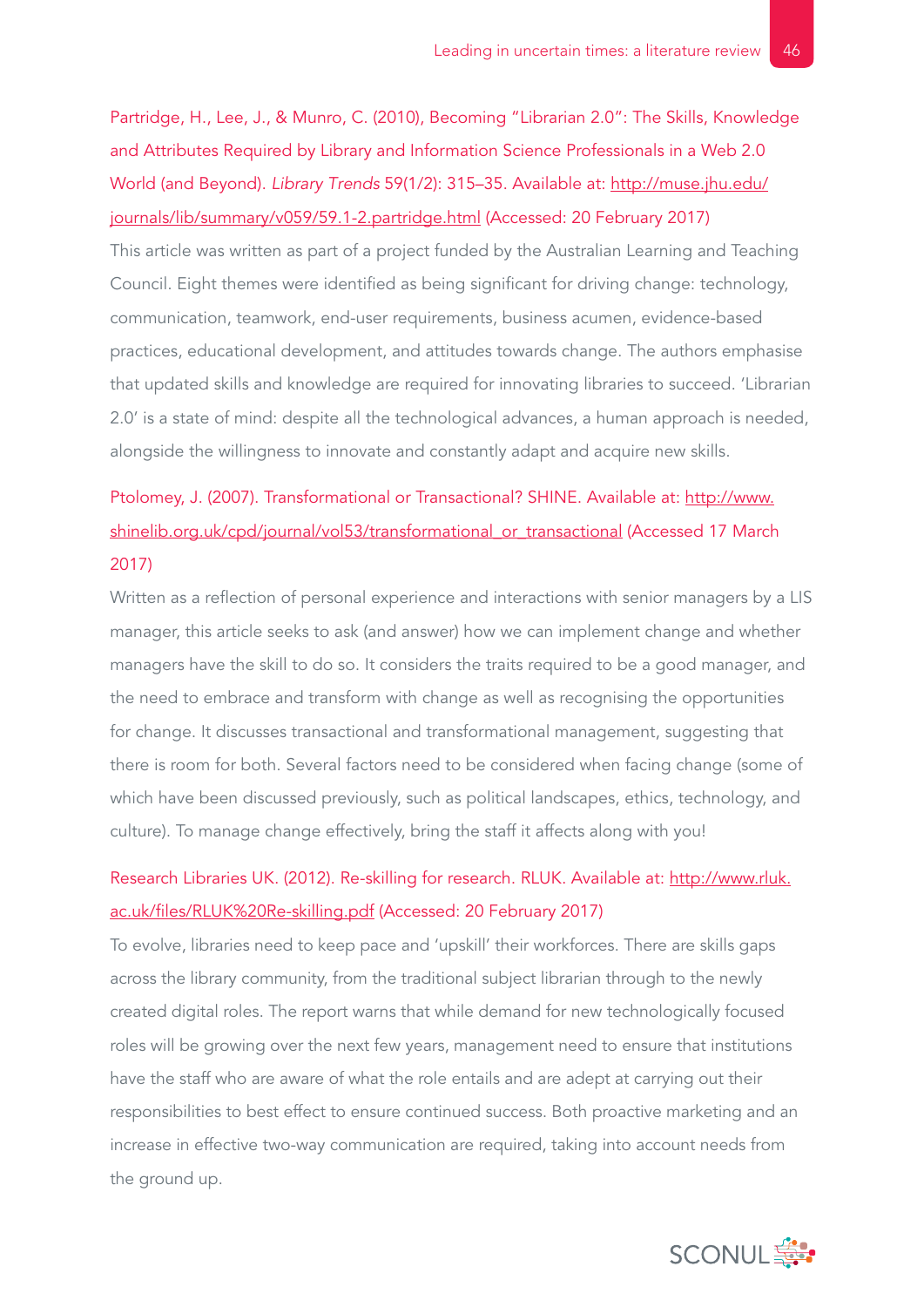## <span id="page-46-0"></span>Roberts, S., & Rowley, J. (2008). *Leadership: The Challenge for the Information Profession*. London: Facet

This book provides a thorough review of leadership both in general and specifically within the information profession, drawing on other texts and leading professionals' experiences. It argues that: 'leadership skills are required at all levels of the profession, from the top, through to professional staff called upon to lead a team or to take a supervisory role. To meet these challenges, individuals must develop their leadership capacity'. It addresses challenges for leadership in general and in the information profession, as well as touching on personal leadership qualities and how best to refine them. It advocates and leads the reader through reflecting on oneself as leader and covers key topics in depth, notably change management, strategic management, and influential leadership.

# SCONUL. (2016). Leadership Challenges. Some Views from Those in the Hot Seat. *SCONUL Focus*, 66. Available at: [https://www.sconul.ac.uk/sites/default/files/documents/2\\_17.pdf](https://www.sconul.ac.uk/sites/default/files/documents/2_17.pdf) (Accessed: 16 March 2017)

Libraries are not given their due as 'entrepreneurial centres' nor as a key part of the institution. Instead, they are purely viewed as an 'operation' within the wider institution or the 'dreaded centre', so their potential is not fully realised. Advocacy, and the need to get involved in university-wide projects (not just for the benefit of the library), as well as networking both internally and with external partners (including other institutions) are key. Understanding how decisions are made and actions carried out is important: generally, universities have a formal governance and management structure, and a separate informal one, which is where decisions and actions really take place. Being part of this informal management structure and knowing how to navigate institutional politics will pay dividends when it comes to transformation.

Leaders admitted that their perceptions of end users and their requirements were not always correct, and that further work is need to understand needs. Some leaders still have an 'us and them' attitude, failing to understand how matters connect and benefit each other, or the institution and not just the library. This is especially true when it comes to cost-saving measures which focus on a specific department rather than looking at the bigger picture and establishing possible 'root and branch' changes across the institution or sector which could yield better results.

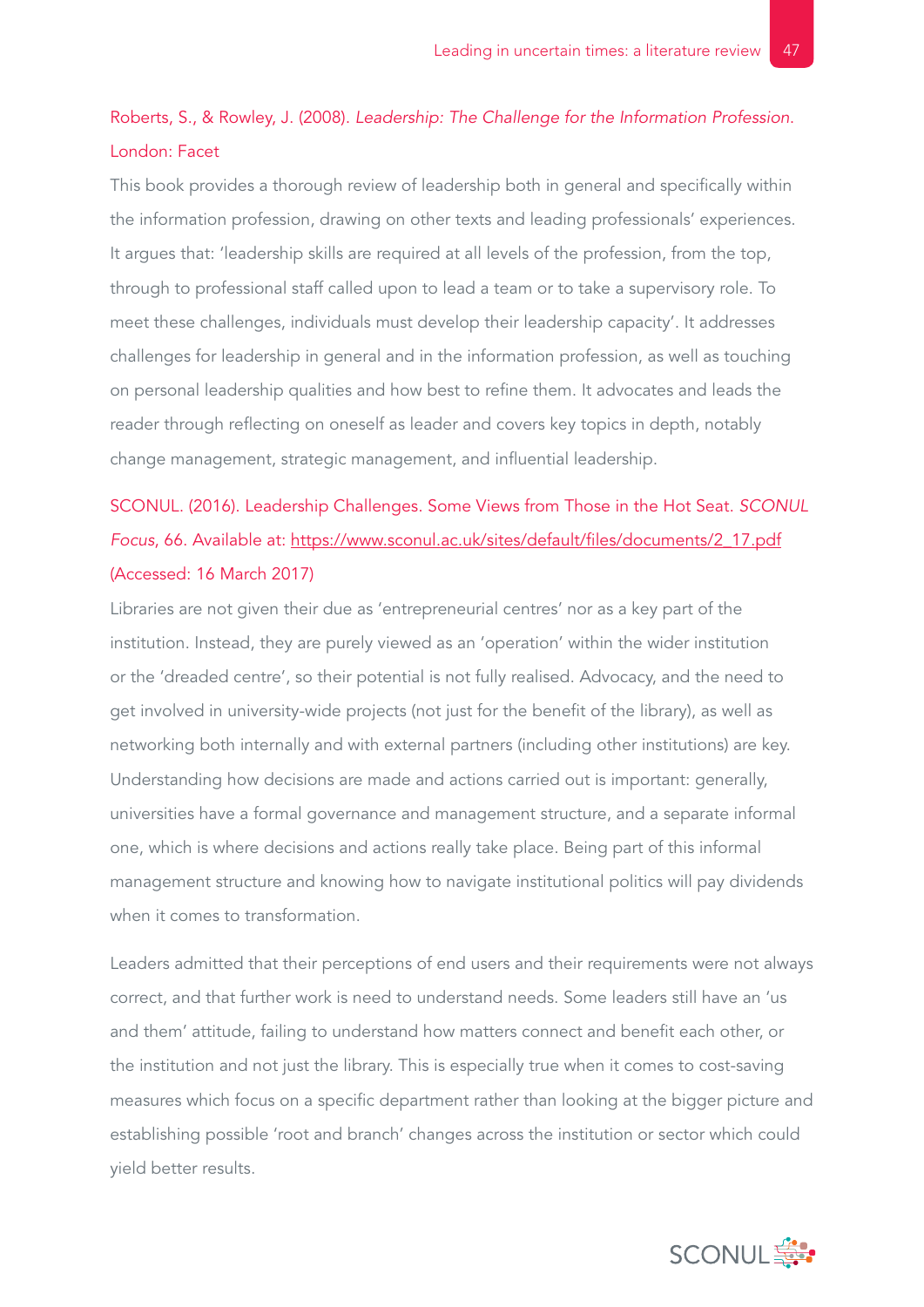<span id="page-47-0"></span>Library leaders should be university leaders rather than purely leaders of libraries as at present. The focus needs to shift from library expertise to leadership skills and attitudes and with advocacy across the institution – library leaders volunteering for projects outside their comfort zone to raise the profile of the library. Perceived barriers will thus be demolished. This should result in an array of different experiences, allowing people to draw on them throughout their career, giving them a broader perspective when carrying out their role as well as enabling various stakeholders to work together more effectively, which (generally speaking) they are not doing currently.

### Shattock, M. (2010). *Managing Successful Universities*. (2nd edn). Maidenhead: McGraw-Hill, Society for Research into Higher Education & Open University Press

This text draws on management literature and case studies from the private sector as well as focusing on higher education, and the author's own experiences, which provide an overview of the typical characteristics of university management. Shattock also defines and discusses 'good' management, and relates this to how it can contribute to a university's success. It reflects current political, social, and financial developments, and reflects on the importance of carefully managing retrenchment, human resources, and teaching / research. The text discusses the impact of globalisation, research performance and related topics and provides advice on how to manage financial disjuncture within higher education organisations. Managers need to be entrepreneurial in their style as well as forward thinking, and being able to see 'the bigger picture'.

# Shepstone, C., & Currie, L. (2008). Transforming the Academic Library: Creating an Organizational Culture that Fosters Staff Success. *The Journal of Academic Librarianship*, 34(4): 358–68

The paper details the critical importance of understanding and accepting organisational culture, and highlights the benefits of both current and preferred organisational cultures in academic libraries, concluding that a positive culture creates a work environment where employees are committed to, and contribute to, the success of the organisation.

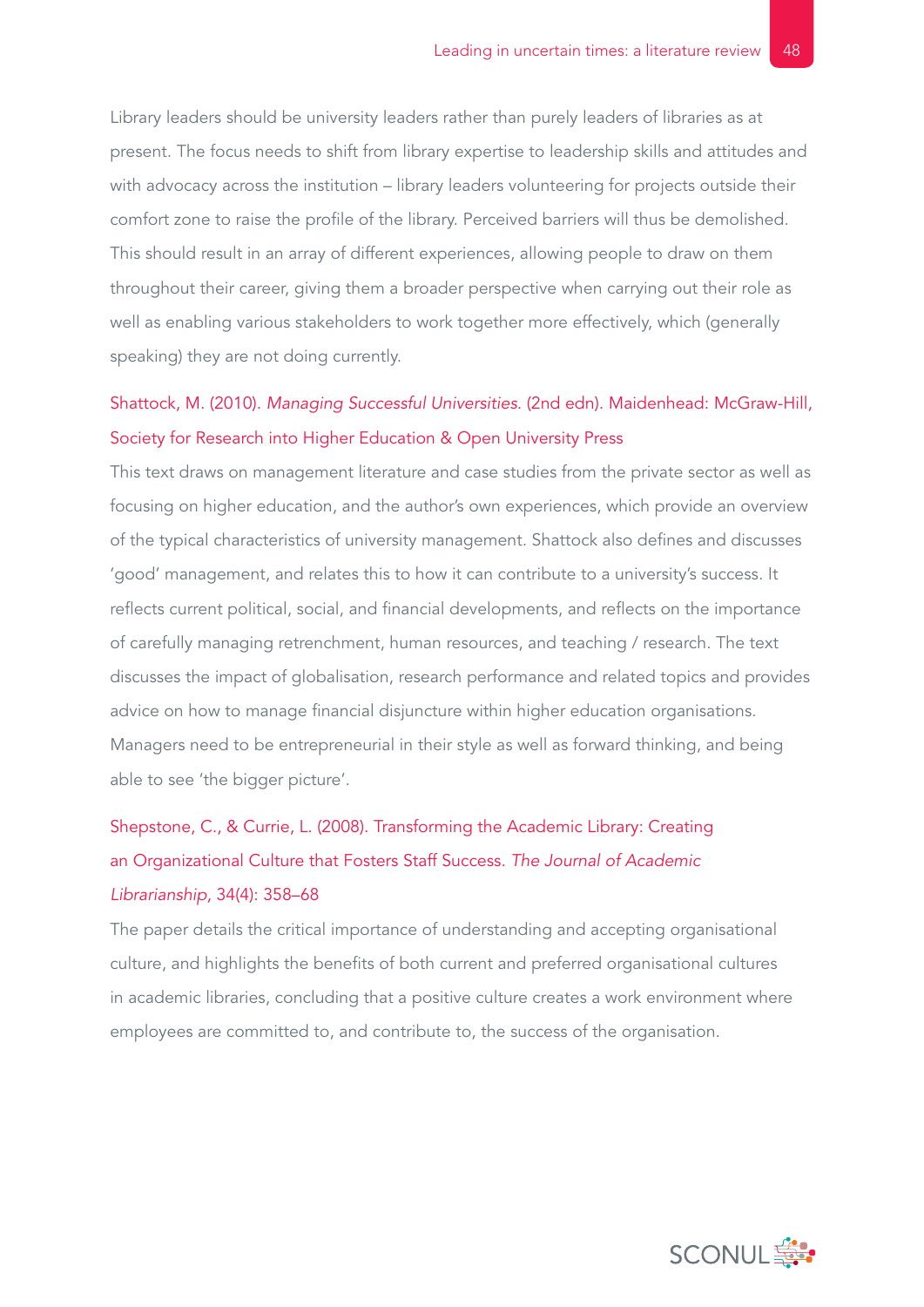## <span id="page-48-0"></span>Staines, l. (2008). Towards an Assessment of Strategic Credibility in Academic Libraries. *Library Management*, 30(3):148–62

This paper serves as a reminder of the importance of strategic credibility and of ensuring that strategic goals are aligned to deliverable measures – and importantly, whether they are delivered. The author seeks to gauge the level of academic libraries' strategic credibility by analysing whether strategic planning goals align with annual reports. There was not enough evidence for reliable conclusions to be made; however, the differences between Canadian and US institutions were highlighted. Canadian plans were more user-centric, whereas US plans were more focused on 'hot topics'; which can be disengaged from what is required (as they are generally cascaded from senior management). It discusses recurring themes that are present in strategic reports, suggesting that they are challenges for the industry in general – such as offsite storage, communication and marketing.

## Veaner, A. (1990). Academic Librarianship in a Transformational Age: Program, Politics, and Personnel. *The Library Quarterly*, 60(4): 376–77

This text is still highly thought of, and referenced by the academic community. It examines how social, economic, and technological changes have affected librarianship, then highlights the juxtaposition of theories and change needed from a leadership perspective to that perceived on the front line while also addressing poor business practices that may not help the running of an academic library. It explores career development, institutional politics, governance, and personnel issues that were then affecting the sector. A common theme is the tension between theory and actual practical implementation.

Walton, G., Burke, L., & Oldroyd. M. (2009). Managing University Libraries: a Cross Australian / UK Study of 2nd Tier Managers in University Libraries. *Library Management*, 30(4/5): 240–52. Available at: <https://core.ac.uk/display/11237491> (Accessed: 16 March 2017)

The paper explores not only the challenges faced by institutions, but also the perceptions and challenges faced by individuals. It identifies the further development needed in respect of up-skilling and increased delegation of responsibility, reinforced by project-based learning.

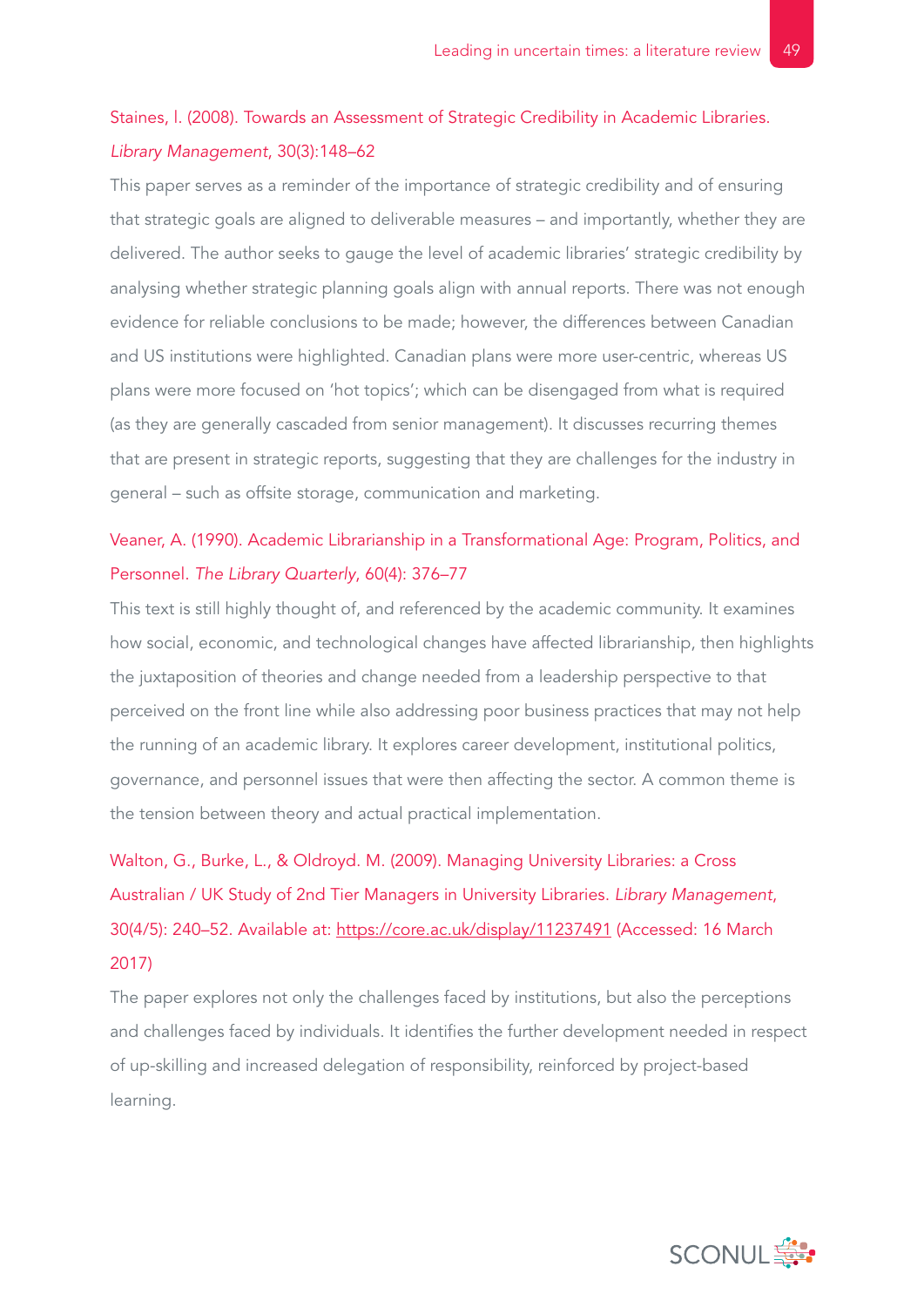<span id="page-49-0"></span>Walton, G., Goulding, A., & Stephens, D. (2009). Future Leaders – What Do They Think? In J. Varlejs and G. Walton (eds), *Strategies for Regenerating the Library and Information Professions* (pp.202–14). Munich: K.G. Saur. Available at: [https://www.degruyter.com/view/](https://www.degruyter.com/view/product/41985?format=EBOK) [product/41985?format=EBOK](https://www.degruyter.com/view/product/41985?format=EBOK) (Accessed: 16 March 2017)

This paper was prepared for the 8th World Conference on Continuing Professional Development in 2009. It addresses the differences in management strategies and styles across multi-generations and recommends how to best collaborate via mentoring and coaching. It explores the need to attract new talent to the profession, addressing the issues around doing so and exploring the views of potential future leaders, and suggests that the overall aim of continued growth under the guise of professional development of new leaders will assist in generating new talent. It discusses the methods for 're-skilling' staff, the transfer of skills, the importance of succession planning, and the cascading of knowledge.

# Whitchurch, C. (2009). The Rise of the Blended Professional in Higher Education: A Comparison between the UK, Australia and the United States. *Higher*

#### *Education*, 58(3): 407–18

This paper explores the changing roles of higher education professionals, drawing comparisons between the UK, Australia, and the US as an indication as to where the profession could be heading. Whitchurch also discusses the concept of a 'blended professional' (someone who draws traits from both professional and academic backgrounds) and examines how this creates knowledge, relationships, and indeed challenges in the higher education arena.

Williamson, V. (2009). Developing Leadership to Transform our Library: The Library Leadership Development Program (LLDP) at the University of Saskatchewan. *Library Management*, 30(8/9): 619–26. Available at:<https://ecommons.usask.ca/handle/10388/308> (Accessed: 16 March 2017)

The paper addresses leadership strategic development and career development. It stresses the importance of adapting organisational culture and building individual and organisational leadership capacity to ensure efficiency and survival. It also addresses strategic planning, with reference to its relationship and engagement strategy and other strategic HR initiatives; and the conceptualisation, content, and competencies of the library.